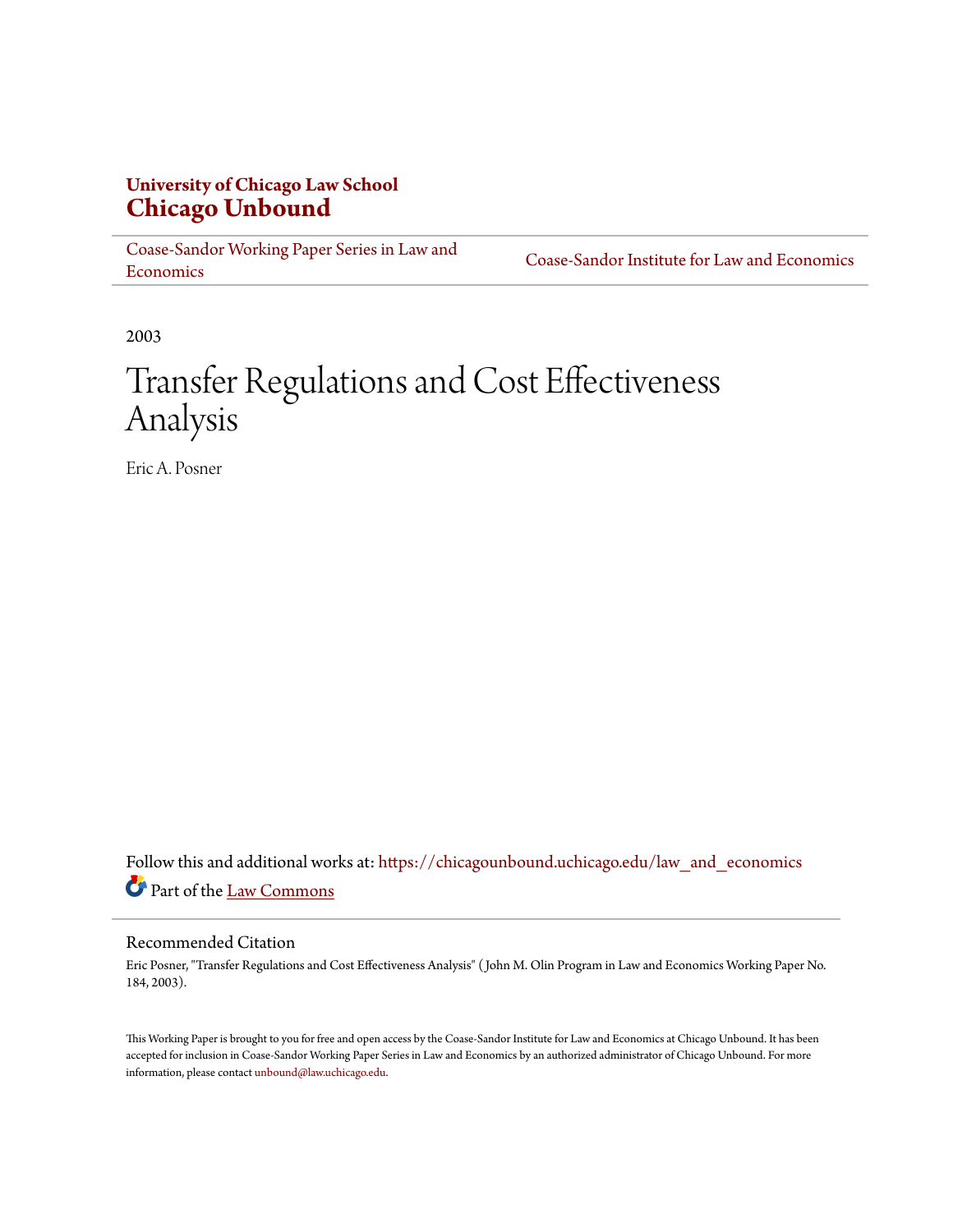# **TRANSFER REGULATIONS AND COST-EFFECTIVENESS ANALYSIS**

ERIC A. POSNER†

#### **ABSTRACT**

*Recent scholarship on regulatory oversight has focused on costbenefit analysis of prescriptive regulations—regulations that restrict behavior such as pollution—and their use to cure market failures, and has overlooked the vast number of transfer regulations. Transfer regulations are regulations that channel funds to beneficiaries. These regulations are authorized by statutes that establish entitlement programs like Medicare and Social Security, pay one-time distributions to victims of misfortunes such as natural disasters and the 9/11 terrorist attack, and fund pork barrel spending. Cost-benefit analysis cannot be used to evaluate transfer regulations because all transfer regulations fail cost-benefit analysis; cost-effectiveness analysis, however, can be used to evaluate transfer regulations. Although executive orders appear to require agencies to use costeffectiveness analysis to evaluate transfer regulations that have a large economic impact, the agencies' record is dismal. Most agencies fail to perform cost-effectiveness analysis, and other agencies perform costeffectiveness analysis incorrectly. More vigorous Office of Management and Budget and, possibly, judicial review could improve the quality of distributive regulations.*

Copyright © 2003 by Eric A. Posner.

<sup>†</sup> Kirkland & Ellis Professor of Law, University of Chicago. Thanks to Matthew Adler, John Duffy, Beth Garrett, Tom Merrill, Arti Rai, Cass Sunstein, and Adrian Vermeule for their comments, and to J.T. Bloch for research assistance. The Sarah Scaife Foundation Fund and The Lynde and Harry Bradley Foundation Fund provided financial support.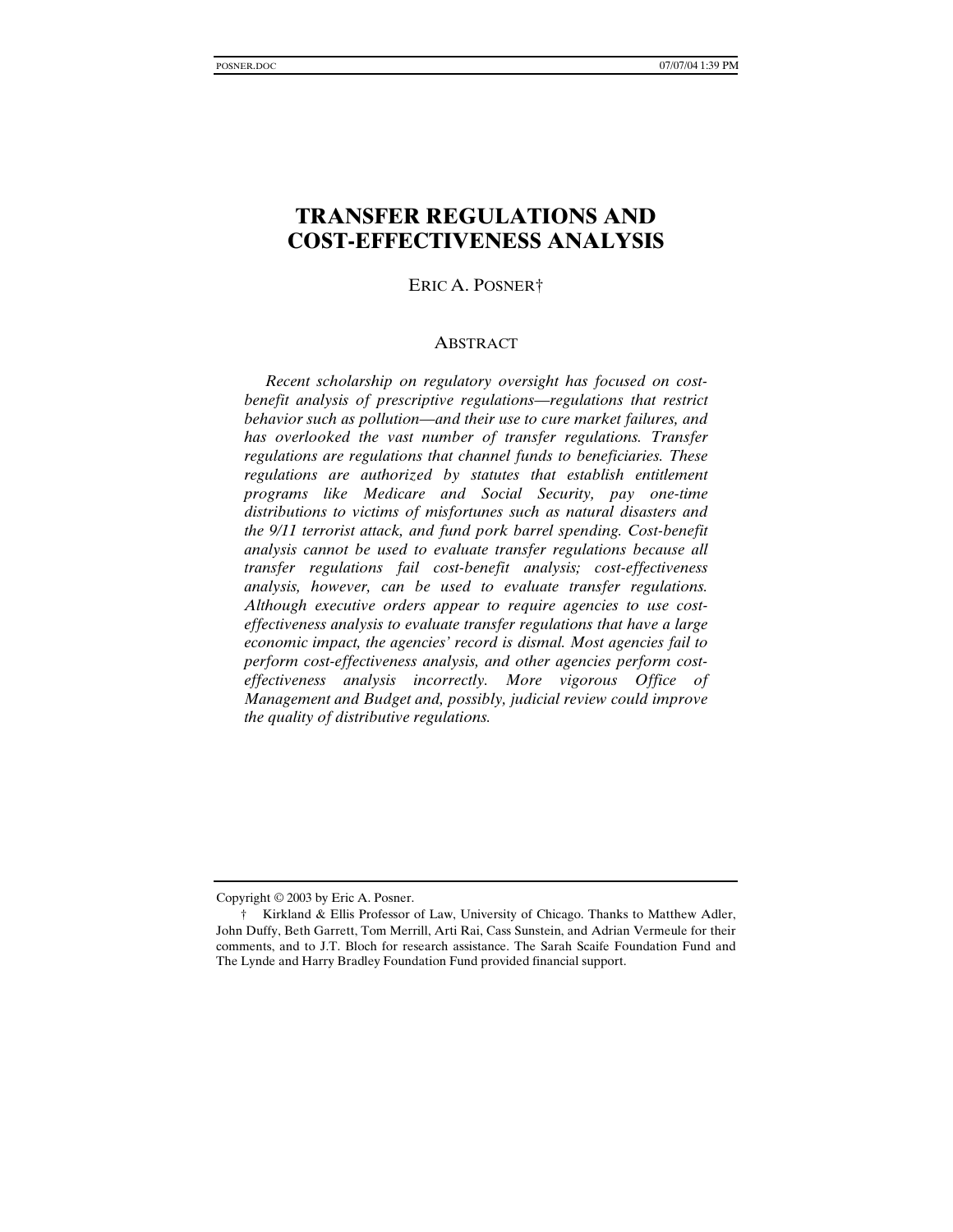## **INTRODUCTION**

Every year the Office of Management and Budget (OMB) sends a report to Congress that discusses federal regulations reviewed by OMB during the prior year.<sup>1</sup> These reports include a calculation of the aggregate costs and benefits of most major or significant regulations, so that Congress and the public may be given a sense of the welfare impact of regulatory policy. But excluded from this calculation is a class of regulations that OMB calls "agency transfer rules."2 The draft 2003 OMB report lists twenty-five such rules, issued by a diverse group of agencies, including Agriculture, Defense, Health and Human Services, and Transportation.<sup>3</sup> The 2002 OMB report lists seventy-two rules issued over an eighteen-month period.<sup>4</sup> Most of these rules implemented a congressional authorization or mandate to spend money. An appropriation statute would provide that a certain amount of money be given to farmers, or dairy producers, or victims of the 9/11 attack, and would direct an agency, in very general language, to give the money to the intended beneficiaries. Other transfer rules were issued pursuant to entitlement programs such as Medicare or Social Security. Agencies charged with the task of distributing money under these programs issued regulations that specified who would receive money, how much the person would receive, and how one should apply for it.

OMB has not explained why it excludes transfer regulations from the calculation of the aggregate net benefits of federal regulation, but the reason is clear. Ordinary regulations aim to correct market failures, and a regulation that successfully corrects a market failure generates social value. Cost-benefit analysis distinguishes regulations that generate social value and those that do not, and an aggregate cost-benefit analysis of all federal regulations reveals whether the

- 2*. See, e.g.*, 2002 OMB REPORT, *supra* note 1, at 36 n.30.
- 3. Draft 2003 OMB Report, *supra* note 1, at 5,479.
- 4. 2002 OMB REPORT, *supra* note 1, at 5,497.

<sup>1.</sup> The most recent published report is OFFICE OF MGMT. & BUDGET, STIMULATING SMARTER REGULATION (2002) [hereinafter 2002 OMB REPORT], *available at* http://www.whitehouse.gov/omb/inforeg/2002\_report\_to\_congress.pdf. The draft report for 2003 can be found at Office of Mgmt. & Budget, Draft 2003 Report to Congress on the Costs and Benefits of Federal Regulations, 68 Fed. Reg. 5,492 (Feb. 3, 2003) [hereinafter Draft 2003 OMB Report]. The reports also discuss regulations issued by independent agencies, make proposals for regulatory reform, and discuss related matters. The 2002 OMB REPORT covers eighteen months. All of the reports can be downloaded from http://www.whitehouse.gov/omb/ inforeg/regpol-reports\_congress.html (last visited Dec. 15, 2003).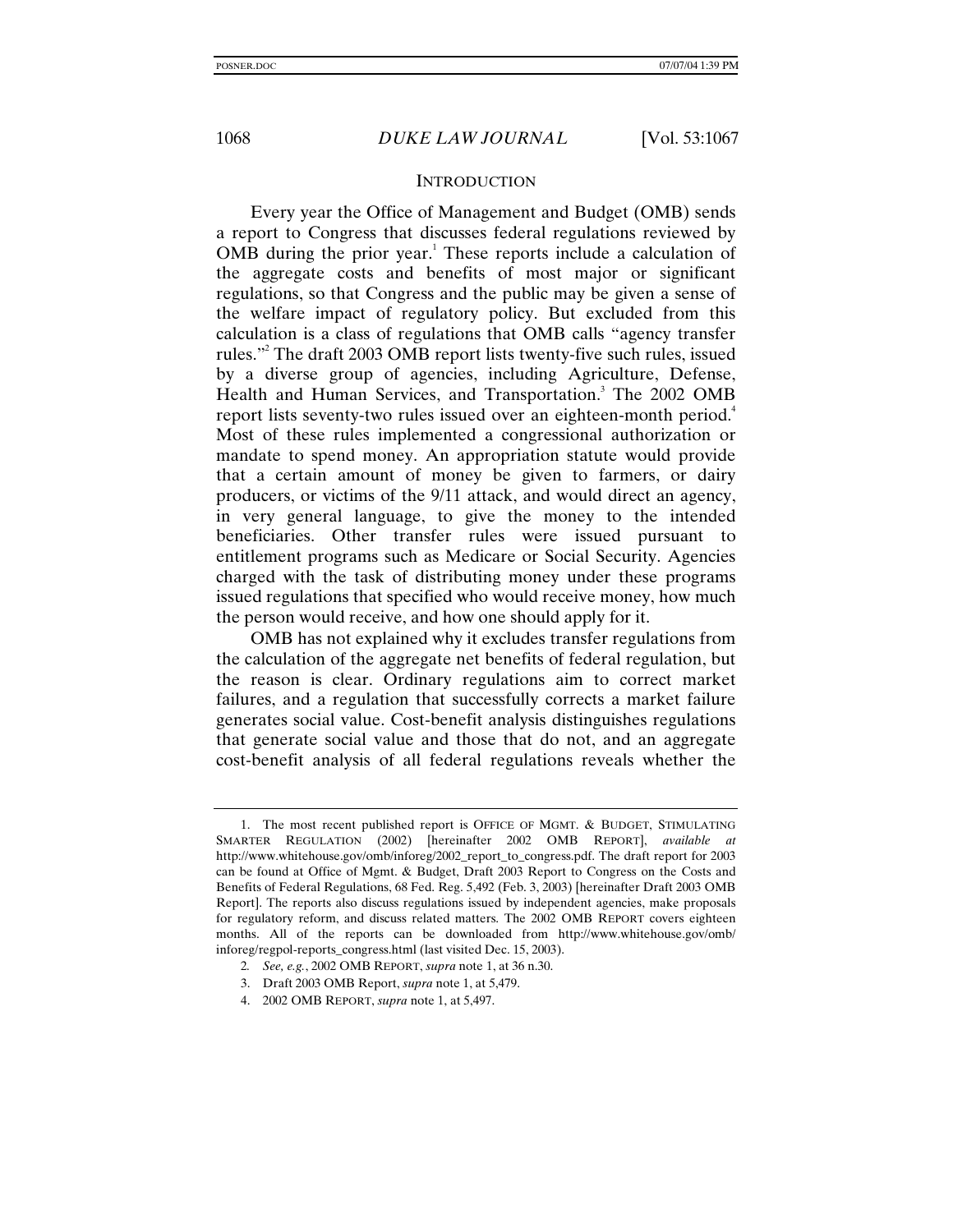regulations as a group increase or decrease efficiency. Transfer regulations, unlike ordinary market-correcting regulations, are not designed to generate value in the economic sense. A transfer regulation that pays \$100 to farmers also costs taxpayers \$100; the costs and benefits wash out, producing a social loss if administrative costs are greater than zero, as they always are. Thus, a conventional cost-benefit analysis of a transfer regulation will always yield a negative outcome. Treating every transfer regulation as a social cost, and subtracting the costs of transfer regulations from the net benefits of ordinary regulations, would not reveal anything about the quality of agency rulemaking. Rather it would indicate that Congress has decided to use agencies to implement transfers, something that is already known. The purpose of the OMB reports is not to tell Congress that agencies implement transfers; it is to tell Congress about the quality of agency rulemaking.

But this does not mean that transfer regulations cannot be evaluated. The difference between an ordinary regulation and a transfer regulation is, on a rough approximation (to be refined below), that the transfer regulation achieves a distributional goal or outcome mandated by Congress. Ordinary cost-benefit analysis cannot be used for evaluating a transfer regulation, but cost-benefit principles can be used. The term of art for a cost-benefit analysis that takes distributional goals as fixed and evaluates the means for achieving them is *cost-effectiveness analysis*, a decision procedure that is used widely by policy analysts outside the government.<sup>5</sup> Costeffectiveness analysis is a procedure for comparing the different means for achieving a given regulatory end; it identifies the least costly means as the most cost-effective.

Cost-effectiveness analysis is the correct decision procedure for evaluating transfer regulations. The main reason for using costeffectiveness analysis is that a cost-effective regulation will more cheaply achieve the regulatory goal than a cost-ineffective regulation. This point can be made in two ways: Given a regulatory goal like providing lunches to schoolchildren, a cost-effective regulation will cost less (say \$20 million) than a cost-ineffective regulation (say \$30 million) while providing the same lunches to the same children. Alternatively, given a fixed cost (say \$25 million), a cost-effective regulation will provide lunches to more schoolchildren than a cost-

<sup>5.</sup> It is used frequently for evaluating regulations of medical practices; see *infra* Part II.A. for an example.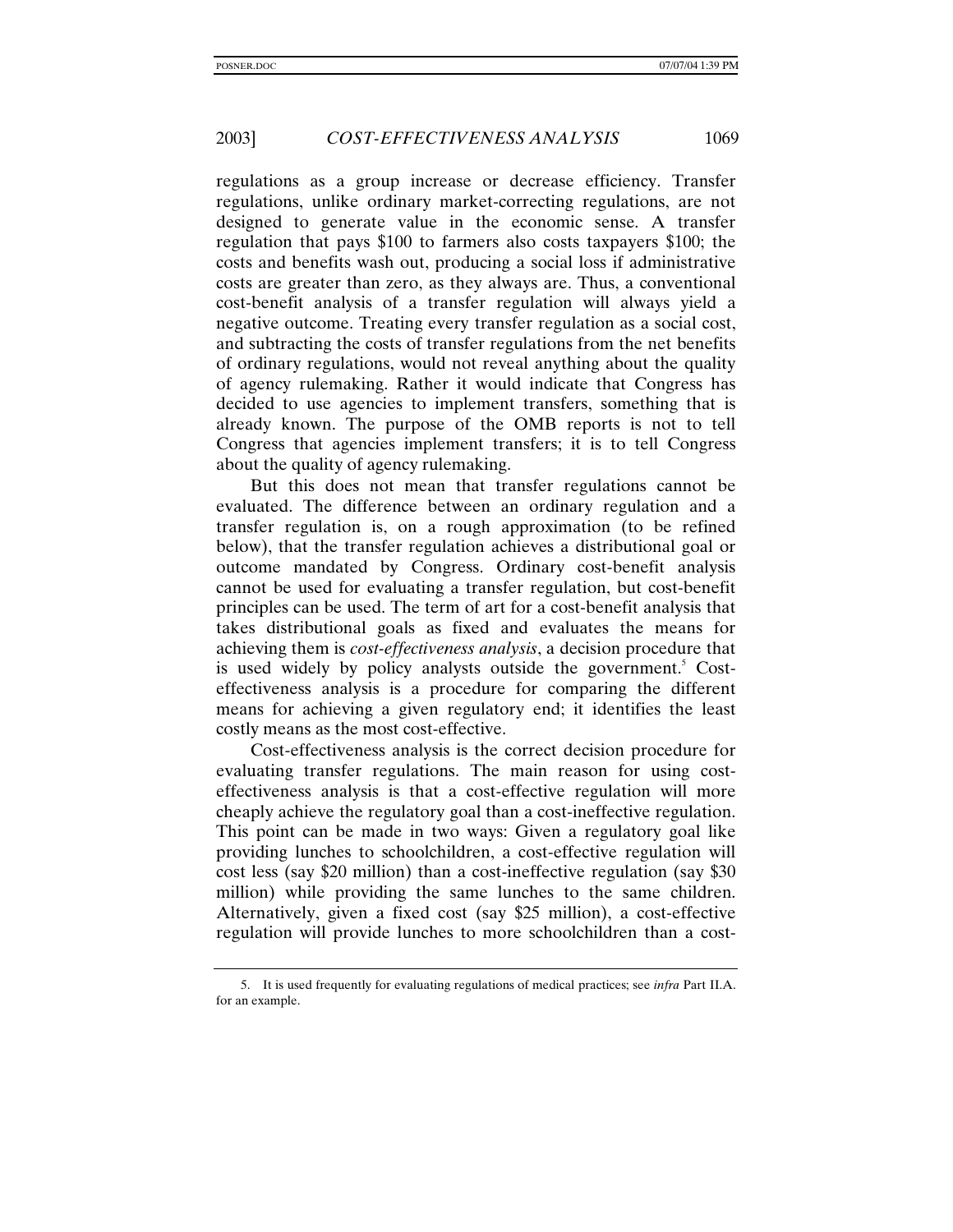ineffective regulation. Although many alternative regulations will be difficult to compare because they affect different people in different ways, monetization of benefits, akin to the practice of cost-benefit analysis, can be used to make comparison possible.<sup>6</sup>

A subordinate but also important goal of cost-effectiveness analysis is regulatory transparency. Agencies have many advantages over their nominal overseers such as executive branch officials, members of Congress, and judges: agencies set the regulatory agenda within their domain and also have more information about the effects of different kinds of regulation. To the extent that agency officials have goals or values that differ from those of their superiors, or are especially vulnerable to interest group pressure, they may choose regulations that their principals would not choose. By requiring agencies to perform cost-effectiveness analysis of their regulations and report the results, the principals can force agencies to divulge information in a digestible form, thus reducing the agencies' ability to regulate in ways that the principals would not like.<sup>7</sup>

Executive Order 12,866<sup>8</sup> requires agencies to use cost-benefit analysis or cost-effectiveness analysis when evaluating regulations, whichever is appropriate.<sup>9</sup> Its reference to cost-effectiveness analysis is explicit: "When an agency determines that a regulation is the best available method of achieving the regulatory objective, it shall design its regulations in the most cost-effective manner to achieve the regulatory objective."<sup>10</sup> The same language can be found in the executive order's predecessor, Executive Order  $12,291$ ,<sup>11</sup> which was signed by President Reagan in  $1981$ <sup>12</sup> These executive orders, and some other related executive orders and statutes, have caused a significant shift in the practices of regulatory agencies, and over the last two decades it has become standard practice for agencies to perform and report cost-benefit analyses for important regulations

<sup>6.</sup> For a discussion of cost-benefit analysis, see Matthew D. Adler & Eric A. Posner, *Rethinking Cost-Benefit Analysis*, 109 YALE L.J. 165 (1999).

<sup>7.</sup> In this way, cost-effectiveness analysis reduces agency costs (in the economic sense) in the same way that cost-benefit analysis does. *See* Eric A. Posner, *Controlling Agencies with Cost-Benefit Analysis: A Positive Political Theory Perspective*, 68 U. CHI. L. REV. 1137, 1140–42 (2001) (arguing that cost-benefit analysis saves costs by "ensur[ing] that elected officials maintain power over agency regulation").

<sup>8.</sup> Exec. Order No. 12,866, 58 Fed. Reg. 51,735 (Oct. 4, 1993).

<sup>9.</sup> *Id.* at 51,735–36.

<sup>10</sup>*. Id.* at 51,736.

<sup>11.</sup> Exec. Order No. 12,291, 46 Fed. Reg. 13,193 (Feb. 19, 1981).

<sup>12.</sup> *Id.* at 13,193.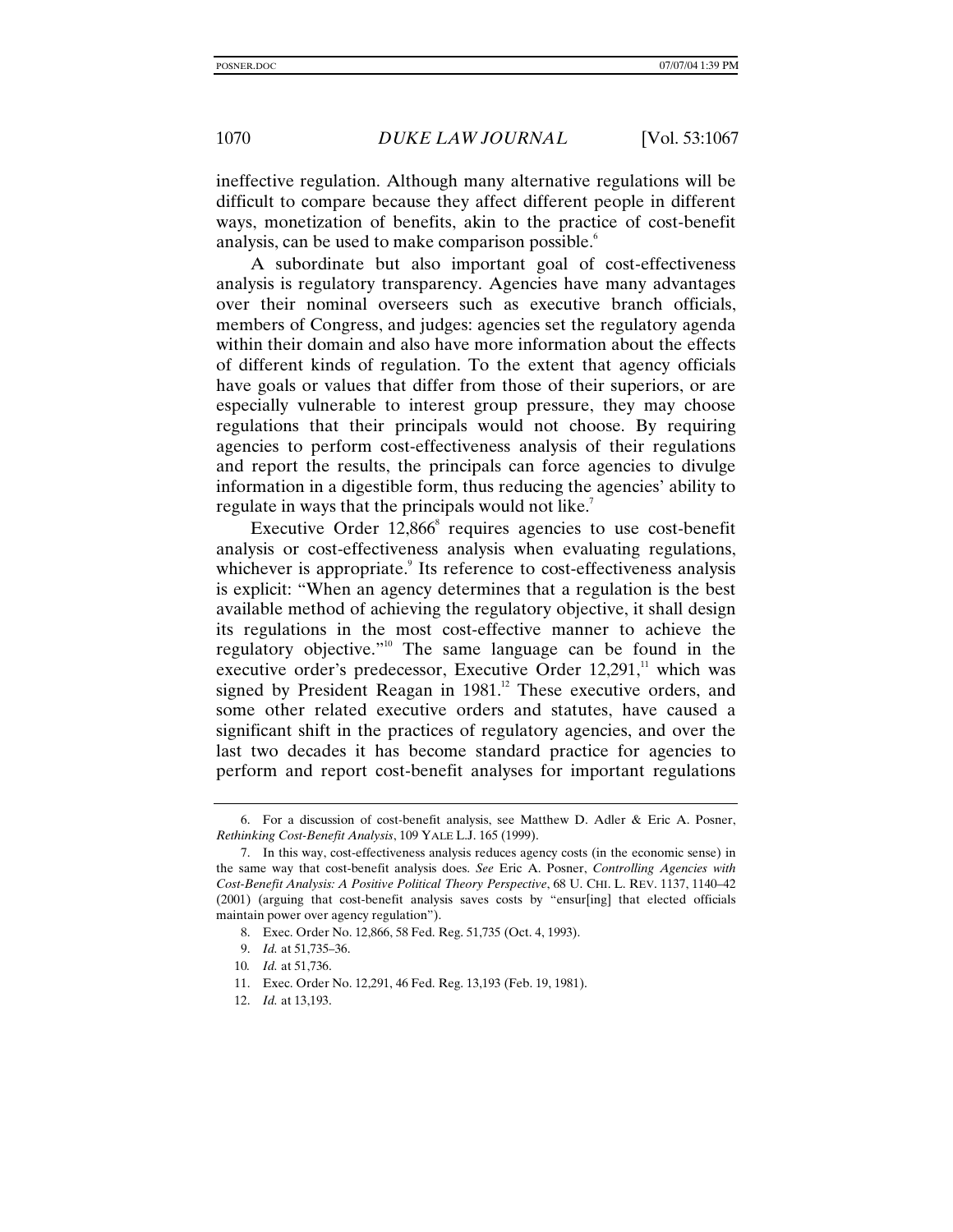other than transfer regulations.13 OMB reviews agencies' cost-benefit analyses and issues guidelines for good practice, as well as drafts the reports to Congress discussed above.14 With the prodding of OMB, the agencies' cost-benefit analyses have gradually improved. These regulatory changes have in turn generated an enormous academic literature on cost-benefit analysis and its influence on regulatory outcomes.<sup>15</sup>

There has been no comparable activity with respect to transfer regulations. Agencies that implement transfer regulations recognize that Executive Order 12,866 applies, but they rarely provide the costeffectiveness analysis that the executive order requires. Although agencies do, usually, say something about the costs of a regulation, their comments are rarely illuminating and often incoherent. Some agencies simply state that the regulation complies with the executive order without further elaboration.<sup>16</sup> Other agencies provide only the amount of the disbursement.<sup>17</sup> Still other agencies do perform, or claim to perform, a cost-effectiveness analysis, but in fact make claims inconsistent with cost-effectiveness principles.18 OMB does not appear to engage in a strict review, as it does for cost-benefit analysis of ordinary, nontransfer regulations;<sup>19</sup> and, as noted above, its annual

15*. See, e.g.*, STEPHEN BREYER, REGULATION AND ITS REFORM 4–7, 111, 117 (1982) (creating a general framework for analyzing agencies and noting instances of cost-benefit analyses and how they are often prepared to support agency decisions already reached); CASS SUNSTEIN, RISK AND REASON 19–22 (2002) (describing the rise of cost-benefit analysis and its effect on agencies). Neither of these books mentions transfer regulations or says much about cost-effectiveness analysis. Nor can one find discussions in the major case books.

16*. See, e.g.*, Disaster Assistance; Cerro Grande Fire Assistance, 66 Fed. Reg. 15,948, 15,958 (Mar. 21, 2001).

17*. See, e.g.*, New Markets Venture Capital Program, 66 Fed. Reg. 28,602, 28,608–09 (May 23, 2001) (describing the Small Business Association's and applicants' administrative costs for a loan guarantee program); Wool and Mohair Market Loss Assistance Program and Apple Market Loss Assistance Program, 66 Fed. Reg. 13,839, 13,840–41 (Mar. 8, 2001) (describing the amounts to be paid to various producers).

18. See *infra* Part III for examples.

19. There is some evidence that OMB has recently decided to pressure agencies to perform cost-effectiveness analysis on transfer regulations. *See* Letter from John D. Graham, Administrator, Office of Information and Regulatory Affairs, OMB, to Hon. Hector H. Barreto, Administrator, SBA, *at* http://www.whitehouse.gov/omb/inforeg/sba\_eidl-rtnltr.html (Feb. 11, 2002) (on file with the *Duke Law Journal*) (sending a rule back to the SBA for costeffectiveness analysis); Letter from John D. Graham, Administrator, Office of Information and

<sup>13.</sup> ROBERT W. HAHN & MARY BETH MUETHING, AM. ENTERPRISE INST.-BROOKINGS JOINT CTR. FOR REGULATORY STUDIES, THE GRAND EXPERIMENT IN REGULATORY REPORTING 3–5 (2003).

<sup>14.</sup> For information on OMB's activities, see its website at http://www.whitehouse.gov/ omb/inforeg/regpol.html (last visited Dec. 15, 2003).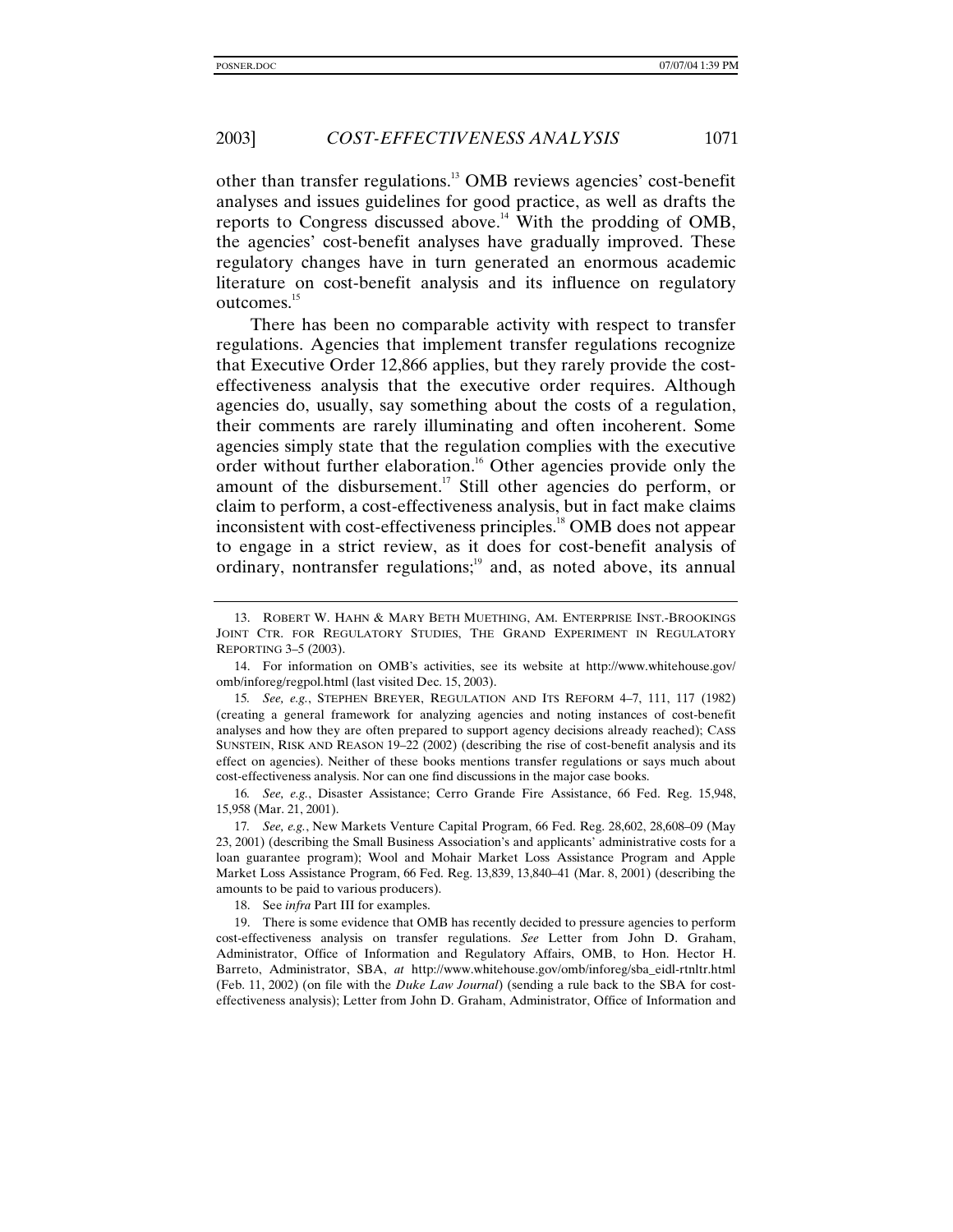reports to Congress do not discuss the quality of the cost-effectiveness analyses performed by agencies during the prior year. The academic literature on transfer regulations is nil.

What explains the contrast between the intensity of interest in cost-benefit analysis of regulations designed to solve market failures, and cost-effectiveness analysis of transfer regulations? OMB says nothing about this topic in its reports to Congress: it lists the transfer regulations without explaining why their costs and benefits are not discussed. A separate document, the Best Practices Guidelines, implies without saying explicitly that transfer regulations are not susceptible to cost-benefit analysis because cost-benefit analysis is not designed to evaluate transfers.<sup>20</sup> But the obvious rejoinder, that costeffectiveness analysis can be used to evaluate transfer regulations, is not discussed. In short, there has been virtually no discussion—not by OMB or the agencies, not by academics—about the use of costeffectiveness analysis to evaluate transfer regulations that disburse money or other benefits to specified groups.

This Essay is a first effort to fill this gap. Part I defines transfer regulations and discusses their purposes and effects. Part II discusses cost-effectiveness analysis and explains how it can be used to evaluate both transfer regulations and the statutes that authorize transfer regulations. Part III provides some examples of how agencies evaluate transfer regulations. Agencies sometimes claim to perform cost-effectiveness analysis on transfer regulations, but they rarely perform it correctly. Throughout, it should be understood that there

Regulatory Affairs, OMB, to Hon. Bill Hawks, Undersecretary for Marketing and Regulatory Programs, United States Department of Agriculture, *at* http://www.whitehouse.gov/omb/ inforeg/usda\_ee\_for\_nonhuman\_primates\_rtnltr012902.html (Jan. 29, 2002) (on file with the *Duke Law Journal*) (sending proposed policy back to USDA for cost-effectiveness analysis). The Draft 2003 OMB Report contains greater attention to cost-effectiveness analysis than in the past, *see* Draft 2003 OMB Report, *supra* note 1, at 5,499–503, but the context suggests that OMB has cost-effectiveness analysis of market-correcting regulations in mind, not of transfer regulations. In addition, the administrator of Medicare has recently decided to use costeffectiveness analysis to evaluate Medicare coverage. *See* Robert Pear, *U.S. Limiting Costs of Drugs for Medicare*, N.Y. TIMES, Apr. 21, 2003, at A1 (describing how the Bush administration has begun to weigh cost as a factor in deciding whether Medicare should pay for new drugs and medical procedures).

<sup>20</sup>*. See* OFFICE OF MGMT. & BUDGET, ECONOMIC ANALYSIS OF FEDERAL REGULATIONS UNDER EXECUTIVE ORDER 12866 § III(c)(2), *at* http://www.whitehouse.gov/omb/inforeg/ print/riaguide.html (1996) (on file with the *Duke Law Journal*) ("While transfers should not be included in the [executive order's] estimates of the benefits and costs of a regulation, they may be important for describing the distributional effects of a regulation.").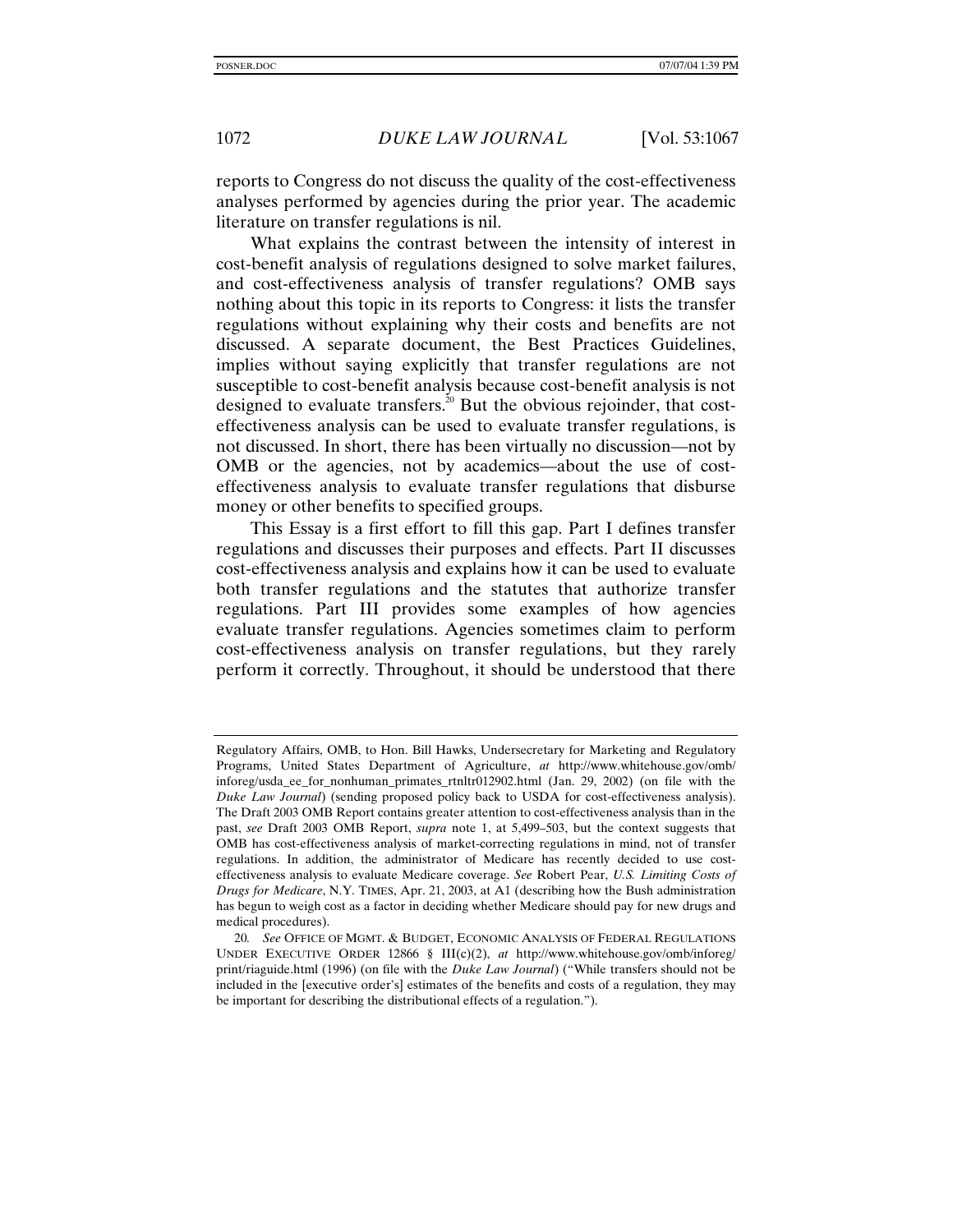is no presumption that transfer regulations are undesirable; they can be used to good and bad ends, just like any other kind of regulation.

#### I. WHAT ARE TRANSFER REGULATIONS?

## *A. A Typology of Regulations*

Regulations, as Table 1 shows, can be divided into two types: prescriptive regulations and transfer regulations. Prescriptive regulations are rules that place restrictions on behavior; examples include rules that restrict factory emissions, mandate safe workplaces, and require testing before drugs are marketed. Transfer regulations are rules that distribute money and other resources to firms or individuals. A regulation that distributes cash to victims of a natural disaster is a transfer regulation. However, transfer regulations do not always involve the disbursement of cash. Some transfer regulations distribute in-kind benefits such as food stamps, housing, or licenses to use the radio spectrum. The Appendix lists significant transfer regulations reviewed by OMB between April 1 and September 30,  $2001^{21}$ 

# TABLE 1 TYPES OF REGULATIONS

| Type            | <b>Definition</b>           | <b>Example</b>                |  |
|-----------------|-----------------------------|-------------------------------|--|
| Prescriptive    | A regulation that           | Limitation on emission        |  |
|                 | restricts behavior          | of a pollutant                |  |
| <b>Transfer</b> | A regulation that transfers | Distribution of funds to      |  |
|                 | money or goods to           | victims of a natural disaster |  |
|                 | beneficiaries               |                               |  |

The regulations on OMB's list are diverse. They govern application procedures and eligibility criteria for cash relief for farmers whose crops have been destroyed by bad weather or driven from the market by foreign competition; the ingredients of the national school lunch and breakfast program; Medicare

<sup>21.</sup> The list includes "[s]ignificant regulatory action[s]" under Exec. Order No. 12,866, 58 Fed. Reg. 51,735, 51,738 (Oct. 4, 1993), which are regulations that have an impact of at least \$100 million; "major" rules under the Congressional Review Act, 5 U.S.C. § 804(2) (2000); and rules above the threshold of the Unfunded Mandates Reform Act, 2 U.S.C. §§ 1531–1538 (2000).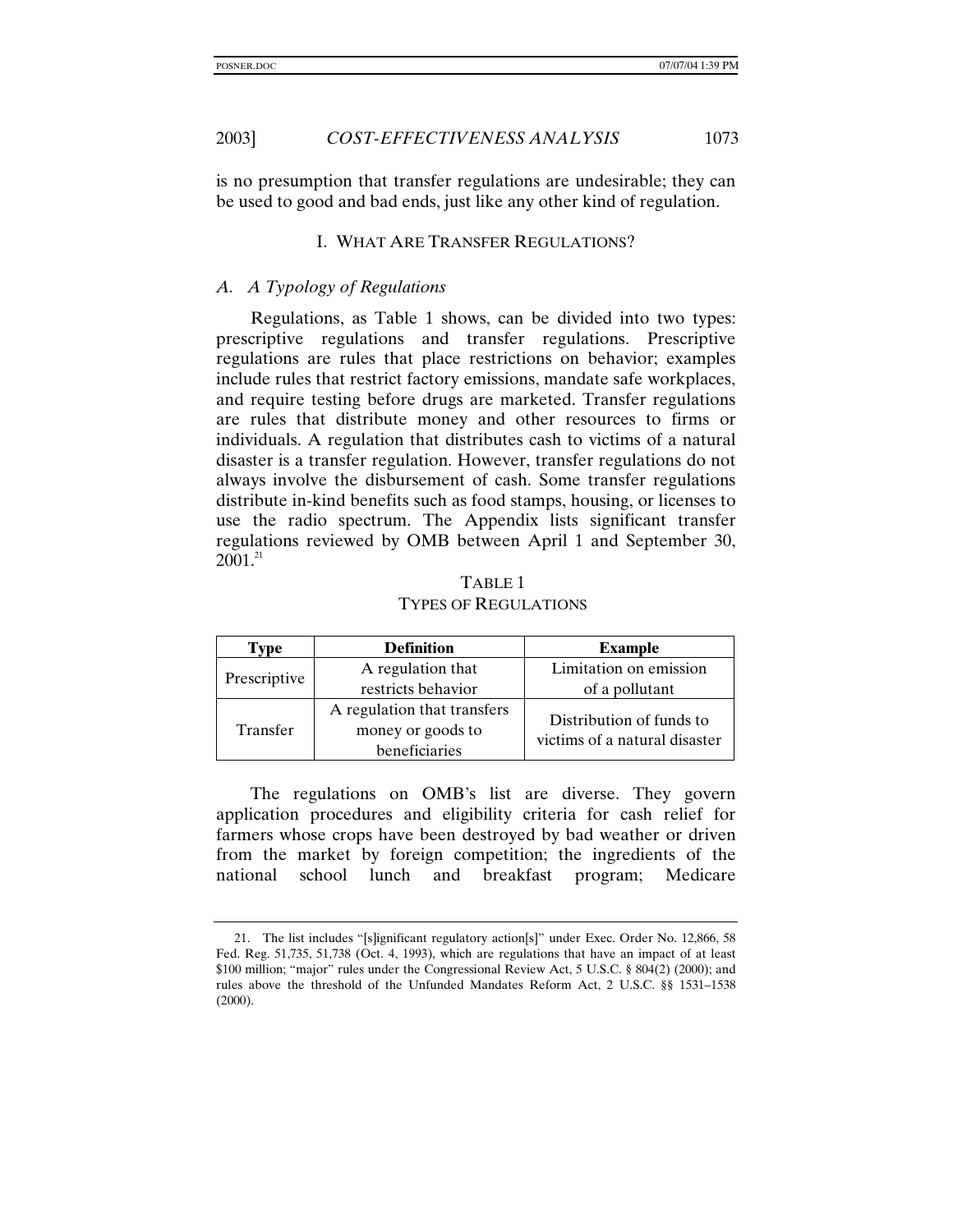reimbursement for the cost of self-management training for diabetics; prescription drug benefits for military personnel; disability criteria for children in the Social Security system; affirmative action reporting requirements for government contractors; disaster relief; and requirements for receiving certain small business loans.<sup>22</sup> The thread running through the regulations on OMB's list is that they are authorized by a congressional appropriation or budgetary statute, or a statute that establishes an entitlement program.

The purposes of regulation can be divided into two categories: correcting market failures and redistributing wealth. For example, a pollution regulation corrects a market failure, and a regulation that reimburses farmers who lost crops redistributes wealth. One might be tempted to generalize from these examples and conclude that all prescriptive regulations are designed to correct market failures and all transfer regulations are designed to redistribute resources to favored groups. But although this assumption is roughly true as an empirical matter, it is not an analytic truth. A transfer regulation can be designed to improve efficiency, and a prescriptive regulation can be designed to transfer resources to a group.

Consider, for example, a regulation that implements a congressional appropriation for monetary relief to victims of a natural disaster. This regulation looks like a straightforward transfer of money from the government to individuals, but it might be justified by a failure in the insurance market. If the insurance market fails to provide disaster insurance, the government might be justified in providing that insurance. One way to provide such insurance is to wait for a disaster to occur and then make payments to victims. If, as seems likely, people anticipate these transfers ex ante, then the regulation (in theory) enhances efficiency by enabling people to pool risk.

As for prescriptive regulations that serve distributional purposes, consider regulations that implement a congressional plan to support farm prices through a quota system. The regulations do not transfer money to farmers, but rather limit the amount of production. Yet through the limitation on production, prices are increased and farmers are benefited. Although the regulation prescribes behavior, it serves a distributional aim, not efficiency.

<sup>22.</sup> See the Appendix, *infra*.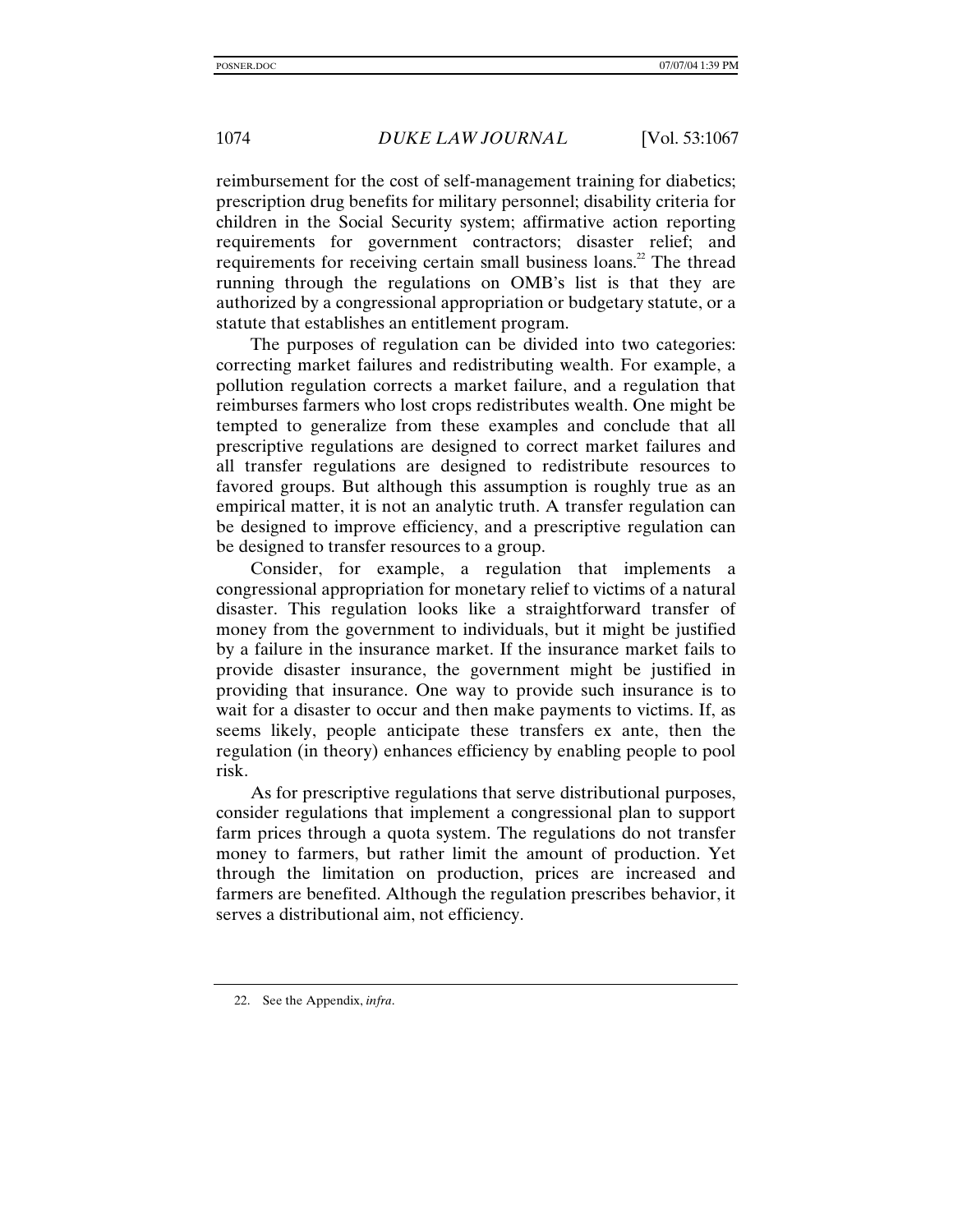#### *B. The Appropriate Decision Procedure*

To bring order to this confusion, one needs to make a number of distinctions, as shown in Table 2.

|                                     | <b>Purpose of Regulation</b>    |                                        |                          |  |
|-------------------------------------|---------------------------------|----------------------------------------|--------------------------|--|
|                                     | Efficiency                      |                                        | distribution             |  |
| <b>Type of</b><br><b>Regulation</b> | benefit specified<br>by statute | benefit not<br>specified by<br>statute |                          |  |
| Prescriptive                        | cost-effectiveness              | cost-benefit                           | cost-<br>effectiveness   |  |
| Transfer                            | cost-effectiveness              |                                        | $cost-$<br>effectiveness |  |

# TABLE 2 PURPOSES OF REGULATIONS

There are two types of regulations—prescriptive and transfer and two broad types of statutory goals—to increase efficiency and to make distributions. Within the category of efficiency-oriented statutes, some statutes state that the regulations should achieve relatively abstract benefits—public health, for example—and other statutes specify a concrete benefit, such as reduction in the emission of a particular pollutant.

Cost-benefit analysis can be used only to evaluate prescriptive regulations authorized by statutes that do not specify the distribution in detail. A pollution statute that directs an agency to enhance public health gives the agency the discretion to choose among alternative regulations on the basis of their efficiency; $^{23}$  a pollution statute that directs an agency to limit pollution to a certain level does not give the agency the option to refrain from regulating when the statutory level is itself inefficient. Thus, cost-benefit analysis cannot be used in the latter case, though cost-effectiveness analysis can be used to distinguish among more or less costly ways to achieve the statutory level of pollution.

Cost-benefit analysis cannot be used to evaluate transfer regulations that are issued pursuant to a statute that is designed to

<sup>23.</sup> Unless the statute mandates a minimum level of regulation when any amount of regulation is inefficient.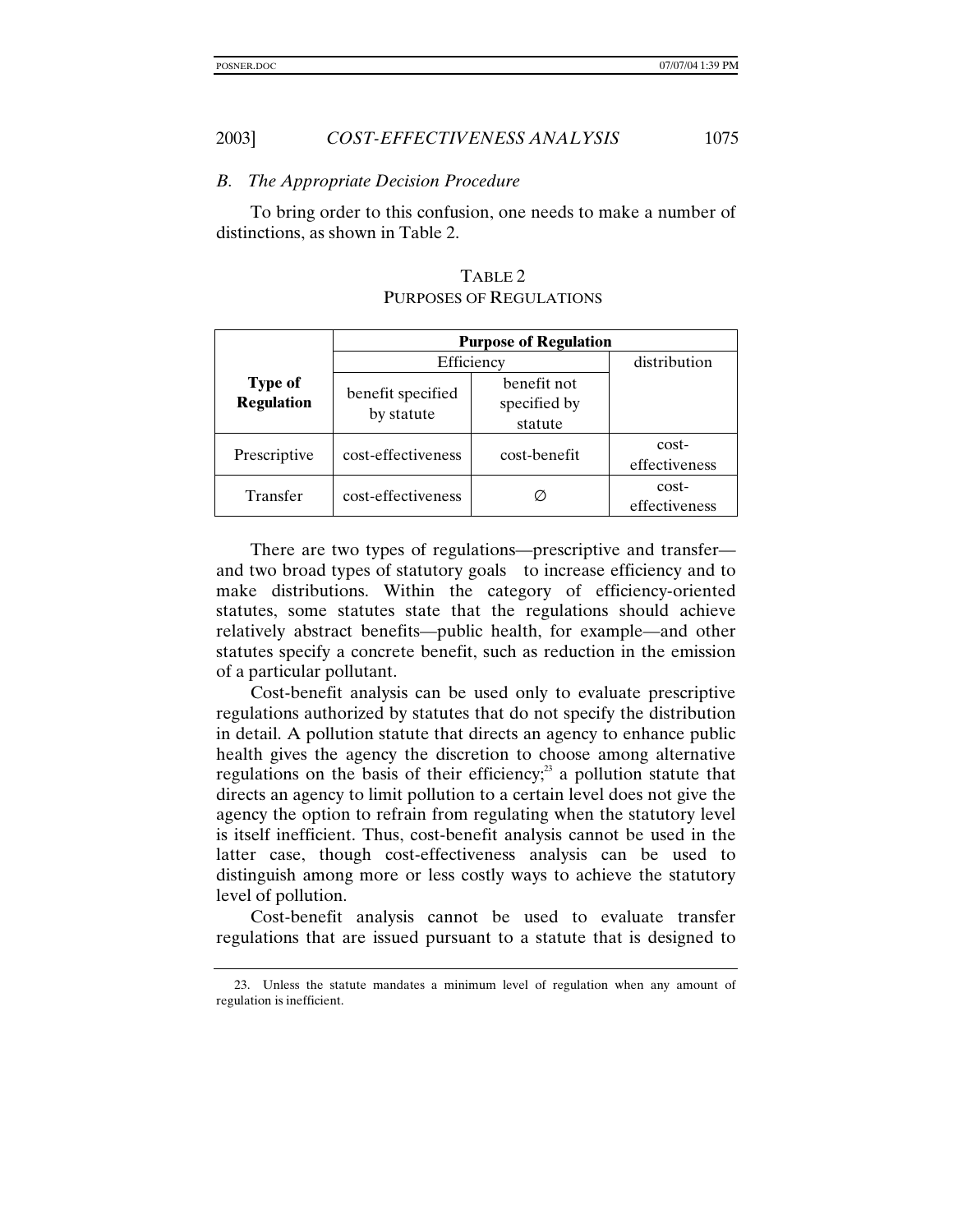enhance efficiency. Consider a statute that funds general scientific research on the theory that the market undersupplies such research. An agency is directed to issue transfer regulations that provide the rules for applying for grants. The statute might or might not have the effect of enhancing efficiency through regulation, but the agency cannot veto the statute, so there is no point in doing a cost-benefit analysis of the entire statutory scheme. The agency can only do costeffectiveness analysis, which will reveal whether a given regulation is less costly than alternative regulations for accomplishing the statutory goal of converting money into knowledge.

When one turns to statutes that have distributional aims, one sees that neither prescriptive regulations nor transfer regulations can be evaluated using cost-benefit analysis. Again, when a statute specifies a distribution, cost-benefit analysis cannot be used. But costeffectiveness analysis is appropriate, as will be seen.

Statutory distributional schemes generally have two distinct purposes. The first purpose is to benefit a politically influential group, such as dairy producers or tobacco farmers. No serious scholar defends these transfers, and their unattractiveness might explain why the academic literature has ignored them. The implicit assumption seems to be that if these transfers are bad, then the regulations that implement them are bad, and there is no reason to discuss how to make them cost-effective. This response, however, is wrong. Even if politically motivated transfers are regrettable, they are a fact of life, and it is an important task to analyze how to implement them in a way that minimizes their disruptive impact on the economy.

The second purpose of transfer regulations is to benefit poor people, people who suffer from discrimination, and people who have suffered a misfortune. Social Security, Medicare, and Medicaid authorize transfer regulations that provide benefits to the poor and not-so-poor. Regulations implementing affirmative action programs for government contractors benefit victims of discrimination.<sup>24</sup> The regulations governing both the disbursements of 9/11 moneys and moneys for natural disasters benefit victims of a misfortune.<sup>25</sup>

<sup>24</sup>*. See, e.g.*, Participation by Disadvantaged Business Enterprises in Procurement Under Environmental Protection Agency (EPA) Financial Assistance Agreements, 68 Fed. Reg. 43,823, 43,824 (proposed July 24, 2003) (to be codified at 40 C.F.R. pts. 30, 31, 33, 35, 40) (describing the EPA's efforts to ensure its affirmative action program is in line with decisions of the United States Supreme Court).

<sup>25</sup>*. See, e.g.*, September 11th Victim Compensation Fund of 2001, 28 C.F.R. § 104 (2003) (outlining the final rules regarding the disbursement of funds to victims of the attacks).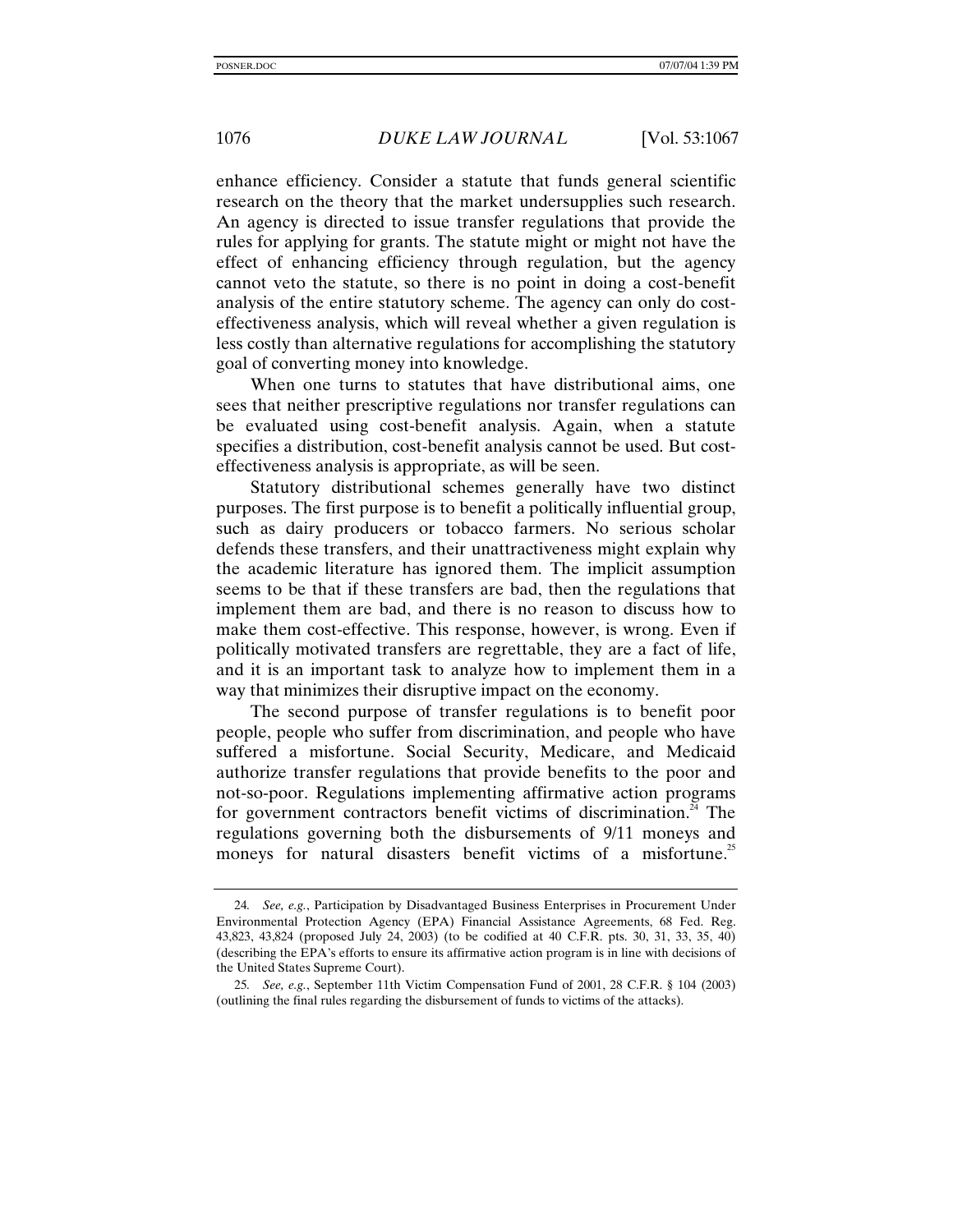Although market-correcting rationales are sometimes given for these programs, their thrust seems to be redistributive. Regulations are needed because Congress does not want to determine every detail about how funds are allocated and disbursed; that is why Congress transfers these functions to an agency. Limited transfers to poor and unfortunate people are relatively uncontroversial, and it is thus a puzzle that the question of how to evaluate agency regulations that implement these transfers has been neglected by legal scholars.

Distributional statutes, then, are sometimes normatively defensible and sometimes not. But it is important to see that prescriptive regulations and transfer regulations authorized by distributional statutes all fail a standard cost-benefit analysis, that is, one that does not use a multiplier to adjust for the lower purchasing power of the poor.<sup>26</sup> When a regulation disburses cash, the benefits can be no greater than the costs, and will be lower as long as there is some administrative cost. Consider a payment of \$100 to a dairy producer. The benefit of the regulation is \$100, and the cost of the regulation is \$100 plus administrative expenses (and tax distortions if such is the case). This remains true for transfers to the poor. The benefit of a \$100 transfer to a poor person is \$100, and the cost is \$100 plus administrative expenses. It is true that a poor person is likely to value \$100 more than a rich person (or dairy producer) is, but such differences are excluded from cost-benefit analysis as it is usually performed.<sup>27</sup> Cost-benefit analysis does not take account of the fact that the poor person values \$100 more than the rich person does. Thus, cost-benefit analysis will also conclude that transfers to interest groups and poor people produce negative net benefits; it does not allow one to distinguish between these types of transfers, and it does not allow one to distinguish between better and worse regulations given a particular distributional goal.

In sum, cost-benefit analysis cannot be used to evaluate transfer or prescriptive regulations that have distributional aims, or to

<sup>26.</sup> At one time economists believed that multipliers could be used to reflect variation in the valuation of marginal dollars by people of different wealth, but this project foundered on technical, empirical, and philosophical difficulties. For a brief discussion, see HARVEY S. ROSEN, PUBLIC FINANCE 259–60 (3d ed. 1992).

<sup>27.</sup> There are some limited exceptions. *See, e.g.*, Matthew D. Adler & Eric A. Posner, *Implementing Cost-Benefit Analysis When Preferences Are Distorted*, 29 J. LEGAL STUD. 1105, 1136–37 (2000) (analyzing cost-benefit analyses where the marginal utility of money based on wealth is factored in); Adler & Posner, *supra* note 6, at 194–97 (describing the need to factor in distorted preferences, such as those that arise from wealth differences, when performing costbenefit analyses).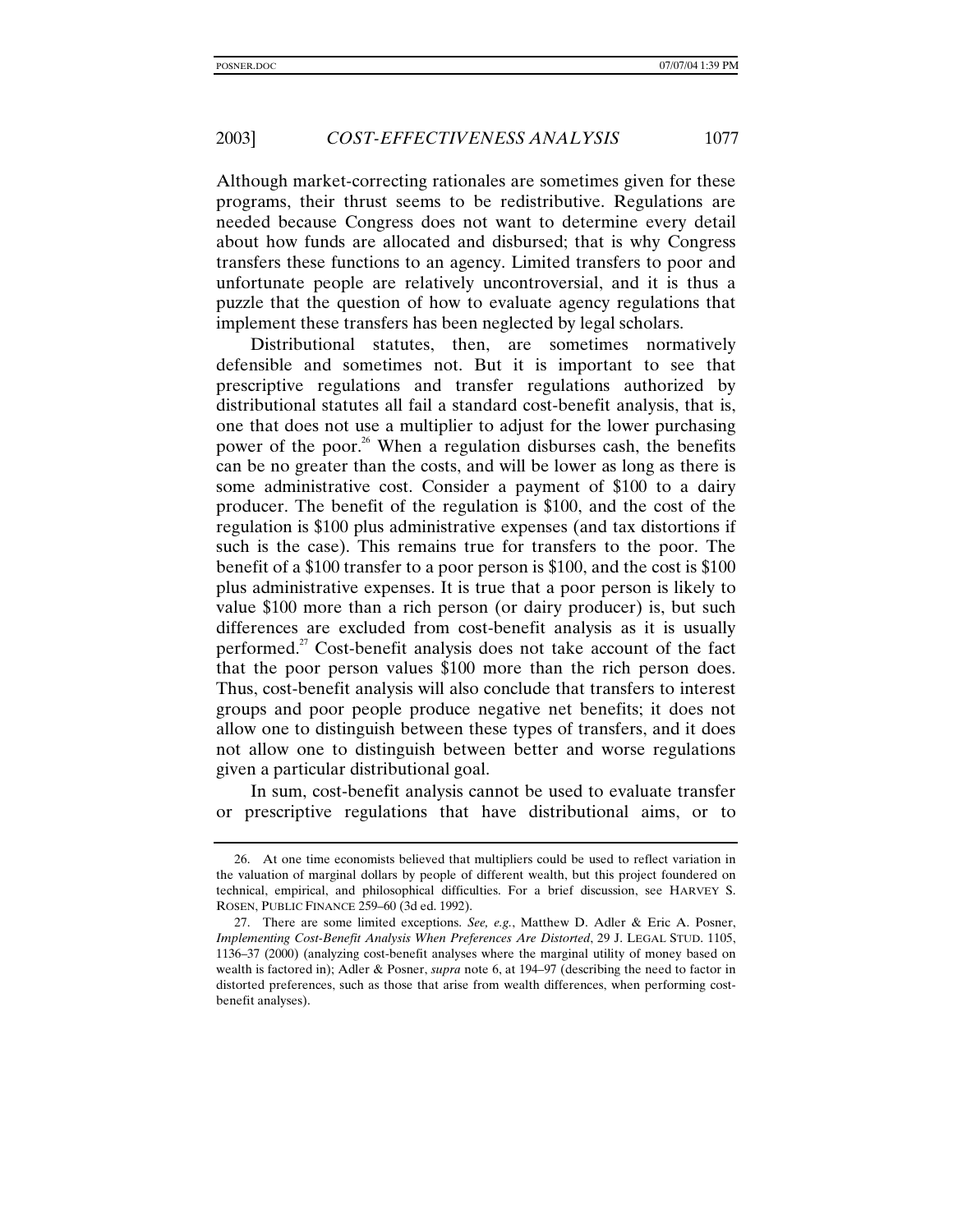evaluate transfer regulations that implement statutes with efficiency goals that do not leave the benefit or distribution decision to agencies. For all these purposes, cost-effectiveness analysis is necessary. The next Part focuses on the simplest case—the use of cost-effectiveness analysis to evaluate transfer regulations authorized by statutes with distributional goals—though most of what is said will apply to the other cases as well.

#### II. ANALYSIS OF TRANSFER REGULATIONS AND STATUTES

#### *A. Analysis of Regulations*

A cost-effective transfer regulation distributes resources less wastefully than alternative transfer regulations do. To take a simple example, consider a statute that authorizes an agency to distribute \$10 million to victims of a natural disaster. The agency considers two transfer regulations. The first provides a lump sum payment of \$1,000 to each of the 10,000 people living in the affected area. The second requires individuals to apply for reimbursement of their losses and to provide evidence of the losses. The first regulation will overcompensate some people and undercompensate others, but it will save administrative costs. The second regulation will provide more accurate compensation, but will also generate sizable administrative costs. A cost-effectiveness analysis permits comparison of the two regulations. The more cost-effective regulation is the one that provides the fullest compensation to the most people—the first regulation if the natural disaster caused everyone about the same amount of harm greater than or equal to \$1,000; the second regulation if the disaster affected people unequally and proof is not too costly because records are complete and losses can be easily computed.

Cost-effectiveness analysis comes in many flavors. Some decisionmakers evaluate medical interventions by taking as fixed the goal of increasing "quality adjusted life years" (QALY), and comparing medical interventions on the basis of the ratio of QALYs saved to cost. A quality adjusted life year is a measure that represents the value to a person of living a year with a medical condition that degrades the quality of life. A government medical agency with a fixed budget and the mandate to increase QALYs will purchase medical devices with higher QALY/cost ratios until the budget is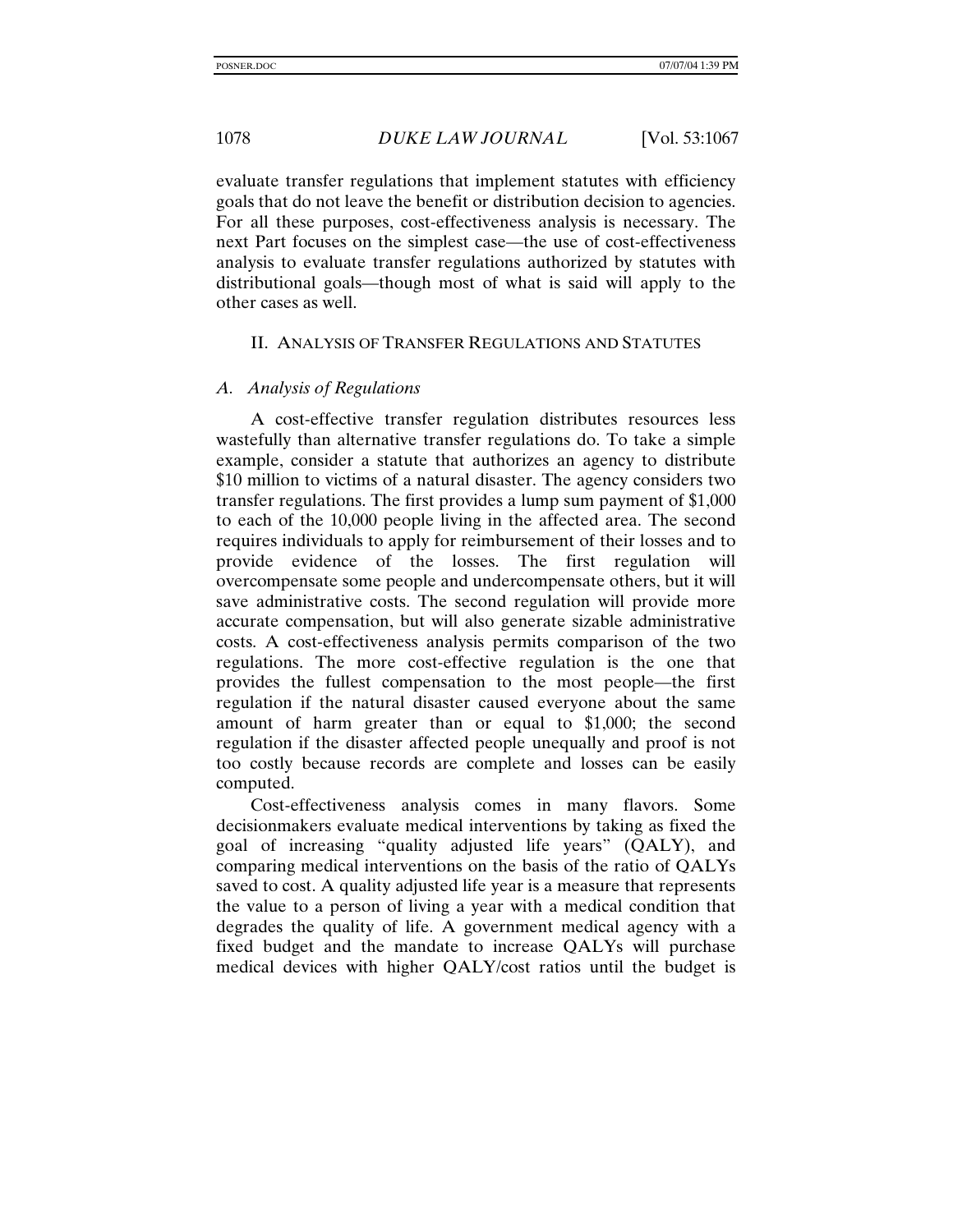exhausted.<sup>28</sup> The budgetary outlay and the mandate to maximize QALYs are fixed; cost-effectiveness analysis tells the agency which medical devices maximize QALYs given the budgetary constraint.

Another example of cost-effectiveness analysis comes from its use to evaluate environmental projects. Suppose that a certain environmental goal—a reduction of air pollution, for example—is provided by statute, but the agency is given the discretion to choose among means. The agency can mandate the washing of coal prior to its use in power plants, or the use of scrubbers attached to smokestacks, or some combination; or it can choose to put limits on the amount of pollution generated by factories while allowing factory owners to choose among different technologies; or it can create a system of tradable emission permits; or it can choose some other rule or framework for achieving the ends set by statute.<sup>29</sup> For a given reduction of air pollution, each regulatory instrument will have a different cost. Cost-effectiveness analysis compares the costs of the different means and identifies the least-cost means as the most costeffective.<sup>30</sup>

A third example of cost-effectiveness analysis is its use to evaluate income redistribution programs. The goal is redistribution of wealth from rich to poor; the constraint is the willingness of taxpayers to pay for the redistribution. The policy analyst must evaluate different mechanisms, none of which is perfect. Tax and transfer systems, for example, require administratively costly determinations of need or else result in the inclusion of wealthy people with low income or the exclusion of poor people with higher incomes (for example, because they have many children or high medical costs). Minimum wage laws are less complex, but they exclude nonworkers and may hurt low-income workers. Tax and transfer systems distort

<sup>28</sup>*. See, e.g.*, Robert Fabian, *The Qualy Approach*, *in* VALUING HEALTH FOR POLICY: AN ECONOMIC APPROACH 118, 118–19 (George Tolley et al. eds., 1994); Arti K. Rai, *Rationing Through Choice: A New Approach to Cost-Effectiveness Analysis in Health Care*, 72 IND. L.J. 1015, 1048–52 (1997). For an example from the medical literature, see Daniel Polsky et al*.*, *Economic Evaluation of Breast Cancer Treatment: Considering the Value of Patient Choice*, 21 J. CLINICAL ONCOLOGY 1139, 1139 (2003).

<sup>29</sup>*. See* LAWRENCE H. GOULDER ET AL., THE COST-EFFECTIVENESS OF ALTERNATIVE INSTRUMENTS FOR ENVIRONMENTAL PROTECTION IN A SECOND-BEST SETTING 1–3 (Nat'l Bureau of Econ. Research, Working Paper No. 6464, 1998) (analyzing the costs of various methods to reduce pollution).

<sup>30.</sup> For a well-known example, see BRUCE A. ACKERMAN & WILLIAM T. HASSLER, CLEAN COAL/DIRTY AIR 66–72 (1981) (arguing that the most cost-effective, short-term method for reducing air pollution from coal involves coal washing, not factory scrubbing).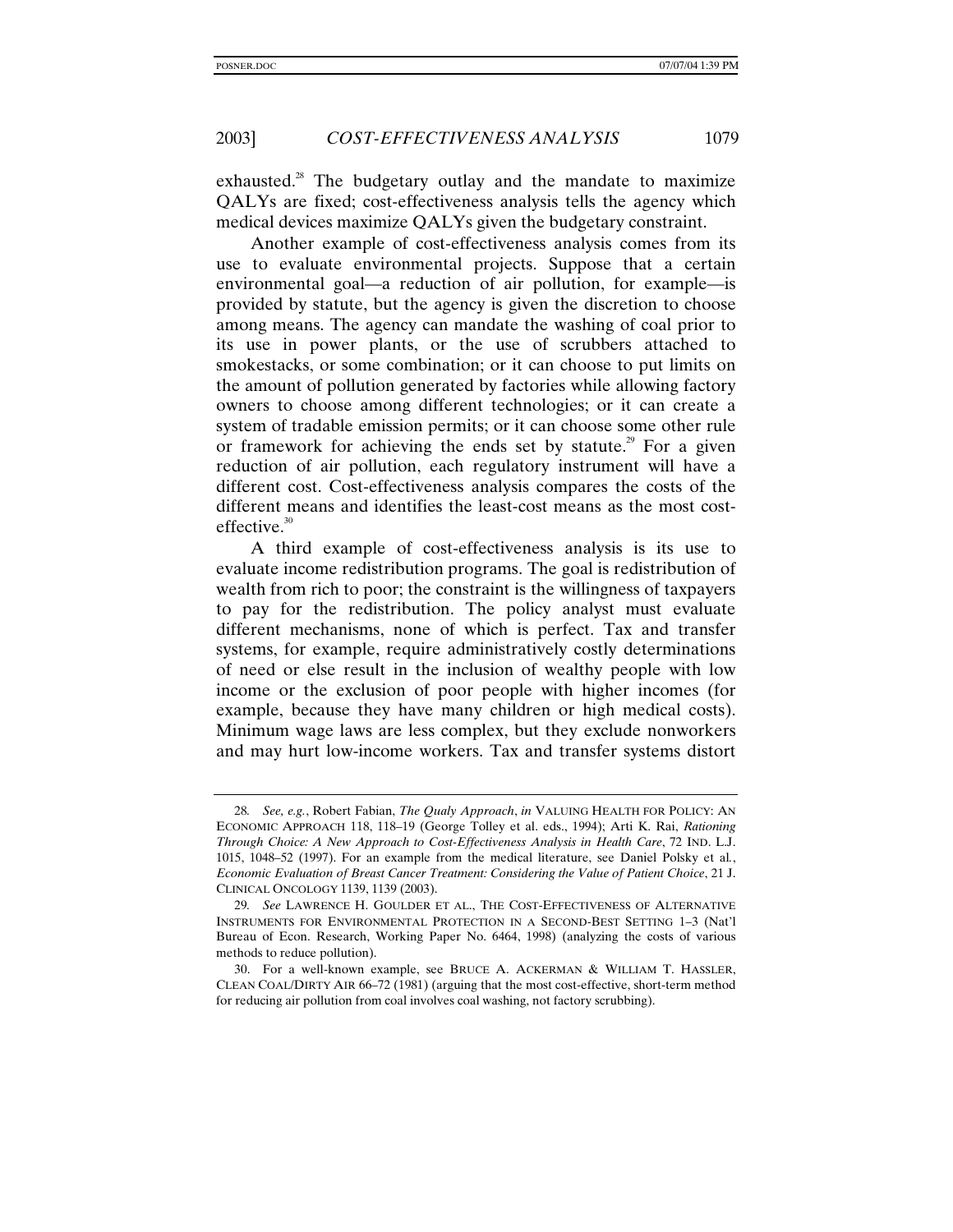labor-leisure choices; minimum wage laws impose deadweight costs on consumers or shareholders. A cost-effectiveness analysis cuts through these apparent incommensurables and shows that tax and transfer systems are likely to be superior: holding constant the payments to beneficiaries, they result in lower social cost.<sup>31</sup>

The basic idea behind cost-effectiveness analysis is that of comparing alternative regulations or projects when either the costs or the benefits are fixed. $32$  The right form of cost-effectiveness analysis depends heavily on the statutory goal. Suppose, for example, that Congress appropriates \$100 million and authorizes the United States Department of Agriculture (USDA) to spend it on lunches for needy schoolchildren. Consider three alternative regulations: (1) give the money to schools in poor census districts; (2) give the money to schools in proportion to the number of needy students in each school; or (3) give school lunch vouchers to parents whose family income falls below the poverty line.<sup>33</sup>

Each alternative has different costs. Under (1), USDA must process applications from schools and monitor their behavior to ensure that the money is used to buy lunches, but this approach avoids the need to determine the poverty level of individual students. Under (2), USDA deals with a larger number of schools and engages in more intensive monitoring, but it will also deliver lunches to more poor students. Under regulation (3), USDA must print and distribute vouchers and ensure that they are used properly, but it will also reach children who are not at school, and children at schools that fail to apply for school lunch benefits. The regulations provide, respectively, increasing accuracy at increasing cost.

Cost-effectiveness analysis of these alternatives can be illustrated with a few numbers. If USDA itself paid all of the administrative costs (including those of the schools and parents) from the appropriation, the calculation would be simple. Just choose the regulation that gets the most lunches to needy children. If, as is more likely, USDA's administrative costs come from another appropriation, and schools and parents must absorb their own

<sup>31.</sup> EDWARD M. GRAMLICH, BENEFIT-COST ANALYSIS OF GOVERNMENT PROGRAMS 123–33 (1981).

<sup>32.</sup> I follow the simple discussion in EDITH STOKEY & RICHARD ZECKHAUSER, A PRIMER FOR POLICY ANALYSIS 153–55 (1978).

<sup>33.</sup> This example is based loosely on the regulation discussed *infra* in Part III.B.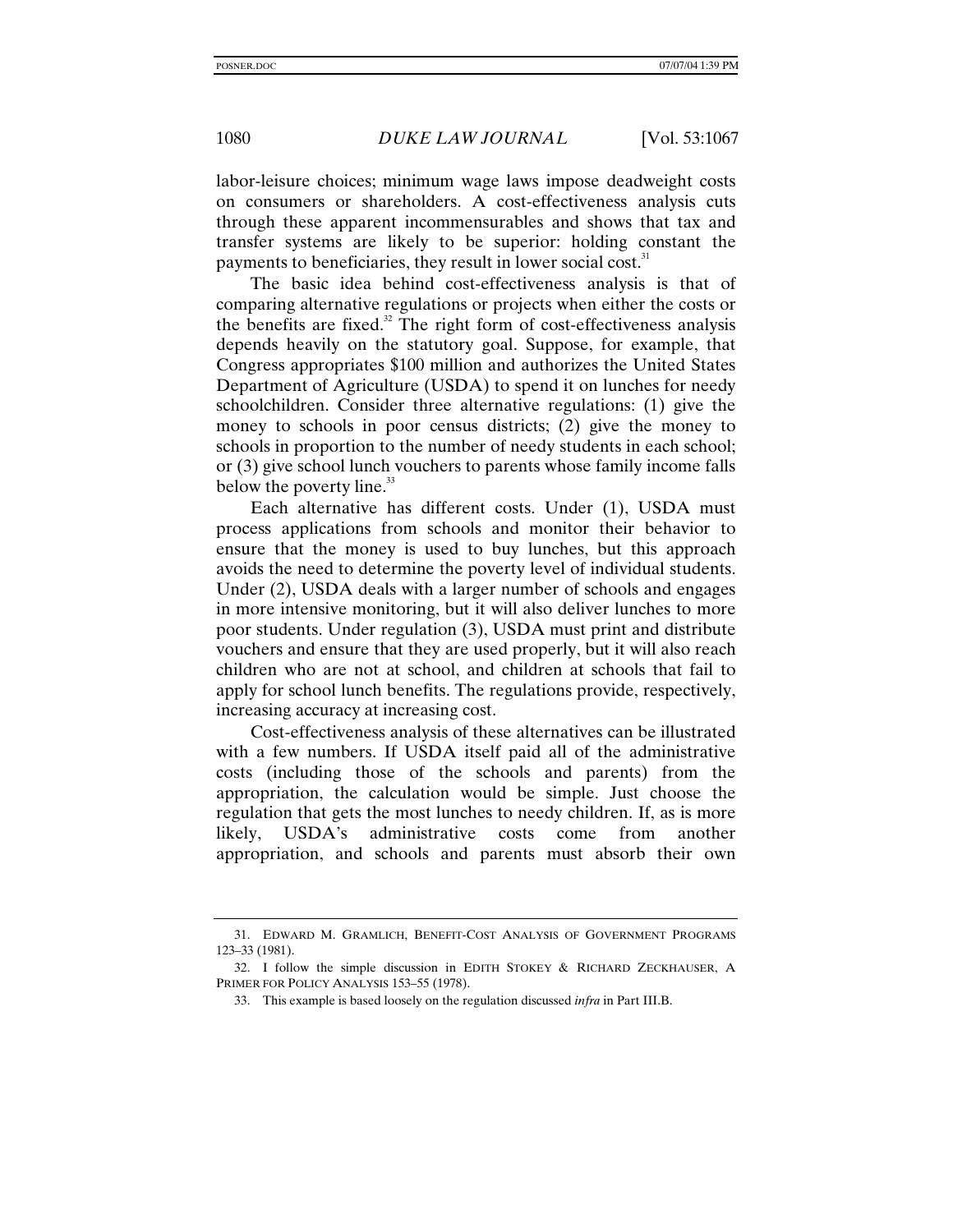### 2003] *COST-EFFECTIVENESS ANALYSIS* 1081

administrative costs, then a slightly more complex calculation is needed, as illustrated by Table 3.

| Reg. | Lunches<br>to Needy<br>Children | Lunches<br>to Other<br>Children | Total<br>Admin.<br>Costs | $Approp. +$<br>Admin.<br>Costs | Cost per<br><b>Lunch</b> to<br><b>Needy</b><br><b>Child</b> |
|------|---------------------------------|---------------------------------|--------------------------|--------------------------------|-------------------------------------------------------------|
| (1)  | 15 million                      | 5 m.                            | $$10 \text{ m}$ .        | \$110 m.                       | \$7.33                                                      |
| (2)  | 18 m.                           | 2 m.                            | \$20 m.                  | \$120 m.                       | \$6.67                                                      |
| (3)  | 19 m.                           | 1 m.                            | \$30 m.                  | \$130 m.                       | \$6.84                                                      |

TABLE 3 SCHOOL LUNCH EXAMPLE - APPROPRIATION FIXED

The cost of a regulation includes all its costs, not just the costs directly incurred by the agency. If beneficiaries, such as families, or intermediaries, such as schools, must incur costs in order to receive the benefits, then their costs must be included in the costeffectiveness analysis. As such, the fifth column of Table 3 lists the combined cost of each regulation. Dividing the combined cost of each regulation by the number of beneficiaries under each regulation—the number of needy children listed in the second column—yields the average cost of delivering a lunch to a needy child (column six). According to this column, regulation (2) is the most cost-effective: it sends lunches to needy children at the least cost per child.

Congress might alternatively pass a statute that directs USDA to provide lunches for, say, 20 million needy children, to be paid out of a general appropriation. Again, USDA would come up with various alternative regulations, and then it would compare them, as in Table 4.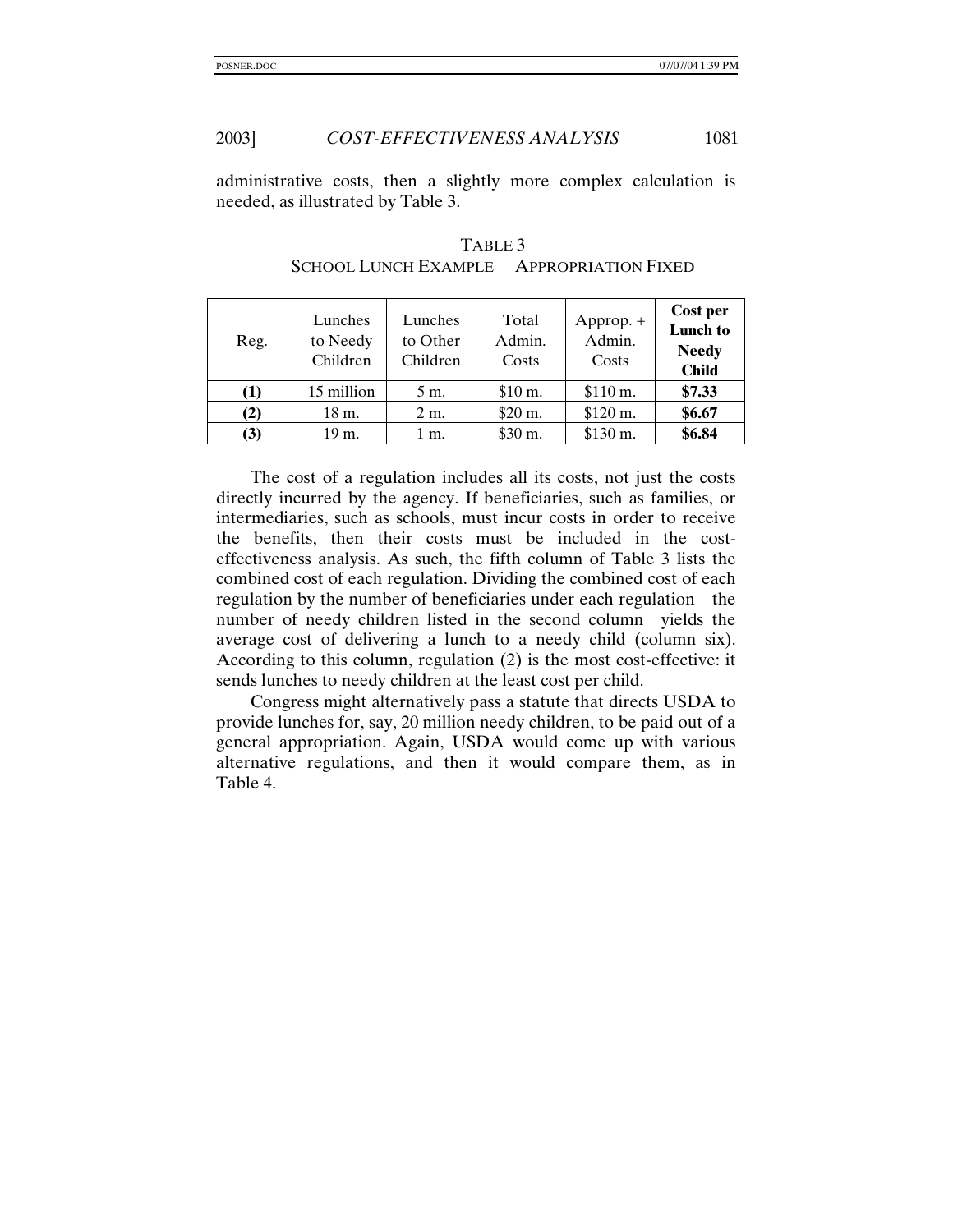| Reg. | Lunches<br>to Needy<br>Children | Lunches<br>to Other<br>Children | Total<br>Admin.<br>Costs | Cost of<br>Lunches<br>$\$5$ per<br>lunch) | Cost per<br><b>Lunch to</b><br><b>Needy</b><br><b>Child</b> |
|------|---------------------------------|---------------------------------|--------------------------|-------------------------------------------|-------------------------------------------------------------|
| (1)  | 20 million                      | 8 m.                            | \$13 m.                  | \$140 m.                                  | \$7.65                                                      |
| (2)  | $20 \text{ m}$ .                | 4 m.                            | \$23 m.                  | \$120 m.                                  | \$7.15                                                      |
| (3)  | 20 m.                           | $1.5 \text{ m}$ .               | \$33 m.                  | \$107.5 m.                                | \$7.03                                                      |

TABLE 4 SCHOOL LUNCH EXAMPLE-BENEFIT FIXED

All three of the regulations provide the same benefits (second column). The most cost-effective regulation is regulation (3) because it costs least per lunch to deliver these benefits (last column).

I have simplified in order to convey the basic principles of costeffectiveness analysis. A few observations are now necessary. First, note the difference between cost-benefit analysis and costeffectiveness analysis. All of these regulations would fail a standard cost-benefit analysis, because a transfer to needy children is not a "benefit" in the conventional economic sense—it's just a transfer. The cost to the taxpayer offsets the benefit to the needy child, and the administrative costs are a deadweight loss. To fulfill the congressional mandate to transfer resources to needy children, USDA could not use cost-benefit analysis.

Second, the cost-effectiveness analysis, as I have performed it, assumes that the value of getting a lunch to a non-needy child is zero. This might be a reasonable assumption, but it also might not be true. Congress could worry that non-needy children do not always have nutritional lunches and want to remedy this situation. Thus, a more accurate cost-effectiveness analysis might attach some weight to a lunch received by a non-needy child—say, 10 percent of the value of a lunch to a needy child—and the agency could use this weighting in the cost-effectiveness analysis; it should also make the weighting explicit, so that elected officials would know the basis of the decision. In some situations, this might produce different results—regulation (1) might be better than regulation (2) or regulation (3)—but it also seems reasonable for the agency to take its lead from Congress, and not attach value to the receipt of lunches by non-needy children unless Congress says otherwise.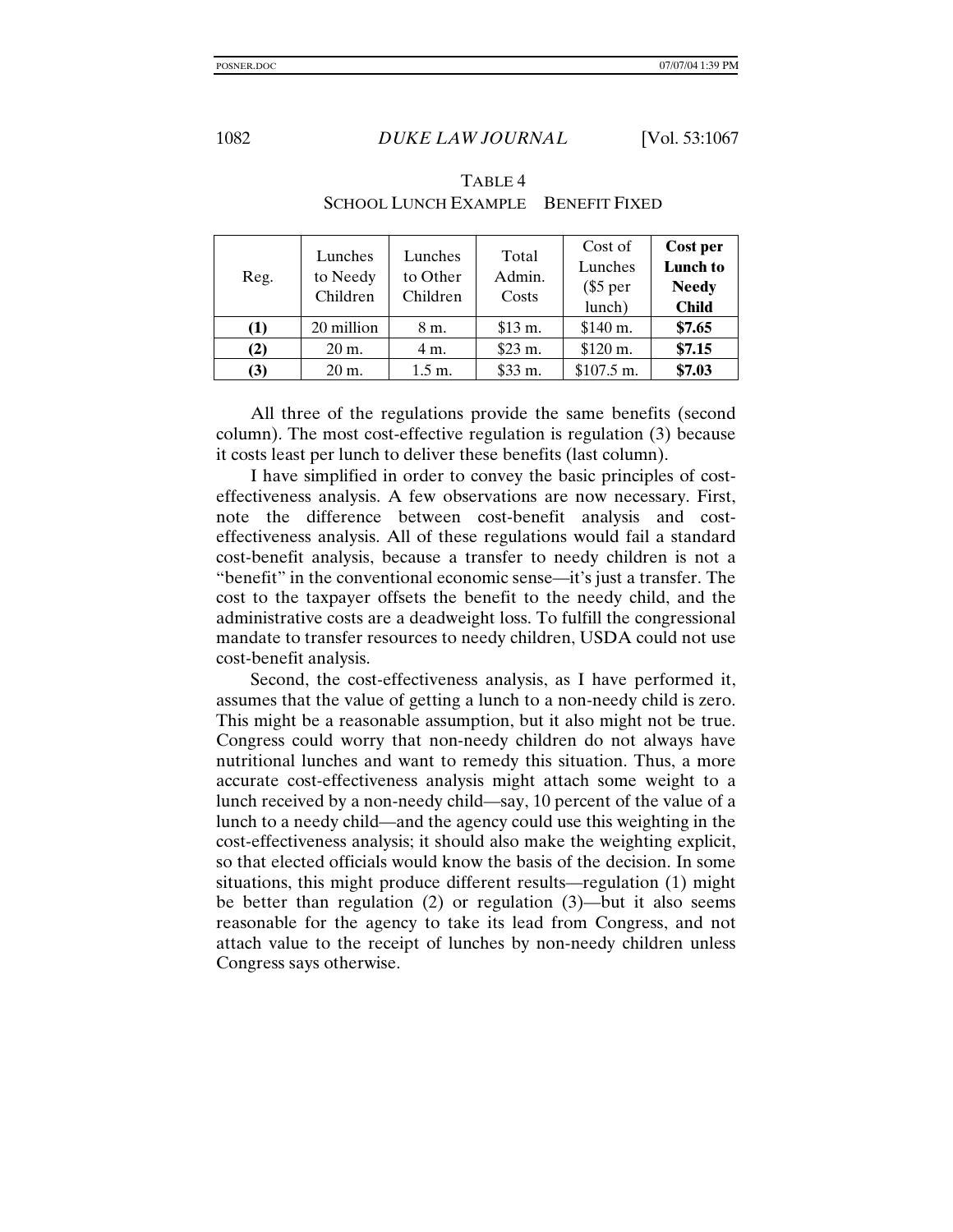Third, one might argue in the first example that the choice of regulation (2) defeats Congress's purpose: Congress wants to get as many lunches to needy children as possible, and for that purpose regulation (3) is better, even if more costly per lunch. But it would be better for USDA to return to Congress and ask for a larger appropriation, so that 19 million needy children would be benefited using regulation (2), explaining that the extra budgetary expense is less than the administrative costs under regulation (3).

Fourth, one should note that Congress could choose different ends—at a higher or lower level of abstraction. Congress could ask USDA to ensure that all children have adequate nutrition, understanding that poorer children need more aid. Congress could give USDA the option to provide school breakfasts as well as lunches, or more food stamps, or cash assistance, or educational programs about good eating habits, and so forth. Congress might also stipulate the nutritional content of the lunches, or leave that decision up to USDA. The more discretion that USDA has, the more complex the cost-effectiveness analysis will be. As the level of abstraction increases, cost-effectiveness analysis becomes the same as cost-benefit analysis.

One problem with using cost-effectiveness analysis to evaluate transfer regulations is that if the underlying transfer statute itself is bad, then one is firmly in the world of the second best, and costeffectiveness analysis might have perverse effects. Consider a statute that appropriates \$100 million for dairy producers because of their political influence and not because of any legitimate need. A highly cost-effective statute will result in more money in the pockets of the dairy producers and less squandered on administrative expenses, but that just means more slops in the political trough, and more lobbyists sidling up to it.<sup>34</sup> (This problem is not as severe for regulations that survive cost-benefit analysis.<sup>35</sup>) Cost-effectiveness is not an ultimate moral value; the social value of even a highly cost-effective regulation depends on the social value of the statutory program that it implements. For that reason, it might be desirable for agencies to

<sup>34</sup>*. Cf.* Gary Becker & Casey Mulligan, *Deadweight Costs and the Size of Government*, 46 J. LAW & ECON 293 (1998).

<sup>35.</sup> Though there are some potential similar problems. *See* Posner, *supra* note 7, at 1163–65 (describing problems with cost-benefit analysis where, for example, the president transfers money to special interest groups simply to get elected).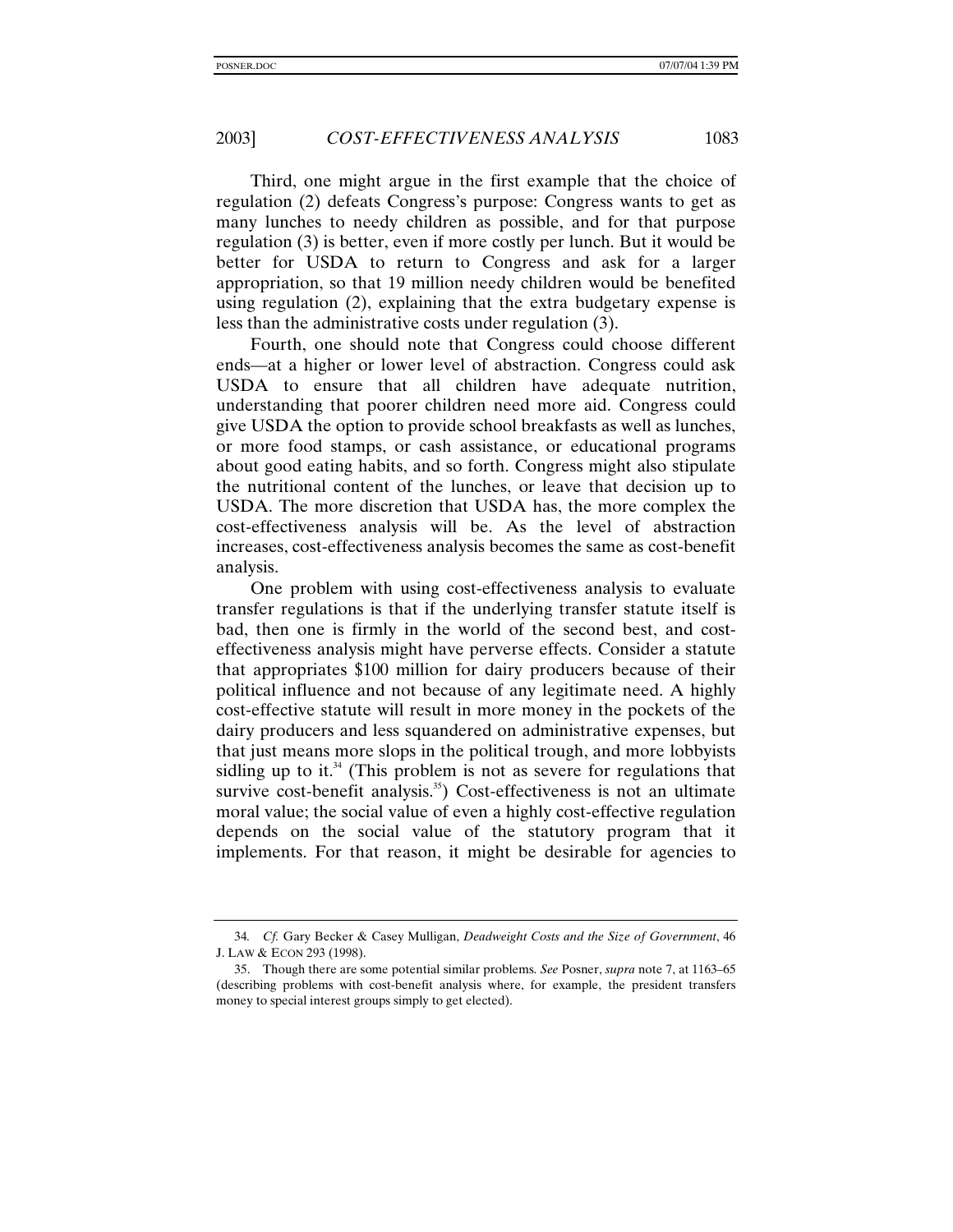evaluate the authorizing statute as well as the regulations. This is the topic of the next Section.

#### *B. Analysis of the Authorizing Statute*

When Congress authorizes a distribution to a particular group, agencies cannot usually prevent the distribution from occurring as intended.<sup>36</sup> But there are actions short of interference that might improve distributional outcomes and the political process that leads to them. Of special interest are reporting requirements, such as those created by the National Environmental Policy Act (NEPA), $37$  which requires agencies to issue environmental impact statements.<sup>38</sup> Rather than banning activity that harms the environment, NEPA requires agencies to estimate and report the environmental impact of projects such as the construction of highways.<sup>39</sup> Opponents of the regulation cannot seek relief from a court unless an agency fails to issue an adequate environmental impact statement. If the environmental impact statement is adequate, opponents must take their case to elected officials and seek a political remedy.

Agencies that issue transfer regulations could similarly be required to report the welfare costs and distributional effects of these regulations—that is, to issue "welfare impact statements." If the welfare impact is objectionable, then critics can bring this information

37. National Environmental Policy Act of 1969, Pub. L. No. 91-190, 83 Stat. 852 (1970) (codified as amended in scattered sections of 42 U.S.C.).

<sup>36.</sup> I put aside the controversy over whether the president or agencies have the authority to refuse to spend appropriated moneys. Regarding presidential impoundment, see *Train v. City of New York*, 420 U.S. 35, 49 (1975). *See also* Ralph S. Abascal & John R. Kramer, *Presidential Impoundment Part I: Historical Genesis and Constitutional Framework*, 62 GEO. L.J. 1549, 1549 (1974) (describing the history of the federal budgetary system and concluding that the executive cannot derive impoundment authority from statutes); Ralph S. Abascal & John R. Kramer, *Presidential Impoundment Part II: Judicial and Legislative Responses*, 63 GEO. L.J. 149, 149 (1974) (describing the courts' undue deference to the executive and the probable impact of the Congressional Budget and Impoundment Control Act of 1974, Pub. L. No. 93-344, 88 Stat. 297 (codified as amended at 2 U.S.C. §§ 681–688 (2000))). Regarding the line item veto, see Elizabeth Garrett, *Accountability and Restraint: The Federal Budget Process and the Line Item Veto Act*, 20 CARDOZO L. REV. 871, 872–74 (1999) (arguing that the Act was inappropriately analyzed by the Supreme Court, and that the Act should be constitutionally viewed as a congressional delegation to the president of the power to withhold all spending, regardless of the form of the spending). *See also* J. Gregory Sidak, *The President's Power of the Purse*, 1989 DUKE L.J. 1162, 1162 (1989) (arguing that the president has implied powers to get money from the treasury, even without congressional appropriation).

<sup>38. 42</sup> U.S.C. § 4332(c) (2000).

<sup>39.</sup> There is no substantive review under NEPA.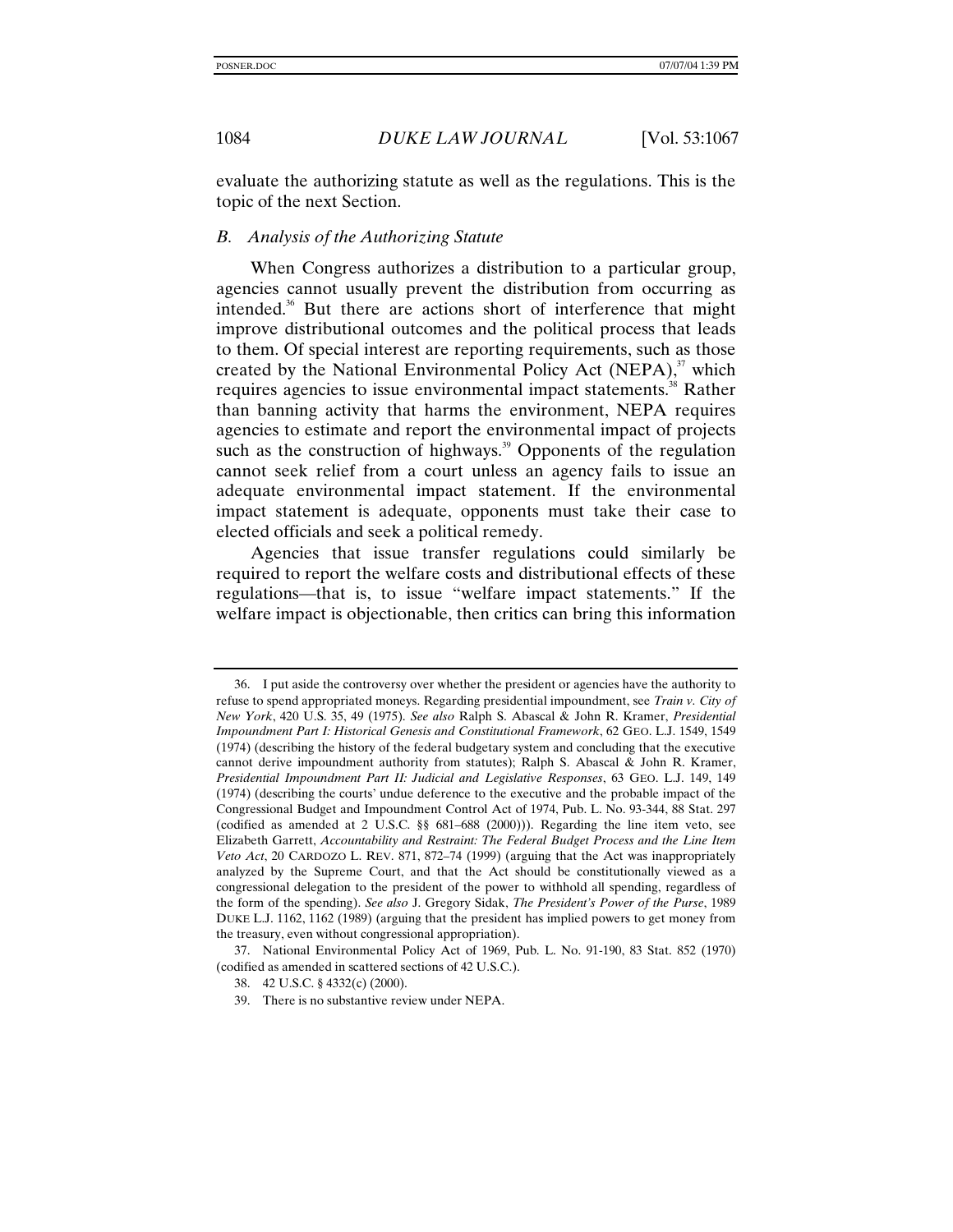to politicians and lobby for reform. The welfare impact statement would include the following information.

1. *Distribution of Benefits*. In 1999 Congress passed an appropriations bill that provided relief to dairy producers who had incurred large losses after the collapse of dairy prices. The bill directed USDA to give money to dairy producers, but did not say (a) which dairy producers would receive money, or (b) how much money each would receive.<sup>40</sup> USDA promulgated a transfer regulation that, among other things, distributed moneys to dairy producers on the basis of their production in 1997 and 1998. As I discuss in Part III.C, USDA used both years in order to avoid the cost of collecting new information from producers who had provided 1997 production figures when enrolled in the program the year before, but as a result, some firms, including firms that had stopped production, would receive payments even though they did not lose money in 1998 as a result of the market collapse.

The statement that accompanied the USDA's transfer regulation did not explicitly describe the distributive consequences, though they could have been inferred from the formula in the regulation by someone who had data about the structure of the industry. The agency had information about the industry and could have provided more detailed information about the distributional effects of the regulation. It could, for example, have broken down producers by size, and described the average level of compensation for each group of producers—both in absolute terms and as a percentage of each producer's loss. The agency could also have provided correlations between compensation level and other attributes, such as location, number of employees, and so forth.

The reason for requiring the agency to provide this information is that it facilitates monitoring of the agency by Congress, affected parties, and the public.<sup>41</sup> To the extent that agencies can provide a concise, numerical account of the distribution of benefits, Congress, relevant staffers, or committees can relatively easily check that the agency is acting consistently with statutory goals. If the agency is not,

<sup>40.</sup> *See infra* Part III.C.

<sup>41.</sup> Regarding the effects of informational regulations, see SUNSTEIN, *supra* note 15, at 191–228.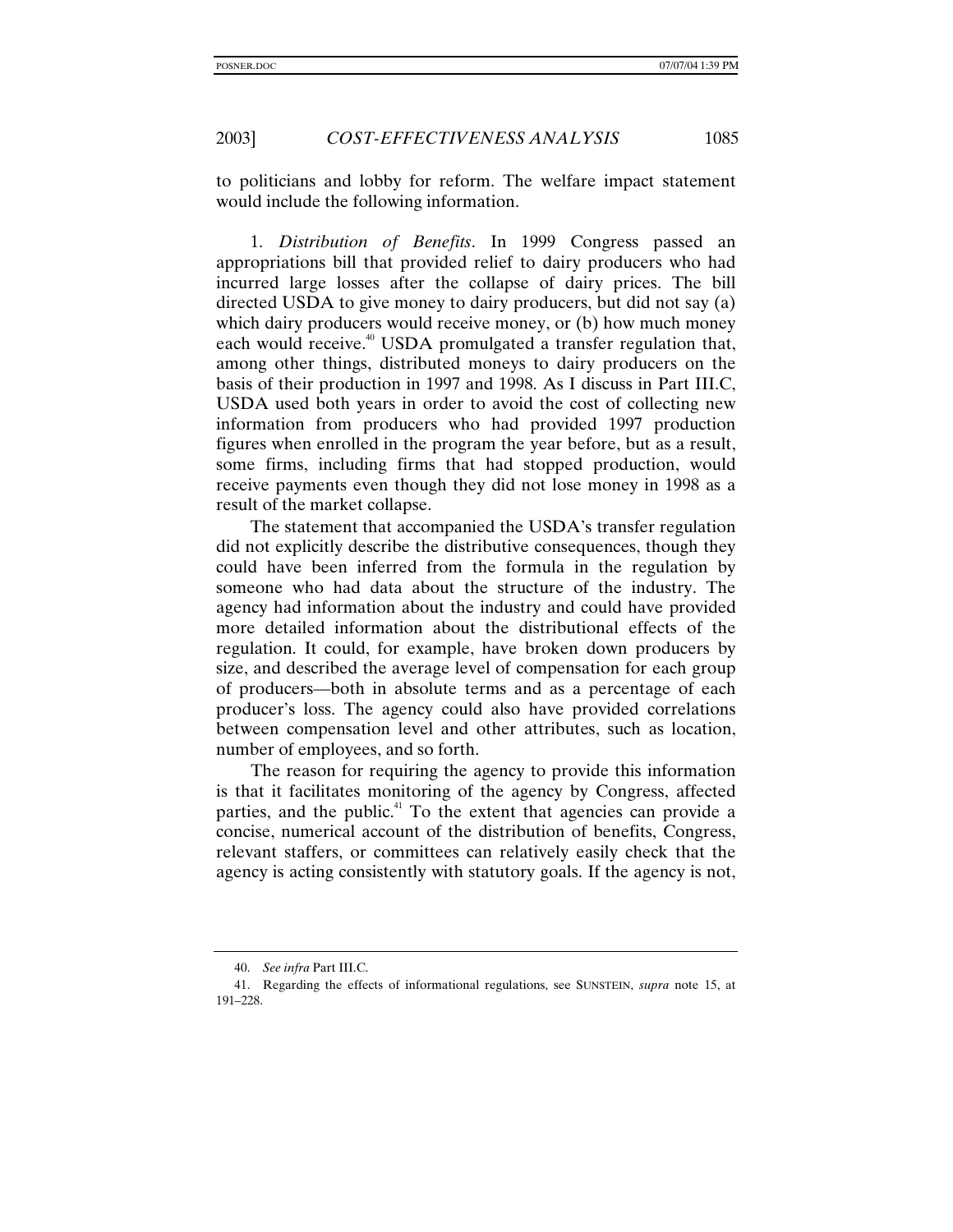Congress can in the future exercise greater oversight or enact more precise statutes.<sup>42</sup>

2. *Deadweight Costs*. It is possible that these distributional effects of the dairy market regulation, though not intended by Congress, could have been justified by a cost-effectiveness analysis, which would show that a more accurate distribution of benefits would have entailed excessive administrative costs. But even if this is the case, there is the further question whether the basic statutory goal of compensating dairy producers is desirable, given the inevitable welfare losses that accompany any distributional scheme. One might think that Congress took these costs into account when it enacted the statute, or that the agency has no basis for questioning Congress's decision in any event. But NEPA suggests a different view: Congress both authorizes agencies to approve projects that have harmful environmental impacts and requires agencies to issue a report describing these impacts. The reason is presumably to provide a check on agencies that focus too much on their mission and discount environmental concerns. Similarly, Congress could ask agencies both to redistribute wealth and to report the welfare distortions caused by redistribution.

In welfare economics, it is often said that a transfer does not have any efficiency effects, but this statement is a simplification that does not take account of so-called indirect costs. Every transfer requires taxation, and all taxation causes distortions. The \$200 million appropriated for dairy producers comes from the pockets of taxpayers, and will distort their choices between labor and leisure as well as other activities. There are standard, albeit rough, ways to measure this welfare loss, and the welfare loss could be reported by the agency.43 Prescriptive regulations that redistribute wealth through market restrictions cause even greater distortions, which can also be calculated and reported.44 In addition, the behavior of recipients of transfers can also be distorted as long as the transfer is not a surprise. The dairy industry knows that it will receive transfers from Congress when dairy prices collapse; as a result, producers do not allocate

<sup>42.</sup> Exec. Order No. 12,866, 58 Fed. Reg. 51,735 (Oct. 4, 1993), already requires a discussion of distribution, *see id.* at 51,735–36, but agencies usually respond with boilerplate.

<sup>43</sup>*. See* ROSEN, *supra* note 26, at 305–22 (describing the concept of welfare loss and methods for measurement).

<sup>44</sup>*. See* GRAMLICH, *supra* note 31, at 123–33 (providing an analytical model for the distorting effects of wealth redistribution programs).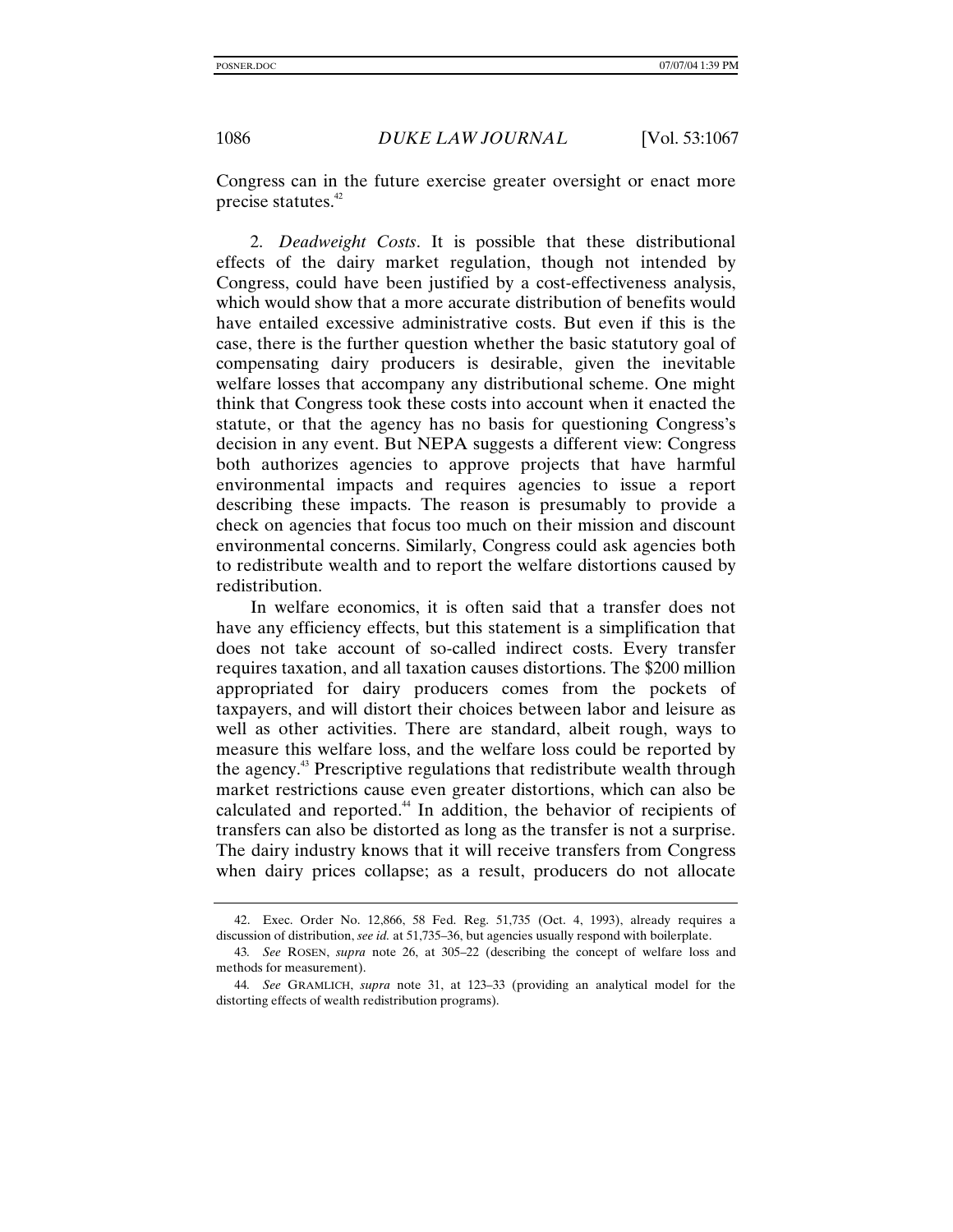resources efficiently. Some should not be in business in the first place; others should diversify or take other steps to protect themselves against downturns. Every transfer reinforces the expectation that Congress will intervene in the future, and thus results in distortions. These distortions can be calculated and reported.

The reason for reporting this information is that Congress and the public might not know the economic cost of the transfers that have been authorized. The report of deadweight costs makes it explicit that the transfer of money to dairy producers and other interest groups has effects beyond the obvious distributional changes. People who are willing to tolerate the distributional changes might change their minds when they learn the accompanying deadweight cost. In many circumstances, there will not be the political will to repeal statutory transfers or resist enacting them in the first place, but greater public awareness of their costs might have a desirable effect on the margin.

3. *Pareto Superior Regulations.* As a supplement to the information on deadweight costs, an agency could propose a statutory scheme that is Pareto superior to the authorizing statute.<sup>45</sup> Frequently, this will be impractical or pointless, but in many cases the proposal would make clear the problems with the statute. For example, it is often the case that giving cash to beneficiaries is Pareto superior to using price controls or quantity limits. Consider a statutory program that benefits farmers by increasing prices and revenues through restrictions on production. If, instead, the quotas were eliminated and farmers were given cash equal to the implicit subsidy created by the quotas, there would be money left over for taxpayers or other beneficiaries.

One might imagine that when an agency proposes a quota regulation pursuant to a statute that provides for quotas, it will also report the Pareto superior statutory scheme. The report could be sent to Congress, which might then decide to stop the regulation and

<sup>45</sup>*. Cf.* IVAN LITTLE, A CRITIQUE OF WELFARE ECONOMICS 86–88 (1950) (describing the rise of the Pareto approach and its relevance to social welfare analysis in the first half of the twentieth century); Stephen Coate, *An Efficiency Approach to the Evaluation of Policy Changes*, 110 ECON. J. 437, 437 (2000) (proposing an approach whereby different policy changes are compared for Pareto superiority).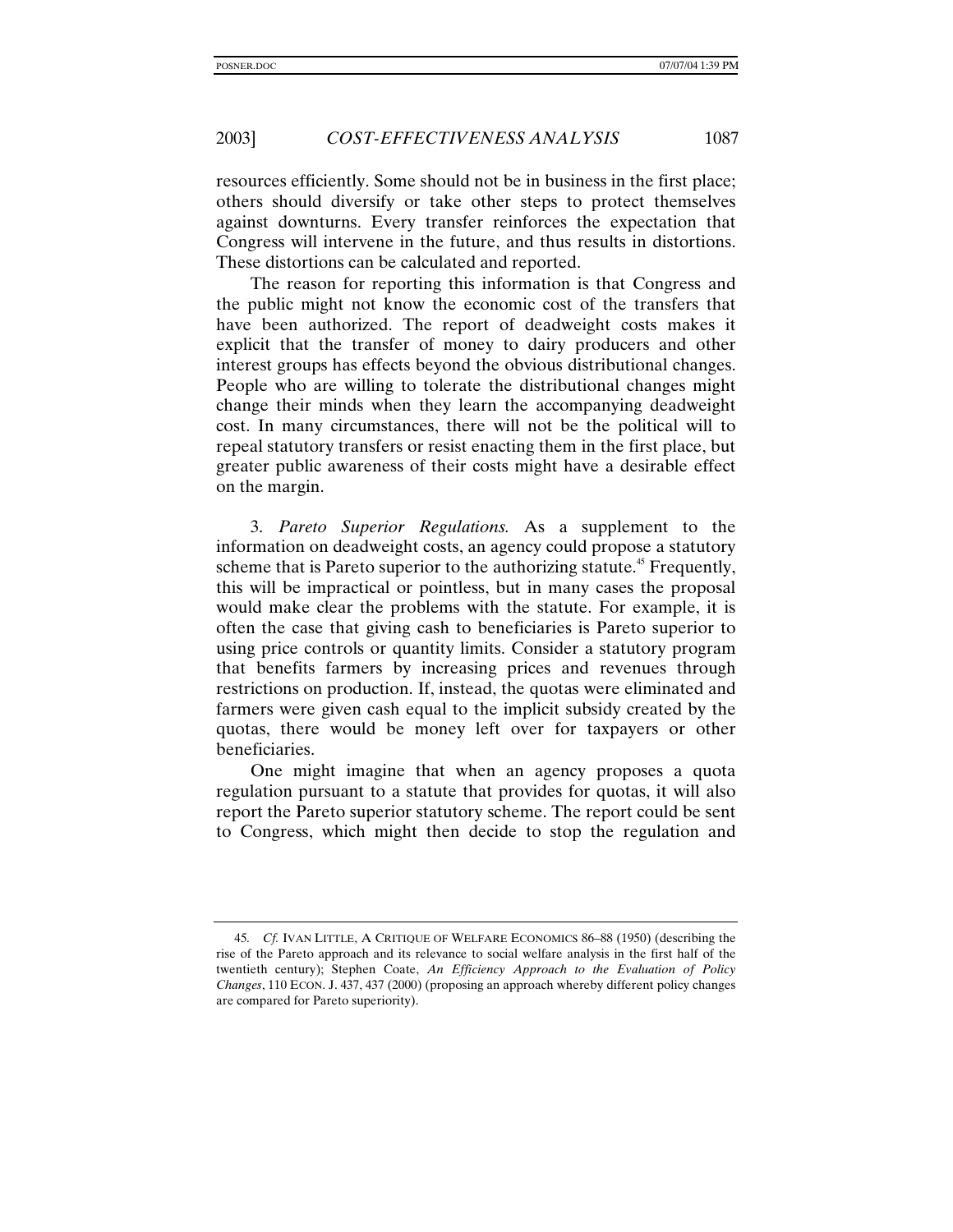appropriate money for the proposed transfer.<sup> $46$ </sup> Although Congress might often refuse to enact the Pareto superior appropriation because of inertia, time constraints, or a desire to retain the disguise on the transfer, in some cases it might well prefer the Pareto superior appropriation, and act accordingly.

I have argued that regulatory oversight of transfer regulations would be improved if agencies reported three kinds of information: (1) the distributive effects of the regulation, (2) its welfare costs, and (3) any Pareto superior alternatives. As Part IV discusses, Executive Order 12,866 already authorizes the first type of reporting, and probably the other two as well, but a statute modeled on NEPA might also be desirable. Just as NEPA requires agencies to report the environmental impact of regulations without directly banning environmentally unsound regulations, the proposed statute would require agencies to report the welfare impact of regulations without directly banning distributively unjust regulations. The agency would, in effect, route opponents of the regulation to the political process. $47$ The benefits to the political process could be expected to be similar to those that NEPA has produced.

There is, however, an important objection to reporting requirements. NEPA has, in practice, imposed considerable administrative and litigation costs on agencies. Environmentalists have used NEPA to delay and block regulations: Agencies frequently have decided that the administrative and litigation costs, and perhaps the political costs as well, are so high that an otherwise legal regulation is not worth defending.<sup>48</sup> The NEPA experience suggests that reporting requirements for transfer regulations might involve high administrative costs, and be used as a weapon against transfer regulations. Whether this is good or bad depends on how high the costs will be, and on what kinds of regulations are likely to be blocked. It is possible that reporting requirements can, in the

<sup>46.</sup> A legislative veto is illegal, INS v. Chadha, 462 U.S. 919, 959 (1983), but informal pressure on the agency might be sufficient, or else a statutory injunction against the regulation would be necessary.

<sup>47.</sup> There are other programs designed to regulate through information disclosure; one prominent example is the toxics release inventory. *See* Madhu Khanna et al., *Toxics Release Information: A Policy Tool for Environmental Protection*, 36 J. ENVTL. ECON. & MGMT. 243, 243–45 (1998) (detailing the regulatory effect the disclosure of environmental information can have on firms and how firm behavior changes after such disclosures).

<sup>48.</sup> For a discussion of the high cost and low quality of lengthy NEPA reports, see Bradley C. Karkkainen, *Toward a Smarter NEPA: Monitoring and Managing Government's Environmental Performance*, 102 COLUM. L. REV. 903, 917–23 (2002).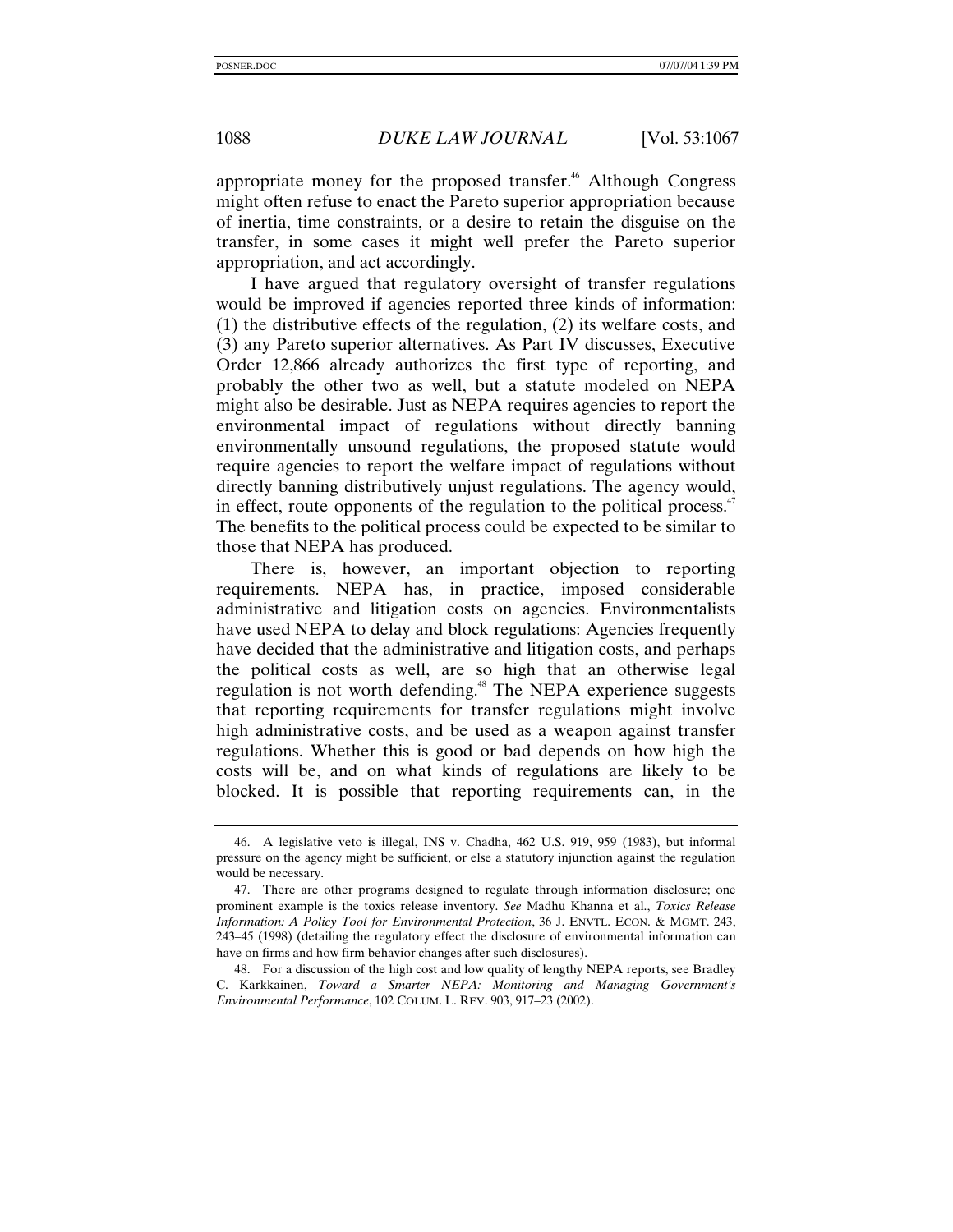American legal and political system, only generate either boilerplate (if the legal standard is low) or excessive litigation (if the legal standard is high), in which case reporting requirements for transfer regulations would be inadvisable. Much depends on whether there are groups that will monitor welfare impact statements and take agencies to court when they fail to issue adequate welfare impact statements, as environmental groups have done for environmental impact statements. Too much enthusiasm for litigation might lead to interference with normal agency functions; however, too little enthusiasm might again lead to statements containing nothing but boilerplate.

#### *C. Mixed Regulations and Distributional Questions*

Many statutes authorize agencies to issue prescriptive regulations that both cure market failures and effect transfers to particular groups. A statute designed to restrict pollution might provide that factories in one region cut emissions more than factories in another region, or that all factories use a technology that is cheaper for some factories than for others. If Congress could have achieved its goals equally well or better without making these distinctions, then the statute self-consciously redistributes wealth compared to a statute whose distributional effects follow naturally from the primary goal of correcting a market failure. The agency must accept statutory constraints, and when it performs cost-benefit analysis, it must exclude alternative regulations that have a higher benefit-cost ratio but do not have the prescribed distributional effects.<sup>49</sup>

More interesting, when agencies have a broad mandate to solve market failures, they will face two possible situations: (1) a single optimal regulation that might or might not have desirable distributional effects, and (2) multiple regulations with equal benefitcost ratios and different distributional effects.

In the first case, cost-benefit analysis supports one outcome. If the agency promulgates a different regulation with a more attractive distributive effect, that regulation is a mixed regulation. There is reason to think that agencies do this. When agencies justify regulations, they often explain how they designed the regulation so that the burden is not concentrated on the poor, or on a particular

<sup>49.</sup> One might prefer to say that the decision procedure is cost-effectiveness analysis, but this is just a matter of labeling.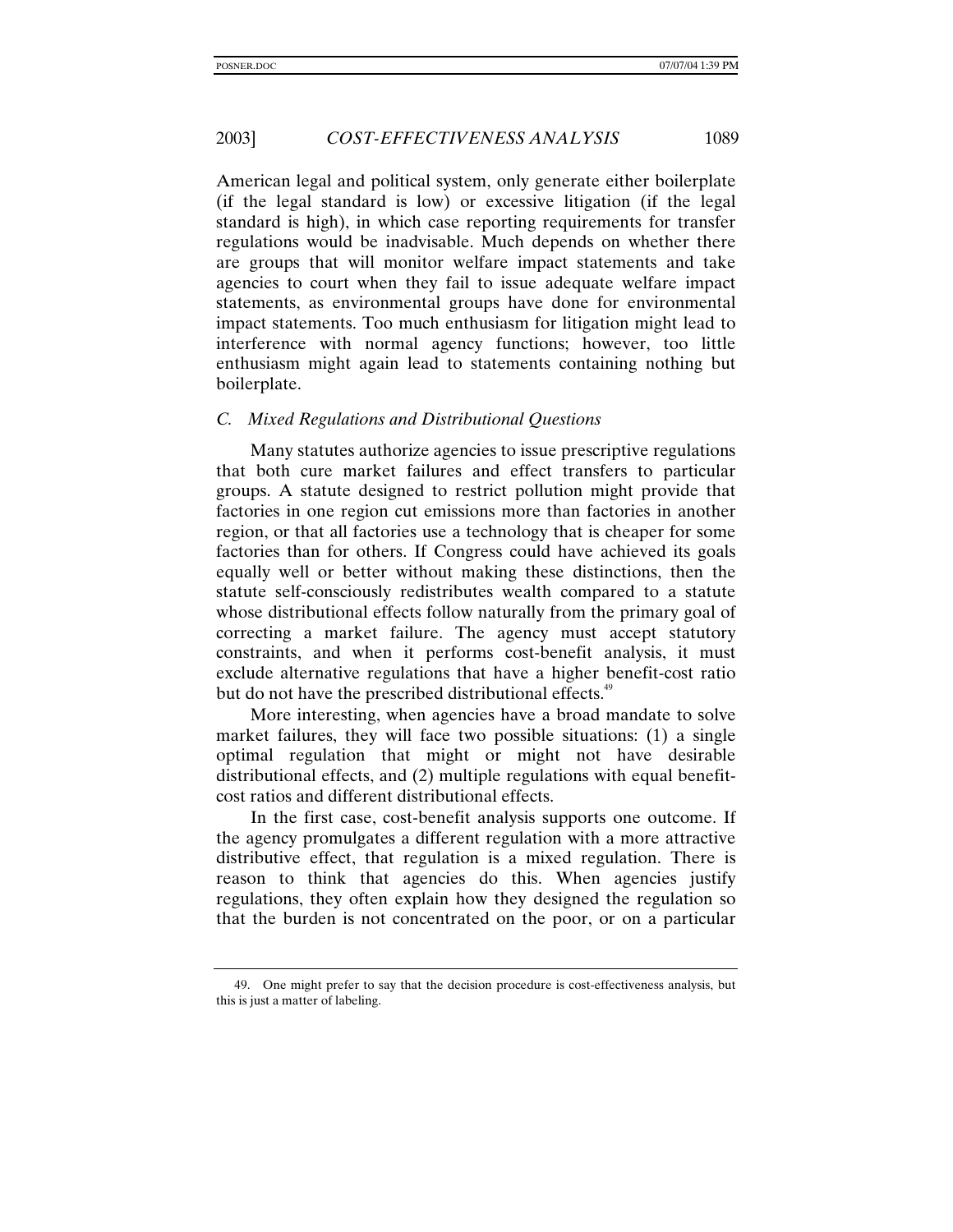segment of the population, or on residents of a particular geographical area; or they note that the regulation favors small businesses at the expense of big businesses. For example, in 1982, the EPA promulgated regulations governing the lead content limits for gasoline that imposed stricter standards on larger refineries than on small refineries. $\frac{50}{10}$  And agencies are directed to do this, in part by executive orders, and perhaps also in part by a political sense of the groups that Congress or oversight committee members care about.<sup>51</sup> In all these cases, the agency's decision procedure is most accurately described not as cost-benefit analysis, but as cost-effectiveness analysis of various routes to some distributional goal.

In the second case, cost-benefit analysis does not distinguish among multiple regulations with different distributional effects, and for that reasons the agency must issue a mixed regulation that reflects an implicit or explicit decision about distribution. In the absence of legislative guidance, the agency might rely on any of the factors described in the previous paragraph, or on its own beliefs about distributional equities. In this case, the agency's decision procedure is cost-benefit analysis, but supplemented with (not constrained by) a distributive judgment.

A related question—but one that can only be mentioned and not answered here—is why there is no distributional analogy to Executive Order 12,866's mandate to use cost-benefit analysis. In theory, an executive order could require agencies that are given vague statutory direction to promulgate prescriptive or transfer regulations that meet certain distributional criteria. Indeed, it appears that agencies already do this, albeit in an ad hoc way.52 The question is why OMB does not demand more consistent and specific distributional results—for example, regulations that improve the Gini coefficient, or some other measure of equality.<sup>53</sup> No doubt the answer has to do with the difficulty of specifying distributional criteria that are as clear as the

<sup>50.</sup> Regulation of Fuels and Fuel Additives, 40 C.F.R. pt. 80 (1982) (amended 1996).

<sup>51.</sup> *See* Draft 2003 OMB Report, *supra* note 1, at 5,514 (general requirements); Exec. Order No. 13,132, 64 Fed. Reg. 43,255, 43,255 (Aug. 4, 1999) (federalism); Exec. Order No. 12,898, 59 Fed. Reg. 7,629, 7,629–30 (Feb. 11, 1994) (environmental justice); Exec. Order No. 12,866, 58 Fed. Reg. 51,735, 51,736 (Oct. 4, 1993) (distributive impact).

<sup>52.</sup> See the farm relief regulation discussed *infra* in Part III.A; the agency imposed a cap on the size of the transfer without any statutory authority, thus favoring smaller producers relative to larger producers (though not necessarily wealthier producers relative to poorer producers).

<sup>53.</sup> For a discussion of the Gini coefficient, the Poverty Index, and other measures of distributional inequality, see JOSEPH E. STIGLITZ, ECONOMICS OF THE PUBLIC SECTOR 230–35 (1986).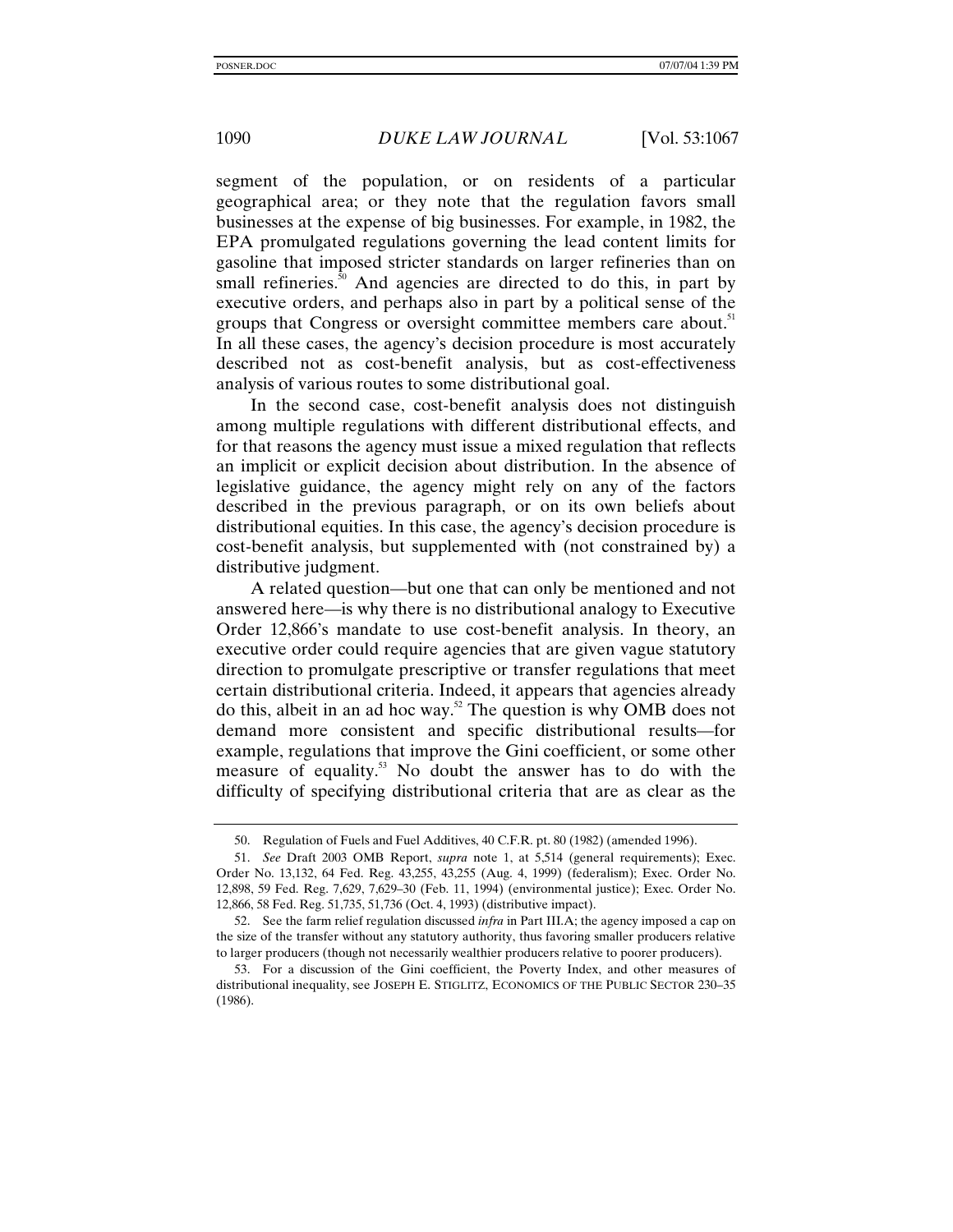2003] *COST-EFFECTIVENESS ANALYSIS* 1091

cost-benefit standard, but this difficulty itself is something of a mystery.54

#### *D. The Opportunities and Limits of OMB Review*

The OMB has been the chief force behind the spread of costbenefit principles among agencies, and it could serve a similar role for cost-effectiveness analysis. How cost-effectiveness analysis of transfer regulations might improve the political process depends on the goals and incentives of the relevant political actors. One can distinguish two broad possibilities—both are caricatures intended only to make clear the forces at work.

1. *Congress Is Honest but Agencies Are Not.* Suppose that Congress honestly legislates in the public interest, but that agencies have specific goals or missions that deviate from congressional goals. Congress has diverse methods for disciplining agencies, but with agenda setting power and superior information about their regulatory domain, agencies can issue regulations that differ from Congress's ideal. However, if agencies were required to perform costeffectiveness analyses on transfer regulations, and faced sanctions if they did not, they would be forced to divulge some of their private information, which would facilitate monitoring by Congress or the relevant committees. Here, cost-effectiveness analysis, like costbenefit analysis of prescriptive market-correcting regulations, is a device for solving a principal-agent problem.<sup>55</sup>

2. *Congress Is Dishonest but the President Is Not.* Suppose that Congress seeks to pay off interest groups, while the president, with his broad national mandate, prefers to regulate in the public interest. Transfer statutes, then, do not distribute wealth to deserving beneficiaries, but to interest groups. However, because Congress enacts vague statutes that delegate a great deal of discretion to agencies, the president can use his authority over the agencies to counter Congress's efforts. Consider a tax credit law that has the overt aim of creating jobs but is in fact intended to, or partly intended to, benefit firms that fill out the forms for companies that claim the

<sup>54</sup>*. See* LARRY TEMKIN, INEQUALITY 91, 118 (1996) (discussing various possibilities for the correct criteria of equality).

<sup>55</sup>*. Cf.* Posner, *supra* note 7, at 1140 (discussing "cost-benefit analysis as a method by which the President, Congress, or the judiciary controls agency behavior").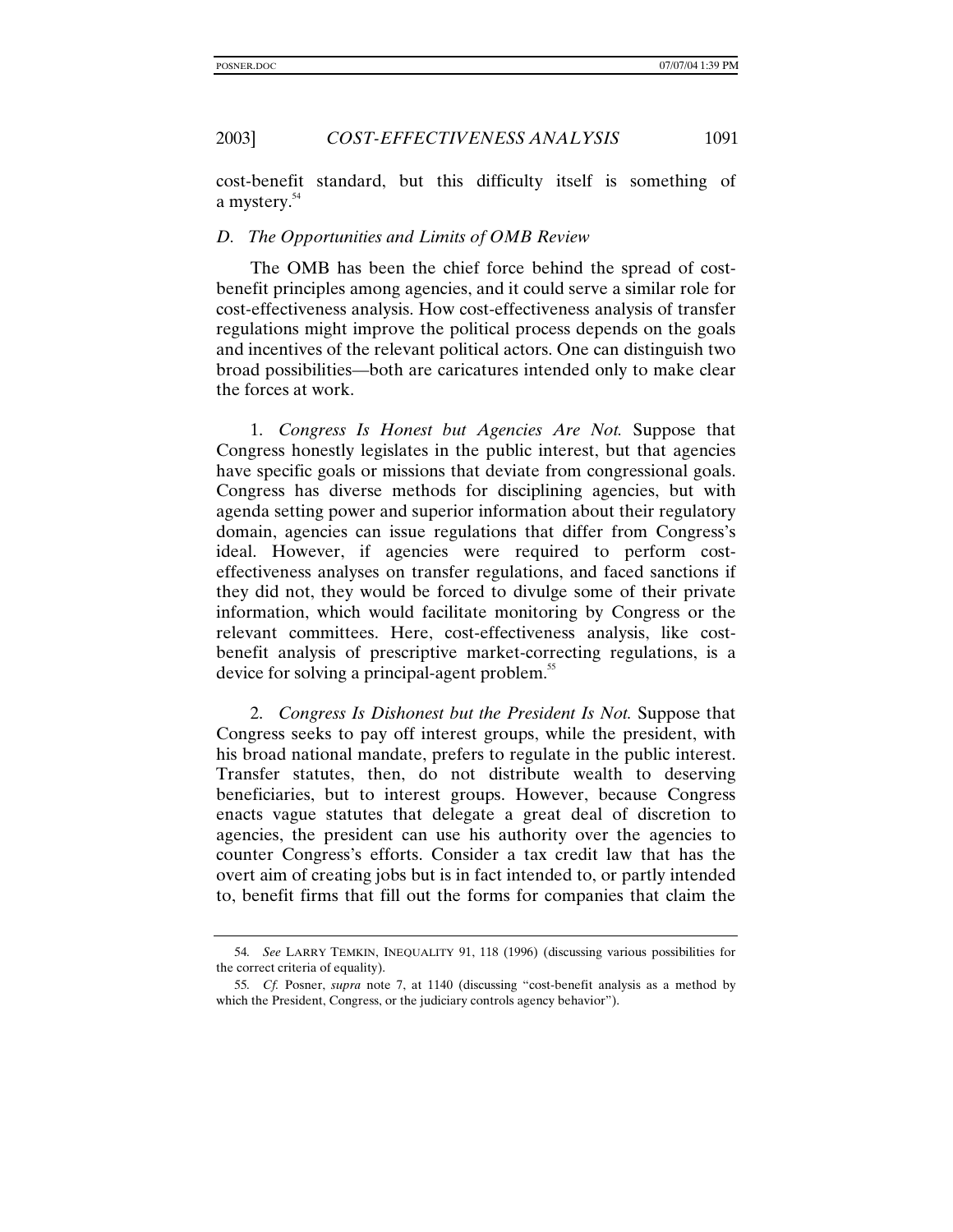tax credit.<sup>56</sup> If the statute is vague enough, and does not explicitly require contracting with members of the interest group, then a regulation that does involve that group is likely to fail a costeffectiveness analysis. Thus, the president, through OMB, can use the cost-effectiveness obligation to resist congressional efforts to disguise transfers, forcing Congress either to make the transfers explicit which entails political costs—or to abandon them.

#### *E. Judicial Review*

Judicial deference to agency action is justified by division of labor: agencies are specialists, judges are generalists. The problem with judicial deference is that agencies can use their discretion in ways that are inconsistent with social welfare and congressional policy, as the case may be. Agencies might transfer resources to politically powerful interest groups or indulge ideological passions not shared by the public. The virtue of cost-benefit analysis (as a statutory mandate) is that it harnesses the power of quantification, permitting courts to scrutinize an agency's decision without reproducing it. When monetization of costs and benefits does not otherwise distort the agency's mission too much, judicial enforcement of cost-benefit analysis will produce better regulations, regulations that do not reflect the internal biases of the agency or its chief. $57$ 

As has been seen, cost-benefit analysis is not suitable for evaluating transfer regulations. If judges enforced cost-benefit analysis, all transfer regulations would be struck down. However, with legislative authorization—or through aggressive interpretation of the arbitrary and capricious standard<sup>58</sup>—courts could use costeffectiveness analysis to review transfer regulations. This review could take many forms. At the lowest level, courts would remand regulations when the accompanying statement in the Federal Register does not include cost-effectiveness ratios for the regulation itself and

<sup>56.</sup> Compare to the Targeted Jobs Tax Credit, 26 U.S.C. § 51 (2000) (now the Work Opportunity Tax Credit), discussed in Elizabeth Garrett, *Harnessing Politics: The Dynamics of Offset Requirements in the Tax Legislative Process*, 65 U. CHI. L. REV. 501, 521–22 (1998) (arguing that "the most vociferous supporters of the targeted jobs tax credit were not the disadvantaged groups covered by the provision nor the businesses that claimed the credit," but rather the "firms that helped employers determine which employees qualified for the tax credit and complete the necessary tax forms").

<sup>57.</sup> This is Sunstein's view, *see* SUNSTEIN, *supra* note 15, at 191–228, although he thinks judges should be highly deferential because of their lack of expertise, *id.* at 225.

<sup>58.</sup> See the discussion *infra* in Part III.C.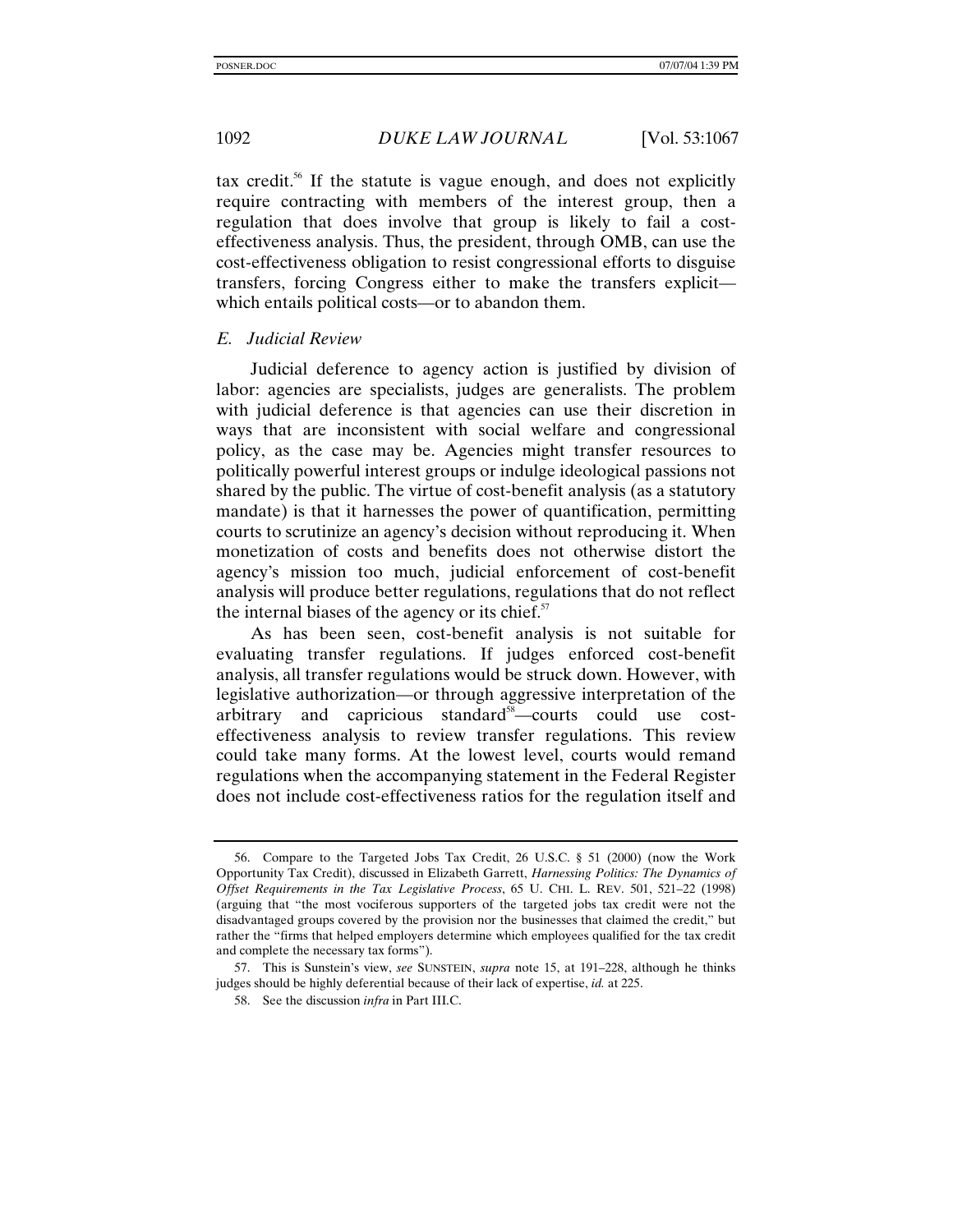for a range of plausible alternative regulations. In addition, a transfer regulation that is less cost-effective than an alternative within the agency's authority would be vacated on judicial review, and on remand the agency would be required to issue the cost-effective transfer regulation. There would still be a place for judicial deference, as in the case for cost-benefit analysis; determining the distributional goals of a statute would need to be discretionary within a broad range. But this would not mean that the agency is unconstrained. At a minimum, agencies would be required to act consistently across regulations. In a similar way, if agencies have some discretion to choose discount factors and valuations of life for cost-benefit analysis, a consistency requirement across regulations and agencies would constrain their behavior in useful ways.<sup>55</sup>

My suggestion is not radical. Courts already review agencies' cost-effectiveness analyses when transfer regulations are the subject of litigation. Part III discusses some examples.<sup>60</sup> But, as will be seen, the judicial efforts are dispiriting. Although courts focus on the right issues—whether inaccurate distributions should be tolerated in order to reduce administrative costs—courts rarely demand that agencies provide data that support their cost-effectiveness analyses, so it is always hard to see why courts approve some transfer regulations while rejecting others. One senses that courts rely on a rough sense of the ideal distributional outcome intended by the statute and are impatient with arguments that administrative cost savings justify reliance on crude proxies or bright-line rules that result in distributions that deviate from the ideal. If courts think it proper to defer to agency judgments, then they should not reject these arguments; if they think it proper to scrutinize the agency's claims, they should demand data and base their own judgment on an assessment of the facts. Currently, they do neither.

<sup>59.</sup> *See* Posner, *supra* note 7, at 1191–92 (arguing that agencies, when performing costbenefit analyses, should be forced to be consistent with all kinds of valuations, including valuations of life and discount factors).

<sup>60.</sup> Here are two others: *McDaniels v. United States*, 300 F.3d 407, 411 (4th Cir. 2002), where the court defended the agency's decision to use gross revenues as a proxy for net income on grounds of administrative cost, and *Michigan Head Start Directors Ass'n v. Butz*, 397 F. Supp. 1124, 1140 (W.D. Mich. 1975), where the court rejected a similar proxy on the ground that the administrative cost savings (nowhere specified) were insufficient.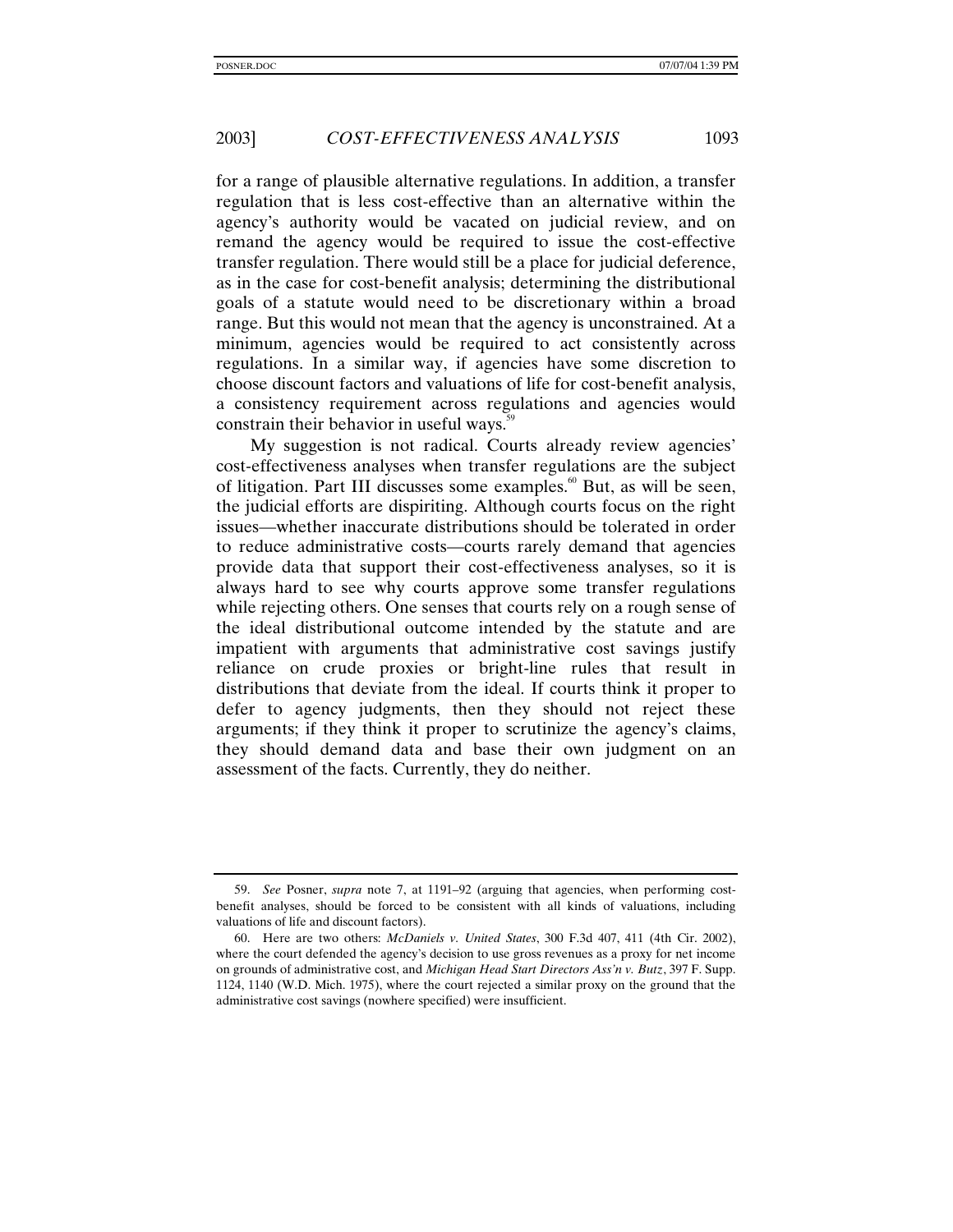# III. SOME EXAMPLES

According to OMB reports to Congress, agencies have promulgated several hundred transfer regulations, counting only those regulations that have had an impact of at least \$100 million or are otherwise considered "major" under OMB's conventions. Each one of these regulations was published in the Federal Register along with a statement that the regulation complied with Executive Order 12,866. Many of the statements contain boilerplate, but a significant number contain a cost-effectiveness analysis, or at least a gesture in that direction.

No scholar has tried to determine whether these regulations are, as a group, cost-effective. At first sight, this gap in the literature seems odd, for there is a large literature on the related question of whether prescriptive regulations issued under market-correcting statutes are cost-justified.<sup>61</sup> But the reason for the different levels of attention devoted to these questions is probably that agencies' costbenefit analyses supply much more data than agencies' costeffectiveness analyses, making scholarly review of the cost-benefit analyses easier.

In the absence of agency supplied data about cost-effectiveness, the best way to determine whether agencies issue cost-effective transfer regulations would be through an empirical study that collected all the regulations and determined whether their costeffectiveness ratios were superior to plausible alternatives. Such a study, however, would be nearly impossible. One cannot know whether a regulation that provides school lunches at \$5 per lunch is cost-effective unless one knows what alternatives are available, and if the agency does not provide a thorough and credible discussion of the alternatives (and they never do, as far as I have found), one could not know what these alternatives would be without becoming an expert in every field of regulation. $62$  As a result, one cannot evaluate transfer

61*. See, e.g.*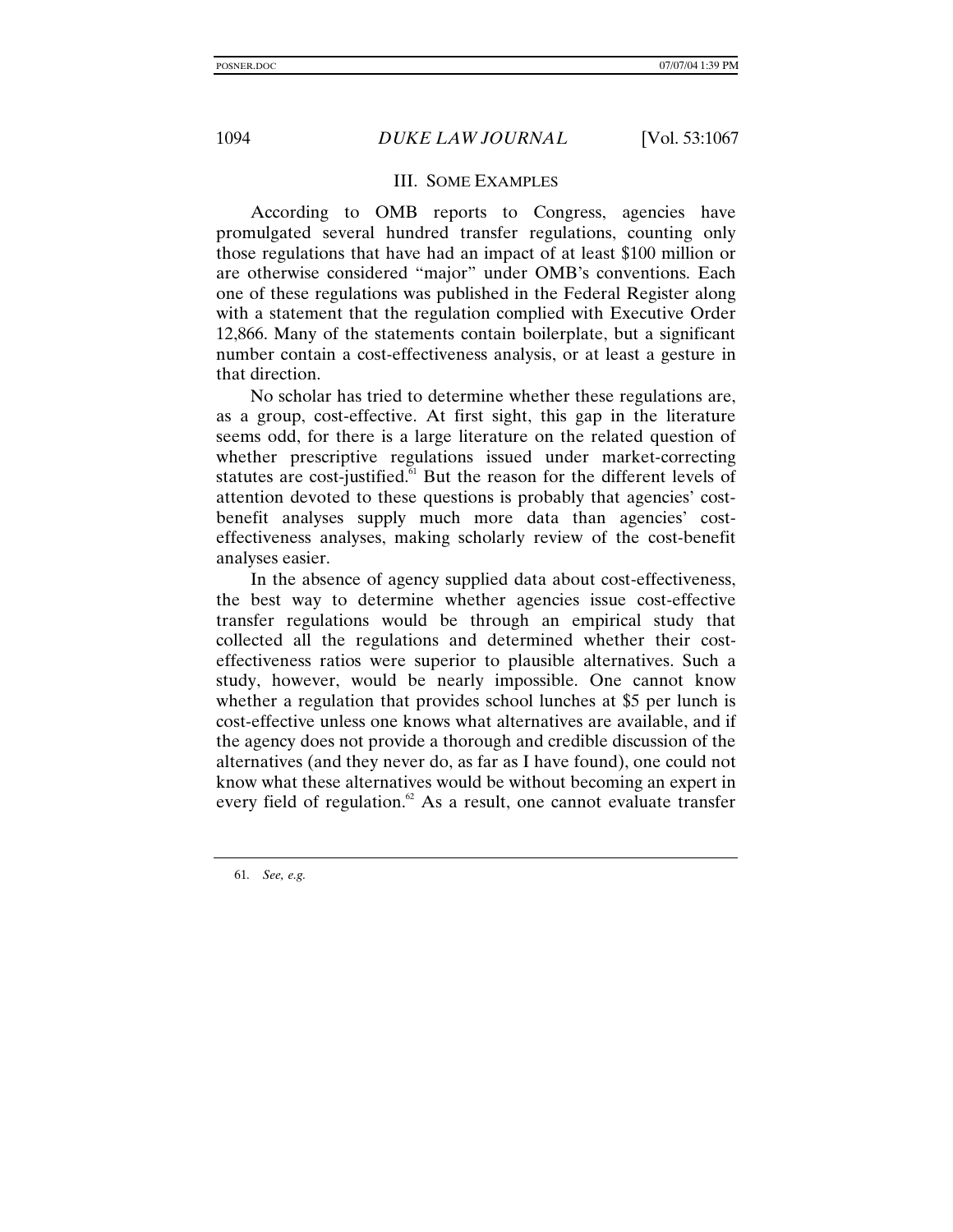regulations on the basis of their cost-effectiveness in the same systematic way that John Morrall evaluated health and safety regulations on the basis of their implicit valuations of life.<sup>63</sup>

For these reasons, I will take the less ambitious route and evaluate the quality of the cost-effectiveness analysis in a small sample of regulations. The point here is not to defend or criticize the regulations themselves, but to evaluate the reasoning of the agency.

#### *A. Farm Relief*

After the collapse of farm prices in 1998, Congress appropriated \$3 billion for farm relief, of which \$200 million was directed to dairy producers "in a manner determined by the Secretary" of USDA.<sup>64</sup> The Secretary thus had to develop a formula for distributing the \$200 million among the many dairy producers who lost money. This is not as easy as it sounds: the problem is determining how much a particular producer lost as a result of the price decline. One idea would be to look at how much milk the producer manufactured in the year prior to the market collapse, and give the producer an amount of money equal to the industry-wide average level of profits per unit of milk that the affected producer manufactured in the prior year. This formula, however, would overcompensate unprofitable producers: if these producers would have made no profits in 1998 even if prices had not declined, any payment would overcompensate them. On the other hand, it would have been very difficult to determine the lost income of each producer on the basis of a projection to 1998. Apparently for this reason, the Secretary chose a bright-line rule that awarded a fixed amount per unit of milk produced in the earlier year. She also capped compensation at 2.6 million pounds of milk.<sup>65</sup> This cap favored smaller producers.

In 2000, Congress appropriated another \$325 million for dairy producers (and livestock producers as well), directing the Secretary to use the money "to compensate producers for economic losses

David M. Cutler, *Health Care and the Public Sector*, *in* 4 HANDBOOK OF PUBLIC ECONOMICS 2145 (Alan J. Auerbach & Martin Feldstein eds., 2002).

<sup>63.</sup> Morrall, *supra* note 61, at 29–34.

<sup>64.</sup> Omnibus Consolidated and Emergency Supplemental Appropriations Act of 1999, Pub. L. No. 105-277, sec. 101(a), tit. XI, § 1111(d), 112 Stat. 2681, 2681−744 (1998).

<sup>65. 7</sup> C.F.R. §§ 1430.502–.506 (2003).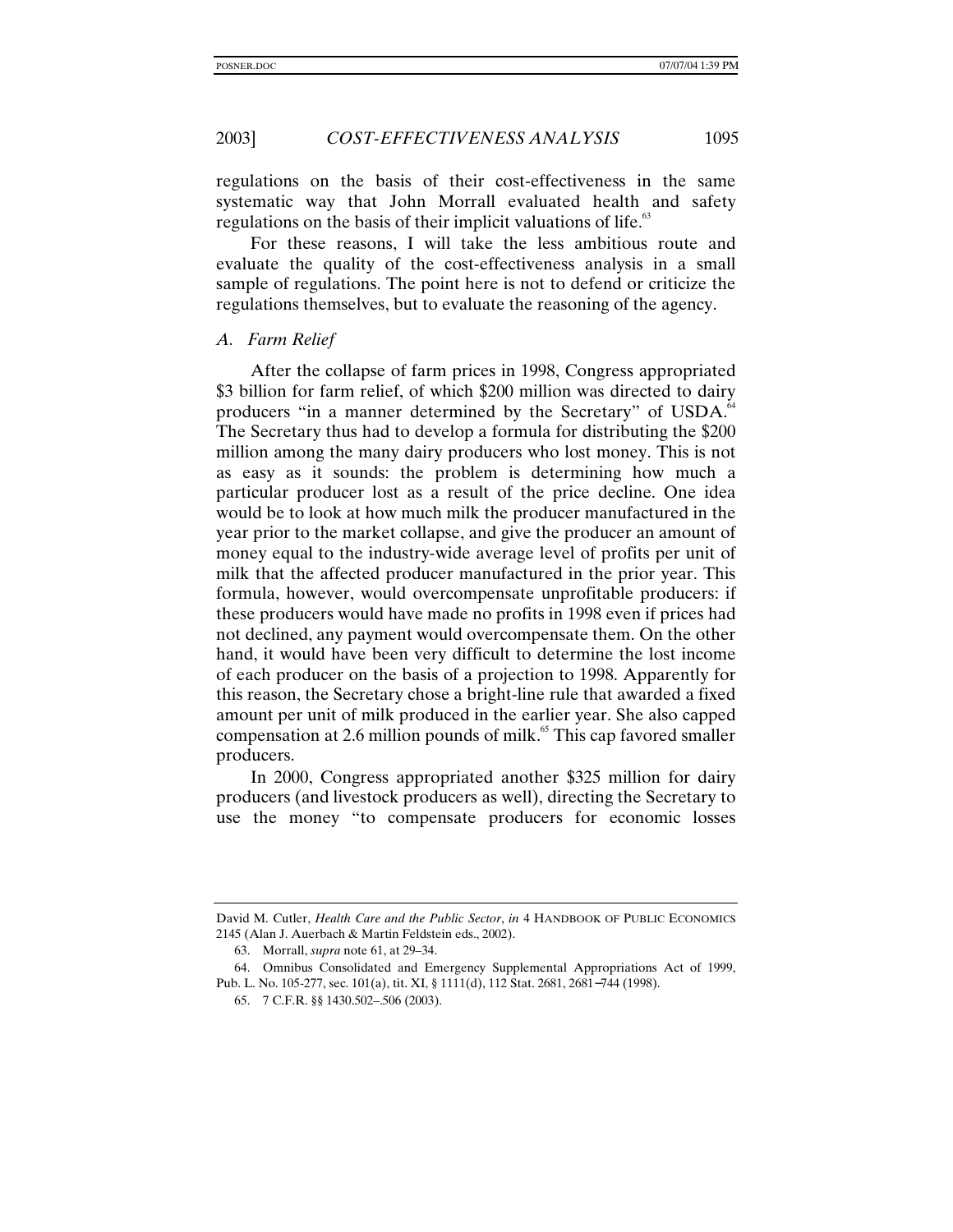incurred during 1999."<sup>66</sup> The Secretary maintained the cap issued under the prior regulation, and also provided that producers signed up in the first year of the program would be automatically enrolled in the second year of the program. Payments would be based on production in 1997 and 1998. $\frac{5}{6}$  As a result, producers who had gone out of business in 1999, or even 1998, would nonetheless obtain compensation as though they had been in business but had lost money. Milk Train, a consortium of large milk producers, brought suit against the Secretary, arguing that the cap and the automatic enrollment provisions favored smaller dairy producers.<sup>68</sup> The cap clearly prevented larger producers from obtaining compensation for their losses beyond the cap, and the automatic enrollment provisions extended this preferential treatment to producers (presumably, smaller producers) who were no longer in the dairy business.

The Secretary argued that the rule complied with Executive Order 12,866 (the most recent cost-benefit executive order) and passed a cost-benefit test, $\frac{69}{9}$  a claim that was apparently accepted by the D.C. Circuit Court.<sup>70</sup> Although the agency's description of the cost-benefit analysis is hard to follow, the Secretary seemed to believe that a payment of \$173 million to dairy producers could create benefits of \$400 to \$600 million. "The differences between outlays, which are virtually all direct transfers to program participants, and income, are made up of increased dairy prices  $\dots$ ."<sup>71</sup> This explanation is incoherent. Cash transfers to dairy producers would not normally increase dairy prices, but even if they did, the loss to consumers—not mentioned anywhere—would offset the gain in income.

The Crop and Market Loss Assistance rule fails a cost-benefit analysis, as indeed does any rule that determines how money appropriated by Congress would be distributed to beneficiaries. But it does not follow that any rule that the Secretary might promulgate

<sup>66.</sup> Agriculture, Rural Development, Food and Drug Administration, and Related Agencies Appropriations Act of 2000, Pub. L. No. 106-78, §§ 805, 822, 825, 113 Stat. 1135, 1179, 1186–87 (1999) (codified as amended in scattered sections of 7 U.S.C.).

<sup>67. 7</sup> C.F.R. §§ 1430.502.–.506.

<sup>68.</sup> Milk Train, Inc. v. Veneman, 310 F.3d 747, 750 (D.C. Cir. 2002).

<sup>69. 1999</sup> Crop and Market Loss Assistance, 65 Fed. Reg. 7,942, 7,948 (Feb. 16, 2000).

<sup>70</sup>*. See Milk Train*, 310 F.3d at 754, 756 (relying on the existence of the cost-benefit analysis in holding that the cap and automatic enrollment provisions were proper). Executive Order 12,866 cannot be enforced by a court; the argument probably was made because a costjustified regulation would not seem arbitrary and capricious under the APA.

<sup>71. 1999</sup> Crop and Market Loss Assistance, 65 Fed. Reg. at 7,948.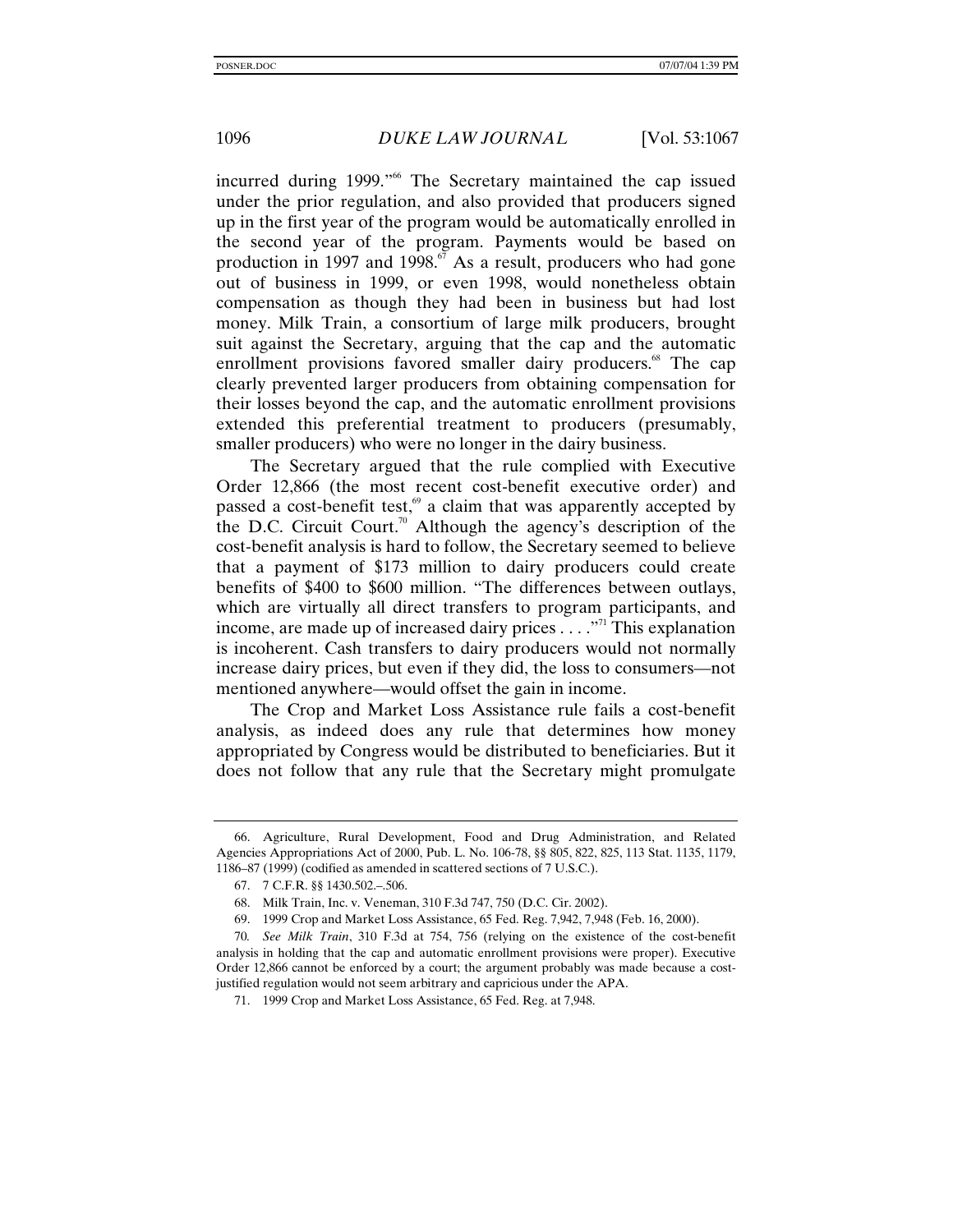would be equally bad or good. The Milk Train case centered on just this question. Milk Train complained that the rule violated the statute by favoring smaller producers, and the Secretary argued that deviations from the statutory goal were justified by administrative cost savings.

It is possible that the automatic enrollment portion of the rule was more cost-effective than an alternative procedure, such as a requirement that dairy producers fill out new applications and provide supporting evidence. The automatic enrollment provision was intended to avoid the cost of applying for compensation and the cost of processing applications, the first borne by the producers and the second borne by USDA. The provision, however, would also result in the transfer of moneys to producers who had gone out of business, leaving less in the treasury for the intended beneficiaries of the statute. The question, then, is whether the administrative cost savings justified these error costs. Answering this question requires some numbers. USDA could have estimated the application and processing costs by extrapolating from its past experiences with administering transfer programs, and USDA could have estimated the error costs from industry data on liquidations of producers. It seems likely that these estimates would have been relatively easy to make and would not involve vast administrative expenses. But because USDA did not make these estimates, and provide the relevant data, it is impossible to know whether the automatic enrollment provision was costeffective.

It is less likely that the cap was cost-effective.<sup>72</sup> It is hard to see how it could have saved administrative costs, while it clearly deprived large producers of their entitlements under the statute.

#### *B. School Breakfasts and Lunches*

The School Breakfast Program, National School Lunch Act, and Child Nutrition Act established the School Breakfast Program, which provided funds for eligible schools that offer free breakfasts to their students.<sup>73</sup> School districts and state educational agencies apply for funds from the USDA, which issues regulations describing the criteria for eligibility. The statute provides that one goal of the program,

<sup>72.</sup> The court held that it did not have subject matter jurisdiction over the Secretary's decision to impose the cap, which, in the court's view, was discretionary under 5 U.S.C. § 701(a)(2) (2000) of the APA. *Milk Train*, 310 F.3d at 751–52.

<sup>73. 42</sup> U.S.C. § 1773 (2000) (school breakfast program authorization).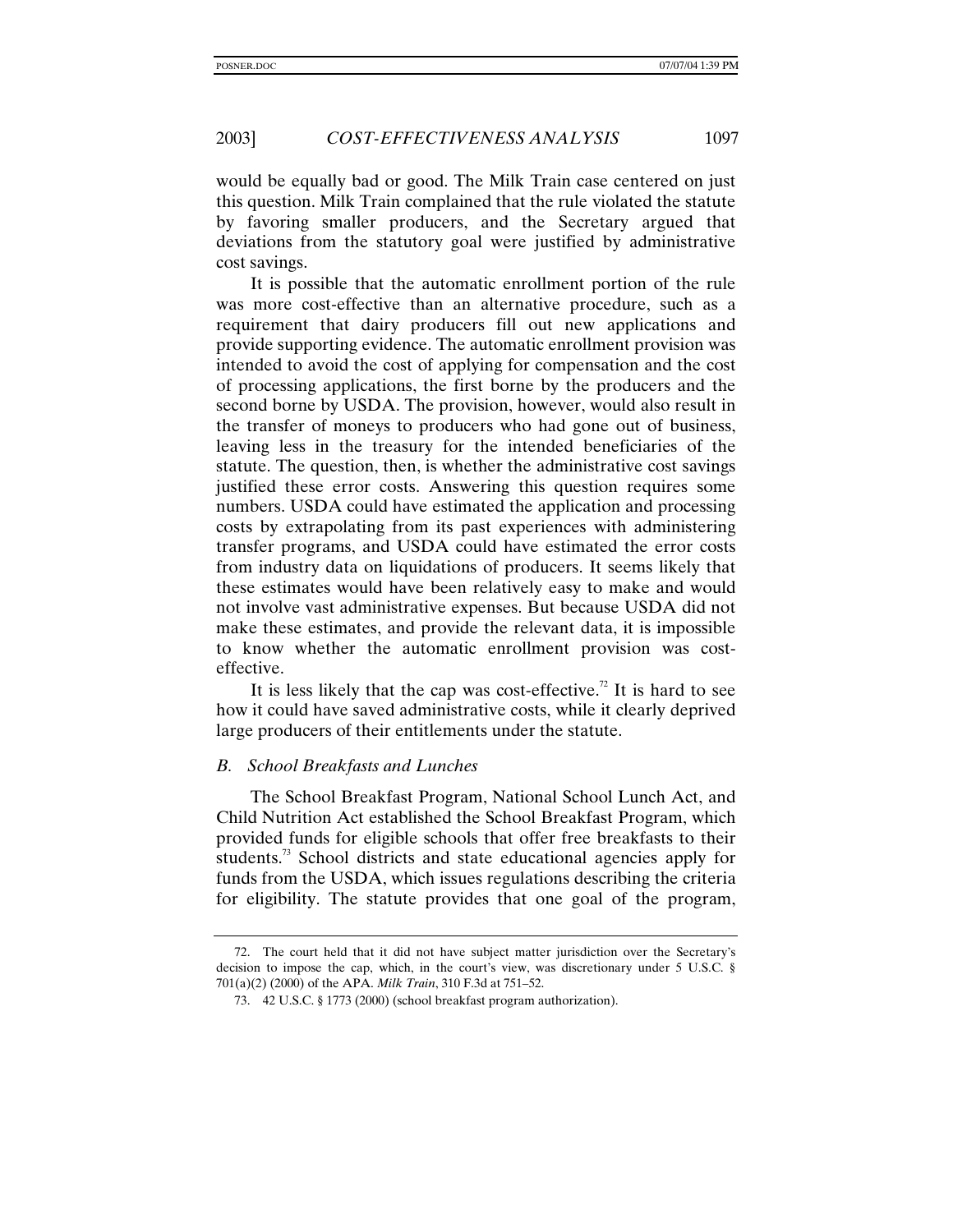although not the only goal, is to ensure that funds for breakfasts "to the maximum extent practicable  $\ldots$  reach needy children."<sup>4</sup> The plaintiffs, a class of needy children, argued that USDA violated the statute by failing to demand from school districts enough information to determine that needy children were being helped, and for refusing to withhold funds from schools in districts that failed to provide such information.<sup>75</sup>

The challenged regulations required that applicants provide information about how they planned to distribute funds and how many schools with needy students would not be served, but the requirements were minimal.<sup>76</sup> The states themselves defined "needy" in an inconsistent way, and many states did not reveal how they defined need, so that a school with a fair number of needy students might be defined as a non-needy school. Further, USDA did not have in place any process for verifying that the states provided accurate information; did not try to encourage states to bring more needy children within the program; and did not encourage compliance by threatening uncooperative school districts with sanctions at its disposal, such as a cutoff of federal aid.<sup>77</sup> The court did not quarrel with all of these practices, but it ordered USDA to issue regulations that required schools to provide more information about the effect of their plans on needy children.<sup>78</sup>

The case reflects the tradeoff between decision and error costs. USDA emphasized decision costs. It did not demand much information from states and did not verify that information, because doing so would have been too costly—both for the schools and for USDA. As a result, many schools would obtain funds even though they did not serve needy children, and many schools that served needy children would not obtain funds. The court's holding implicitly assumed that more stringent information requirements would not burden the schools or USDA too much, but rather would reduce the amount of error. But the court was not willing to demand a great deal of extra work from USDA, presumably because it thought that that excessive decision costs would interfere with the operation of the

77*. Charette*, 457 F. Supp. at 1205–06.

<sup>74. 42</sup> U.S.C. § 1759a(e)(1)(C) (2000).

<sup>75.</sup> Charette v. Bergland, 457 F. Supp. 1197, 1199 (D.R.I. 1978).

<sup>76. 7</sup> C.F.R. § 220.7 (2003).

<sup>78</sup>*. Id.* at 1207.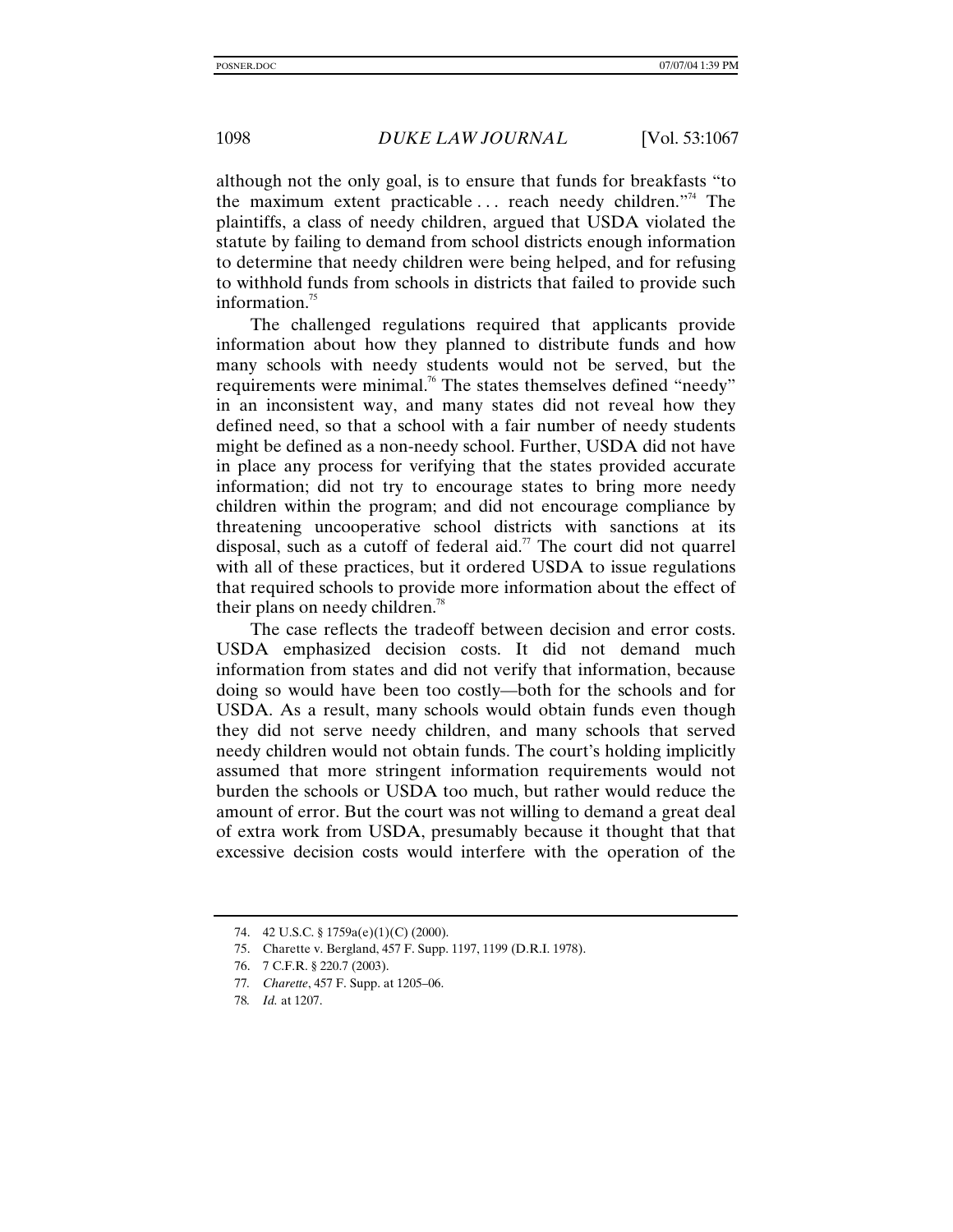program, burden schools, or have a similar perverse effect on the distribution of funds.

The court, however, did not explain why it thought that demanding more information from states was cost-justified but that verifying the accuracy of this information was not necessarily costjustified (an issue left for remand). These claims are susceptible to empirical analysis. For the states, determining the numbers and locations of needy students in the school system is expensive: surveys must be conducted, answers must be verified, and data must be compiled. For USDA, verifying the information provided by the states may or may not be costly: spot checks along with the threat of funds cutoff might be sufficient to ensure the states' honesty. USDA should have estimated and reported the administrative costs of both the regulation in question and the alternative regulations that imposed more rigorous and less rigorous application and verification procedures.

On the error cost side, the statutory language indicates that Congress wanted to ensure that needy children received lunches, but also did not mind if non-needy children received lunches. At a minimum, USDA should have discussed alternative regulations, and in particular reported how many needy children each regulation would have likely helped. The estimates of the number of children who would be helped by the regulation could have been based on widely available demographic information concerning the distribution of needy and non-needy children in school districts. If USDA was charged with exhausting an appropriation, then the cost-effective regulation would most likely have been that regulation that provided lunches to the most needy children. If the appropriation was not determined or budgeted in advance, then the cost-effective regulation would be the one that provided lunches to needy children at the least cost per lunch.<sup>79</sup> The one complication is Congress's apparent ambivalence about funding lunches for non-needy children. A regulation that saved on administrative costs but resulted in the funding of lunches for a number of non-needy children, as well as needy children, would arguably be more cost-effective than a regulation that resulted in substantial administrative costs but aided only needy children. Here, USDA would seem to be given discretion, but it should have reported how it used its discretion by revealing the implicit or explicit weight that it put on receipt of a lunch by a non-

<sup>79</sup>*. See supra* Part II.A.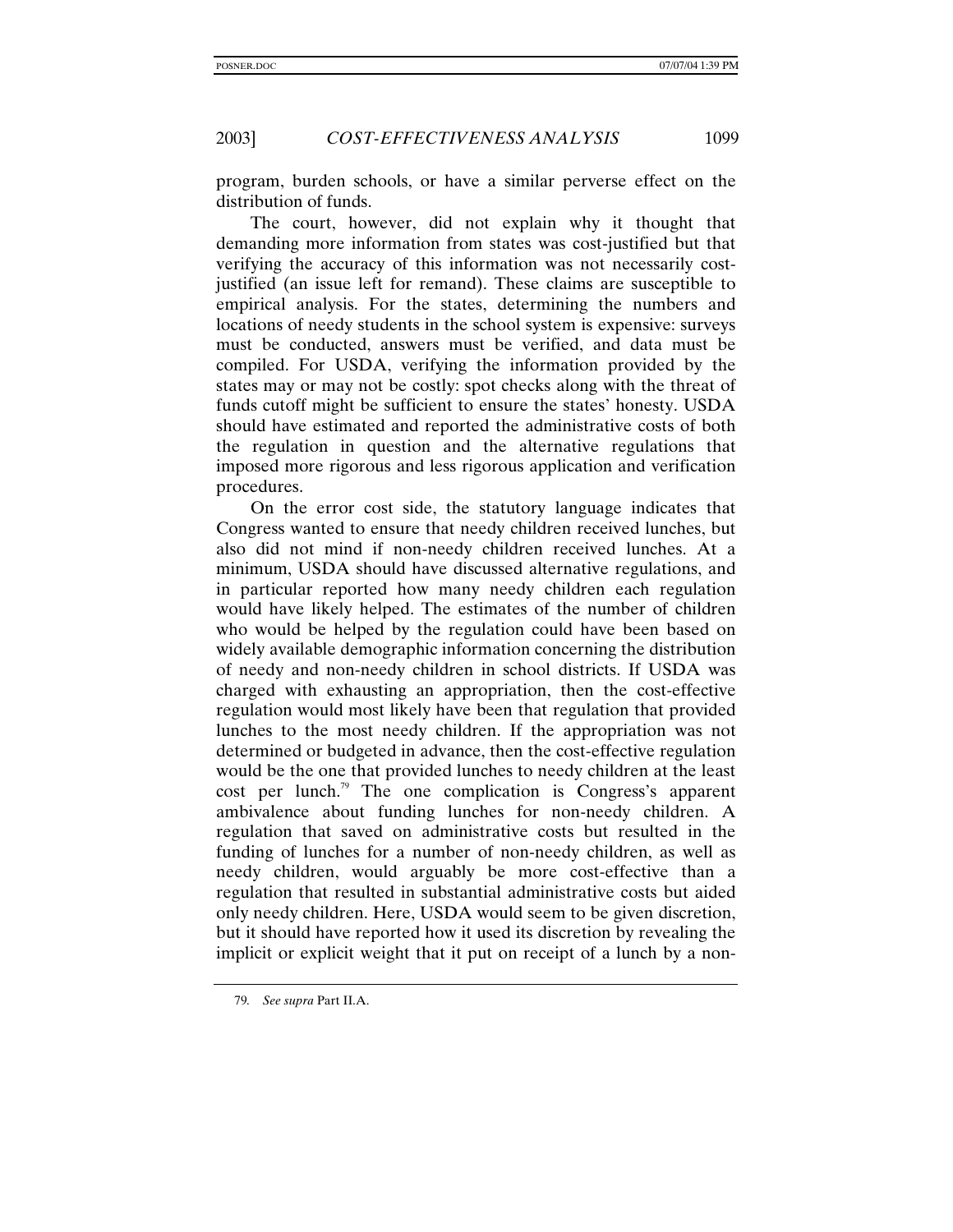needy child. Because USDA failed to provide the necessary information, it is impossible to evaluate USDA's actual regulation on cost-effectiveness grounds.

# *C. Food Stamps*

The Food Stamp Program, like the School Breakfast Program, gives the Secretary of USDA a great deal of discretion to issue regulations, in this case as he "deems necessary or appropriate for the effective and efficient administration" of the program.<sup>80</sup> Under the program, USDA issued regulations providing that, among other things, food stamps would be sent by mail and the federal government would replace food stamps that were lost in the mail. Subsequently, Congress enacted a statute that authorized USDA to share the costs with the states, and USDA issued a new regulation that required states to pay for lost food stamps above a threshold—0.5 percent of the value of the coupons sent through the mail. $\sum_{n=1}^{\infty}$  The purpose of the regulation was to give states the "incentive to reduce [mail] losses"<sup>82</sup>—presumably by cracking down on food stamp thieves. The state of New Mexico brought suit challenging the cost-sharing regulation.<sup>83</sup>

New Mexico argued that the regulation assumed that lost coupons were inevitably redeemed—that is, they were not really lost but stolen and used by the thieves or customers of the thieves—when many coupons really were just lost. $\frac{84}{11}$  If the coupons were really lost, then USDA did not lose any money, aside from the trivial printing costs when it replaced the coupons, and thus should not have been entitled to reimbursement from the state. USDA argued, and the court agreed, that

it would have been irrational for the Department of Agriculture to adopt a tracking system for food stamp issuances and redemptions as the State of New Mexico suggests. Such a system likely would cost more than the savings expected from the mail loss reduction

<sup>80. 7</sup> U.S.C. § 2013(c) (2000).

<sup>81. 7</sup> C.F.R. § 276.2 (2002).

<sup>82.</sup> Food Stamp Program; Mail Issuance Loss Tolerance Levels, 47 Fed. Reg. 50,681, 50,682 (Nov. 9, 1982).

<sup>83.</sup> Gallegos v. Lyng, 891 F.2d 788, 789 (10th Cir. 1989).

<sup>84</sup>*. Id.* at 791–93.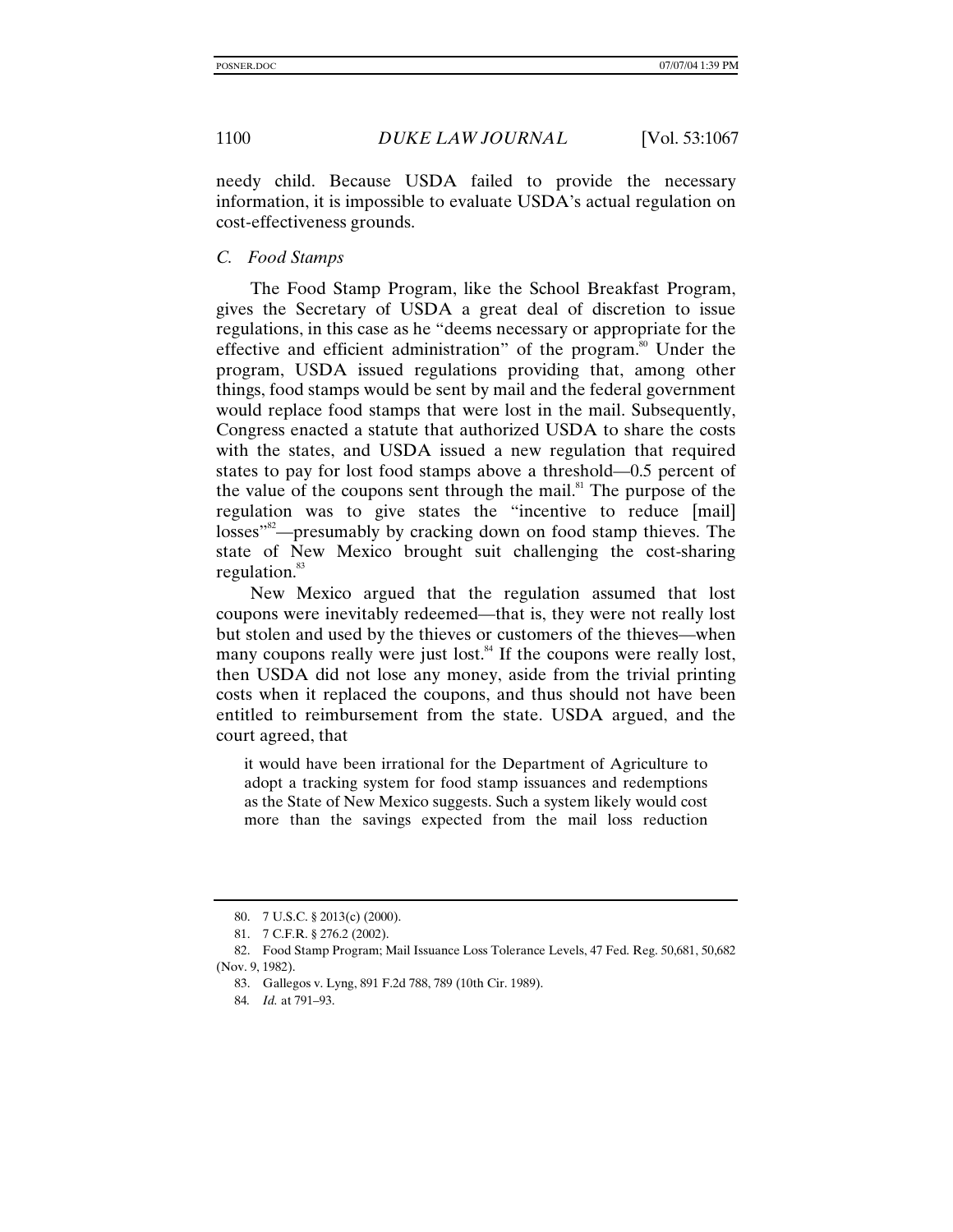program; thus it was not arbitrary or capricious for FNS to reject this proposal. $85$ 

The court agreed that decision costs associated with the tracking regulation would have outweighed the error costs, and therefore held that the agency's decision was not illegal. $\delta$ <sup>86</sup>

As far as the opinion indicates, the court took the agency's word that the tracking system would have cost more than it saved. But this claim was an empirical claim, susceptible to cost-effectiveness analysis. The cost of a tracking system included staff time and other expenses; the benefit of a tracking system was, in this case, the cost savings for the state, but, more broadly, the reduction of resources that would go to criminals rather than to the intended beneficiaries of the food stamp program. The cost-effectiveness inquiry is whether the tracking system would cost less in dollar terms than the extra appropriations needed to replace coupons that would not have been lost if a tracking system had been in effect. An adequate costeffectiveness analysis would contain estimates of these costs. It would also have considered alternative regulations.

There is a further interesting federalism dimension to the regulation. The question was not whether USDA would have saved Congress money by using the tracking system; the question rather was whether USDA would have saved states and Congress money by using the tracking system. Recall that the idea of loss sharing was to give states an incentive to crack down on food stamp thieves and save Congress money. Even if the tracking system would not have been cost-effective, there was a separate question whether the 0.5 percent threshold gave states the optimal incentive to invest in greater policing. A low threshold would cause states to externalize the costs on the federal government; but a high threshold would cause states to overinvest (and redundantly invest) in food stamp policing when it would be better for the federal government to use a centralized monitoring system. Indeed, this was New Mexico's claim. USDA should have estimated the effects of different thresholds on the incentives of states to invest in policing.

Thus an adequate cost-effectiveness analysis would determine (1) how much different investments in policing would reduce mail thefts of food stamps, and (2) how sensitive states are to different

<sup>85</sup>*. Id.* at 792.

<sup>86</sup>*. Id.* at 795.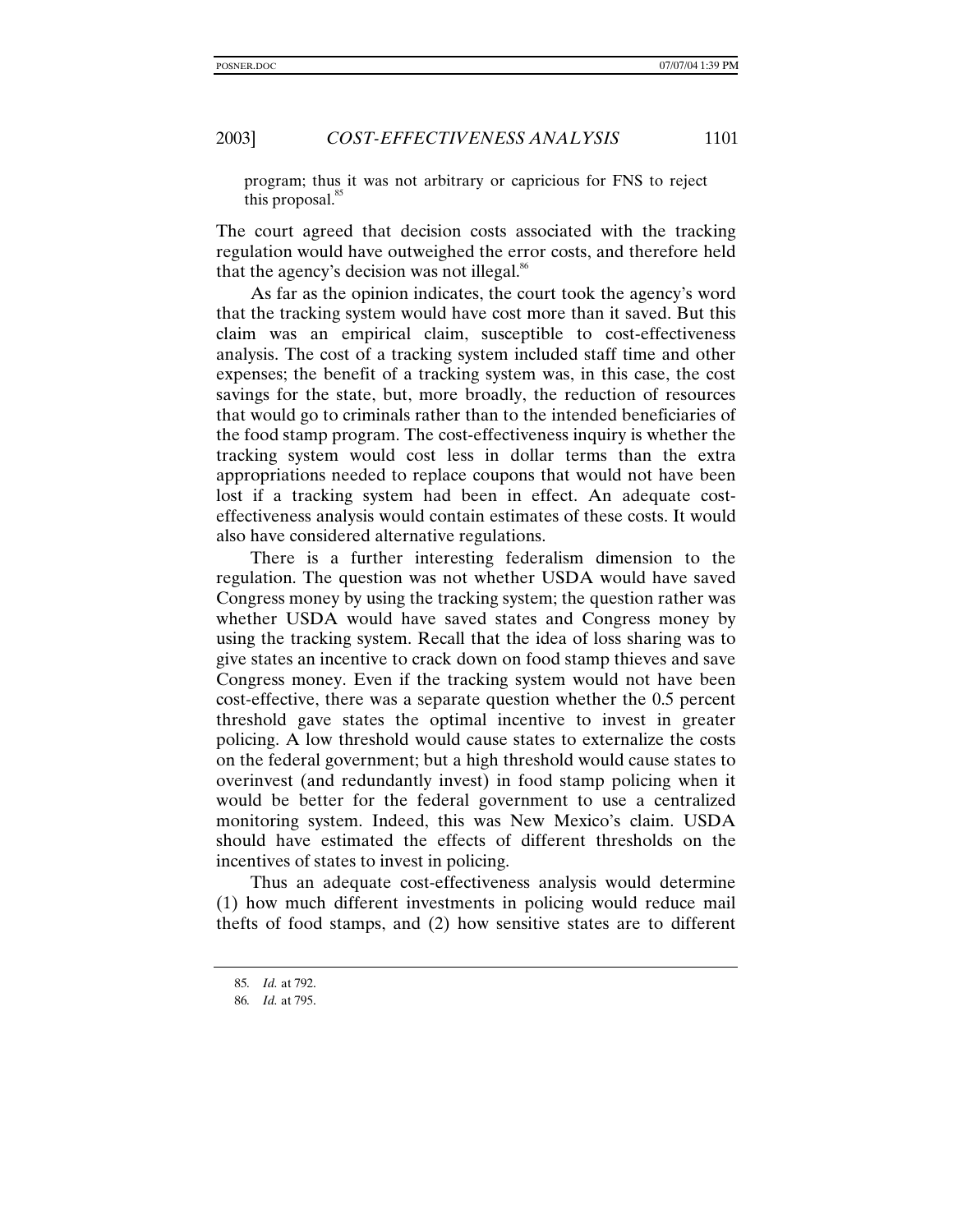cost-sharing rules. An empirical study could determine (roughly) the level of police investment where the marginal cost of the investment equals the marginal benefit in food stamp savings; and then a separate study could determine the cost-sharing arrangement that would cause states to engage in the optimal level of investment. Although USDA understood this basic logic, it did not provide the relevant information for determining whether it performed a valid costeffectiveness analysis.

#### *D. Medicare: Outpatient Diabetes Self-Management Training*

The Balanced Budget Act of 1997 expanded Medicare coverage of self-management training programs for diabetics.<sup>87</sup> In 2000, the Department of Health and Human Services (HHS) published a final rule that, among other things, limited coverage to training ordered by a physician or other qualified practitioner, required that the physician provide a plan of care, described the elements of a valid training program, and identified the medical conditions that would qualify for the coverage.88 The statute provided for the transfer of resources to beneficiaries; therefore, the regulation that implemented the statute was a transfer regulation.

Of special interest is HHS's discussion of Executive Order 12,866, which it said applied to the regulation because the regulation would have an impact of greater than \$100 million per year. HHS then proceeded to discuss the costs and benefits of the regulation. On the cost side, HHS started out promisingly. There were 4.5 million Medicare beneficiaries with diabetes, but because many of them already had training or would not qualify for it under the proposed regulation, about 2.25 million would receive benefits under the regulation. Each of these individuals would receive ten to twelve hours of training. Multiplying the number of beneficiaries by the number of hours and by a training cost (not specified), and taking account of the capacity of accredited programs and the time lag before a sufficient number would be in operation, HHS estimated budgetary costs of \$150 million in fiscal year 2001, increasing to \$280 million in fiscal year 2005.<sup>89</sup> But then HHS faltered. It mentioned that

<sup>87. 42</sup> U.S.C. § 1395w-21 (2000).

<sup>88.</sup> Department of Health and Human Services, Health Care Financing Administration, Medicare Program; Expanded Coverage for Outpatient Diabetes Self-Management Training and Diabetes Outcome Measurements, Part II, 65 Fed. Reg. 83,130 (Dec. 29, 2000).

<sup>89</sup>*. Id.* at 83,146–47.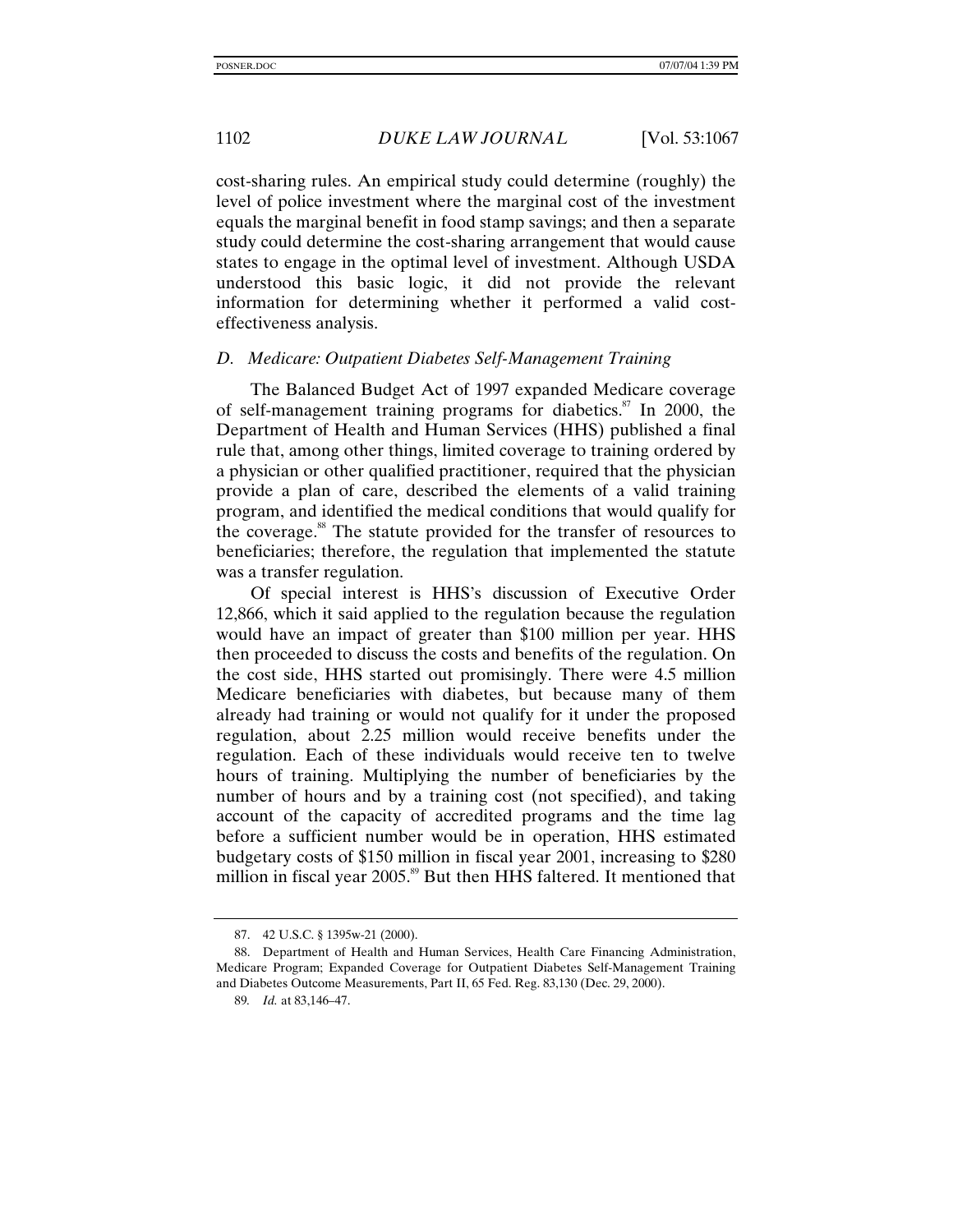diabetes can cause death, heart disease, blindness, and many other medical problems, and that self-management can reduce these problems, but it did not monetize these factors.<sup>90</sup> It should have calculated the net cost of the program by subtracting the medical costs averted from the cost of self-management training. Having done that, HHS should next have calculated the cost-effectiveness ratio by dividing the next cost of the program by the stipulated benefit, such as QALYs gained.

One cannot know whether the regulation is cost-effective without knowing the effectiveness of the training program. If the effectiveness is high enough, and the benefits are high enough, then the regulation would be cost-effective; otherwise, it would not be. If it is cost-effective, what this means is that given the goal of providing aid to a class of people who have illnesses, it is cheaper for the government to achieve this goal by paying for self-management training than by paying for medical care for symptoms that could have been avoided through self-management. (Alternatively, costeffectiveness analysis might have revealed that giving more intensive training to fewer people, or less intensive training to more people, would have produced a greater ratio of benefits to costs.) As is always the case, the cost-effectiveness analysis would not show that Medicare coverage is welfare maximizing; it shows that given the goals of Medicare coverage, one kind of transfer is superior to another.

To sum up, HHS recognized that Executive Order 12,866 applied to the diabetes self-management regulation, and it performed a regulatory impact analysis. But its regulatory impact analysis was inadequate. It identified the budgetary costs of the regulation, but did not reduce them to a present value. More important, it failed to provide an estimate of the probability that self-management would result in cost savings and QALY gains; it failed to monetize the cost savings and subtract them from the cost of the program; and it failed to compare the cost-benefit ratio of the regulation in question with the cost-benefit ratios of alternative regulations. As a result, one cannot determine from the regulatory impact analysis whether the regulation is cost-effective.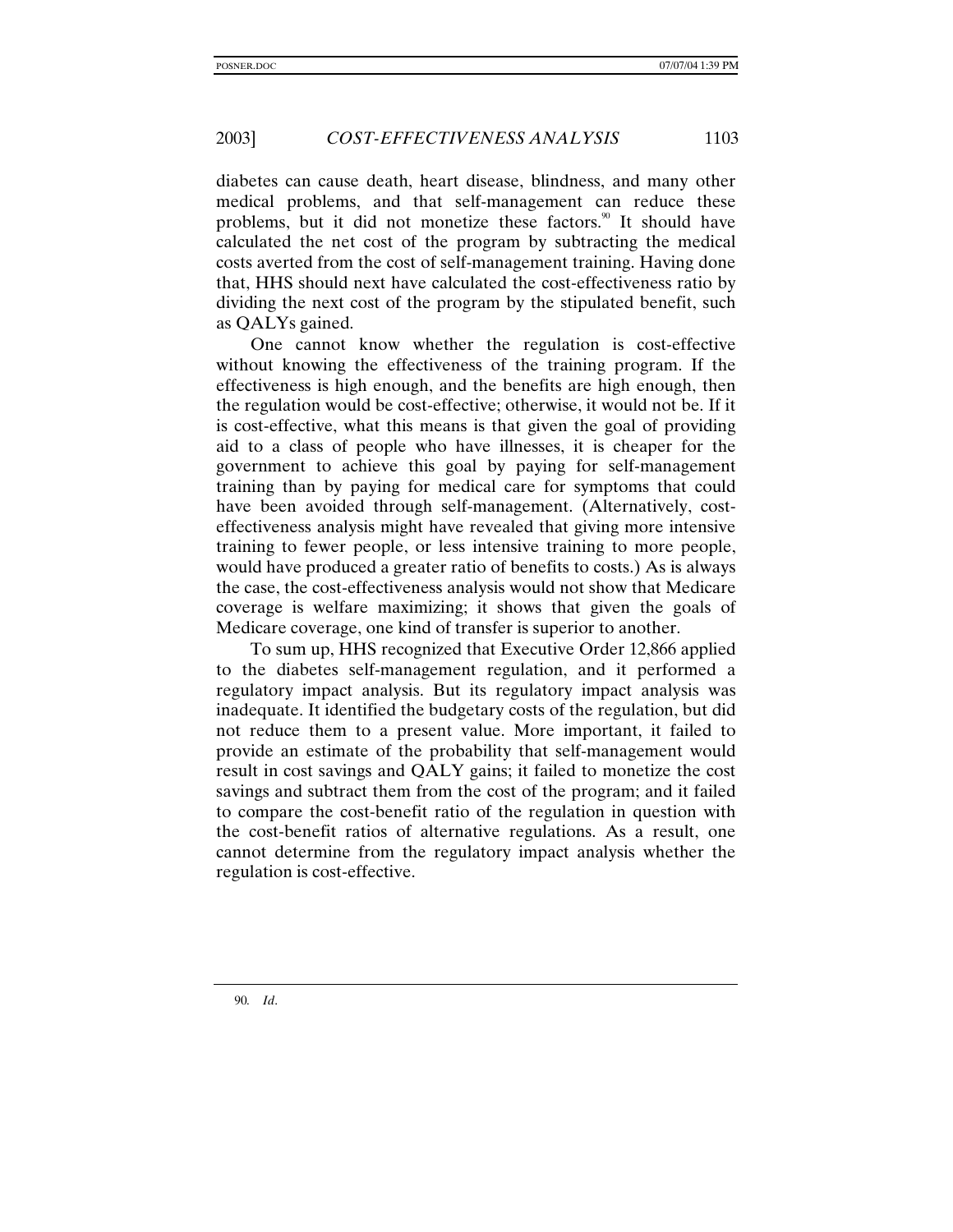# IV. LEGAL AUTHORITY FOR ECONOMIC ANALYSIS OF TRANSFER REGULATIONS

Executive Order 12,866 requires agencies to perform costeffectiveness analysis on transfer regulations. Several clauses of this order are pertinent:

When an agency determines that a regulation is the best available method of achieving the regulatory objective, it shall design its regulations in the most cost-effective manner to achieve the regulatory objective. In doing so, each agency shall consider incentives for innovation, consistency, predictability, the costs of enforcement and compliance (to the government, regulated entities, and the public), flexibility, distributive impacts, and equity. $91$ 

This provision appears to apply to transfer regulations. Other provisions of the executive order direct agencies to conduct costbenefit analysis; this provision seems to acknowledge that a costbenefit analysis might not be consistent with the "regulatory objective." If the regulatory objective is not efficiency, it must be redistribution.<sup>92</sup> Because the regulatory objective is set by statute, the president cannot override it through an executive order. But the president can, given standard views of presidential power, guide the means that agencies use to obtain the objective, and this surely includes requiring agencies to use less expensive rather than more expensive methods for achieving the objective. The agency must choose the most "cost-effective manner" for achieving this distribution, one that accounts for "the costs of enforcement and compliance"—what I call decisions costs—and distributive impacts what I call error costs.

An additional provision requires agencies to provide information about these costs and benefits. The provision says that the agency should provide

an assessment, including the underlying analysis, of costs and benefits of potentially effective and reasonably feasible alternatives to the planned regulation, identified by the agencies or the public (including improving the current regulation and reasonably viable

<sup>91.</sup> Exec. Order No. 12,866, 58 Fed. Reg. 51,735, 51,736 (Oct. 4, 1993).

<sup>92.</sup> Or some other nonefficiency moral goal such as changing preferences, but this is not the case in the transfer regulations that I have examined.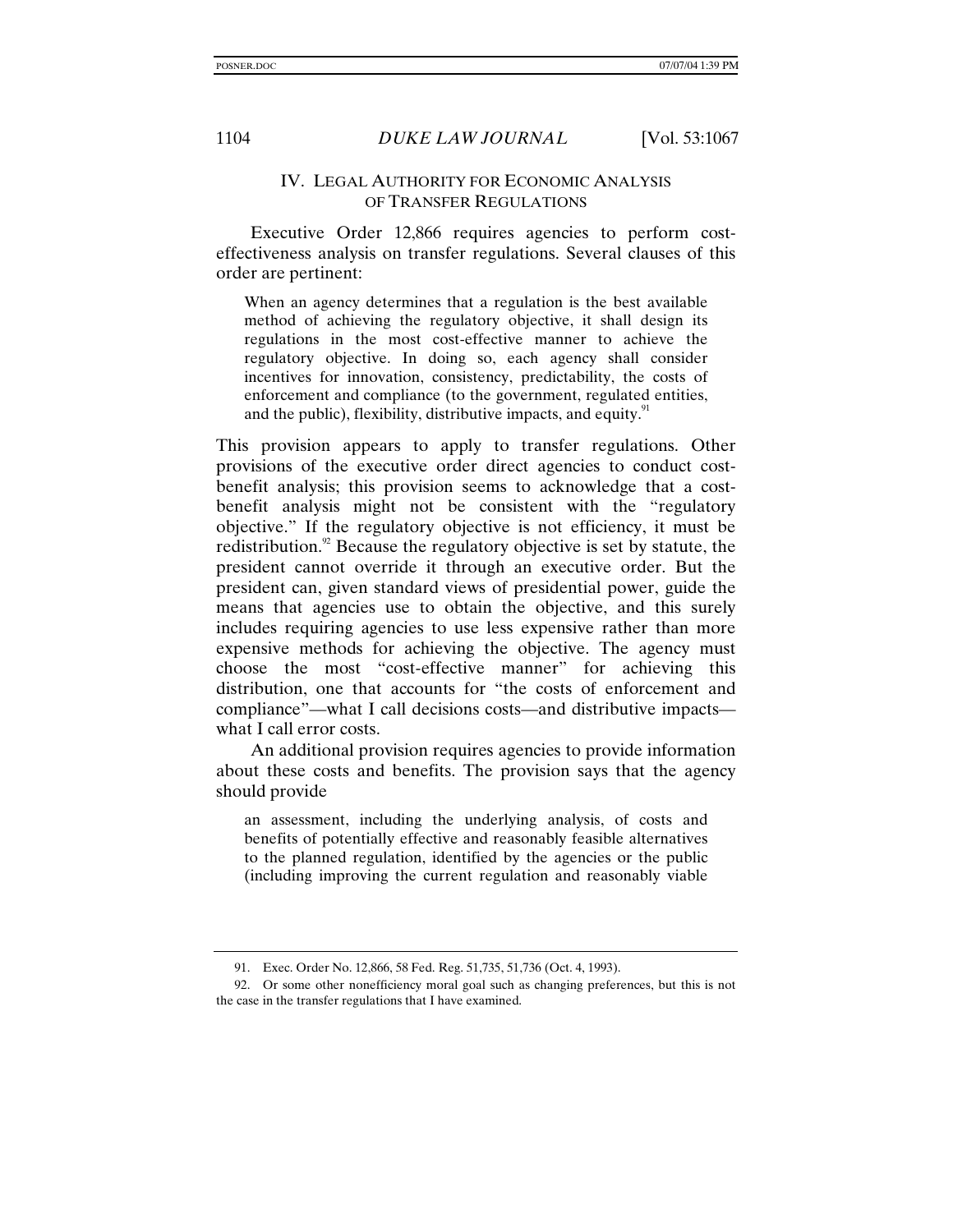nonregulatory actions), and an explanation why the planned regulatory action is preferable to the identified potential alternatives<sup>93</sup>

This is a reporting requirement, and it could be used to force agencies to reveal the results of a cost-effectiveness analysis.

Agencies have not (with a few exceptions) accepted these invitations to perform cost-effectiveness analysis on transfer regulations, but OMB could prod them to do so, as OMB has prodded agencies to perform cost-benefit analysis on regulations designed to solve market failures. Following the cost-benefit model, OMB could announce that agencies should conduct cost-effectiveness analysis of transfer regulations and that OMB will send back to agencies any transfer regulations that are not accompanied by a satisfactory assessment of their cost-effectiveness.

Executive Order 12,866 does not direct agencies to report the economic distortions caused by the transfer statute, as implemented in regulations, or to report Pareto superior distributions that are outside the authority of the agency.<sup>94</sup> To achieve this end, either the president would need to amend the executive order, OMB would need to issue new guidelines, or Congress would need to enact a statute modeled on NEPA. The new language might say:

All major transfer regulations must be accompanied by a report of (1) alternative rules or transfers of money, if any, that would obtain the same distributive goals at a lower cost; and (2) a calculation of the economic distortions caused by the transfer regulations.

For example, a major regulation that implements price supports would identify potential tax-and-transfer regimes for obtaining the same distributional goals at lower cost, and would calculate the economic cost of the price supports.

# **CONCLUSION**

Executive Order 12,866 already requires regulatory agencies to perform cost-benefit or cost-effectiveness analysis for major regulations, and agencies have correctly concluded that transfer regulations are not exempt. But they have rarely performed cost-

<sup>93.</sup> Exec. Order No. 12,866, 58 Fed. Reg. at 51,741.

<sup>94.</sup> One could possibly find some authority in the executive order itself. *Id.* at 51,735–36.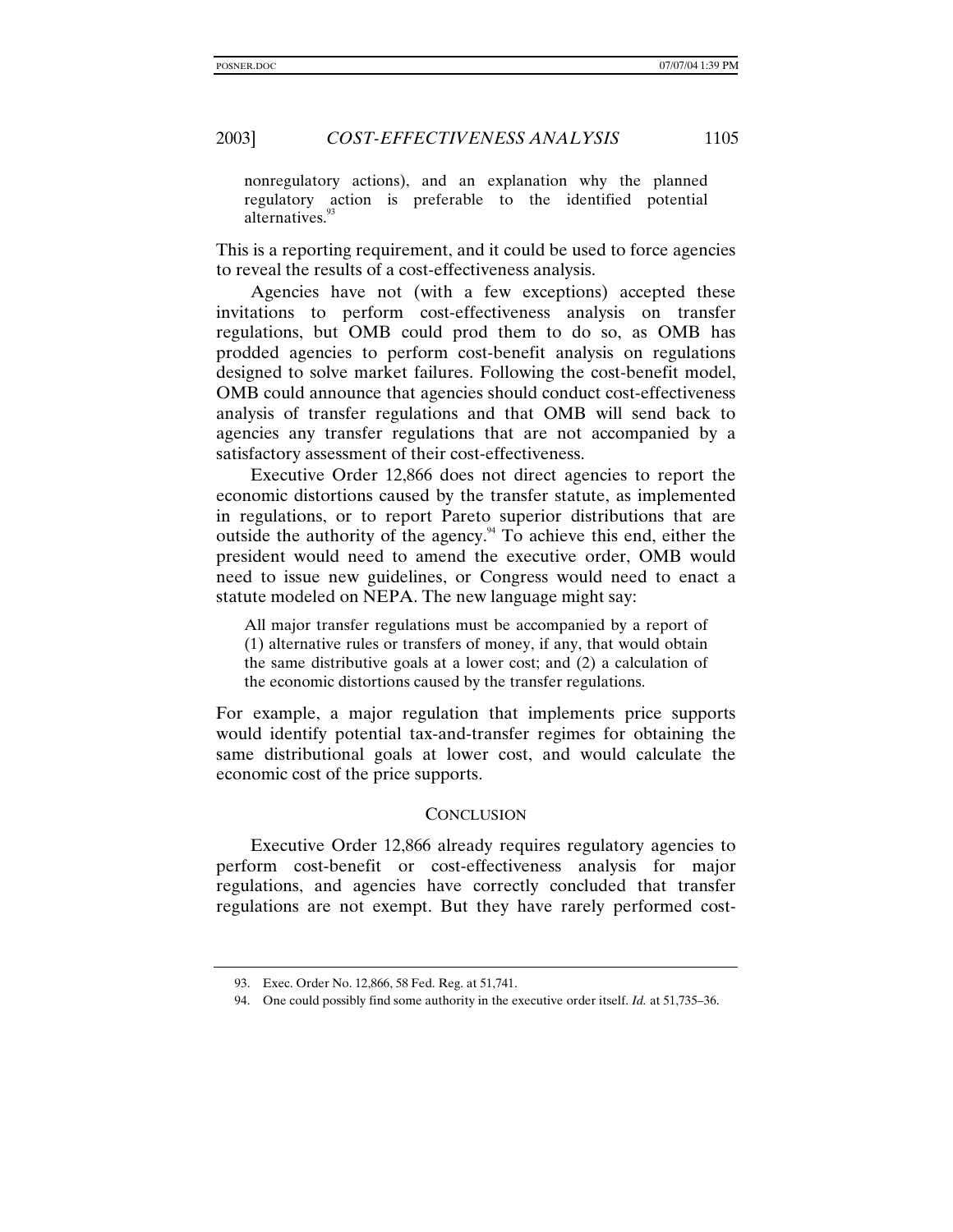effectiveness analysis, and their occasional efforts have been inadequate.

Given the current low level of activity, agencies could improve regulatory performance dramatically by following some simple precepts. Agencies should always report several alternative regulations, not just the regulation that they propose. These alternatives could be generated by staff or by outsiders, including regulated entities. Agencies should describe the distributional effects and administrative costs of each regulation and provide costeffectiveness ratios under alternative assumptions. Agencies should discount costs and benefits as they do when performing cost-benefit analysis. And agencies should calculate and report the welfare costs of their regulations.

Courts frequently review cost-effectiveness analyses performed by agencies when litigants challenge transfer regulations under the Administrative Procedure Act, but their judgments do not inspire confidence. Judicial review would be more valuable if courts demanded that agencies supply the data used in the cost-effectiveness analyses, and courts had a more adequate understanding of costeffectiveness principles. Although many courts understand that administrative cost savings justify reliance on transfer regulations that are rough rather than specific, they also need to understand that one cannot evaluate transfer regulations properly without information about the cost savings and the expected distribution of benefits.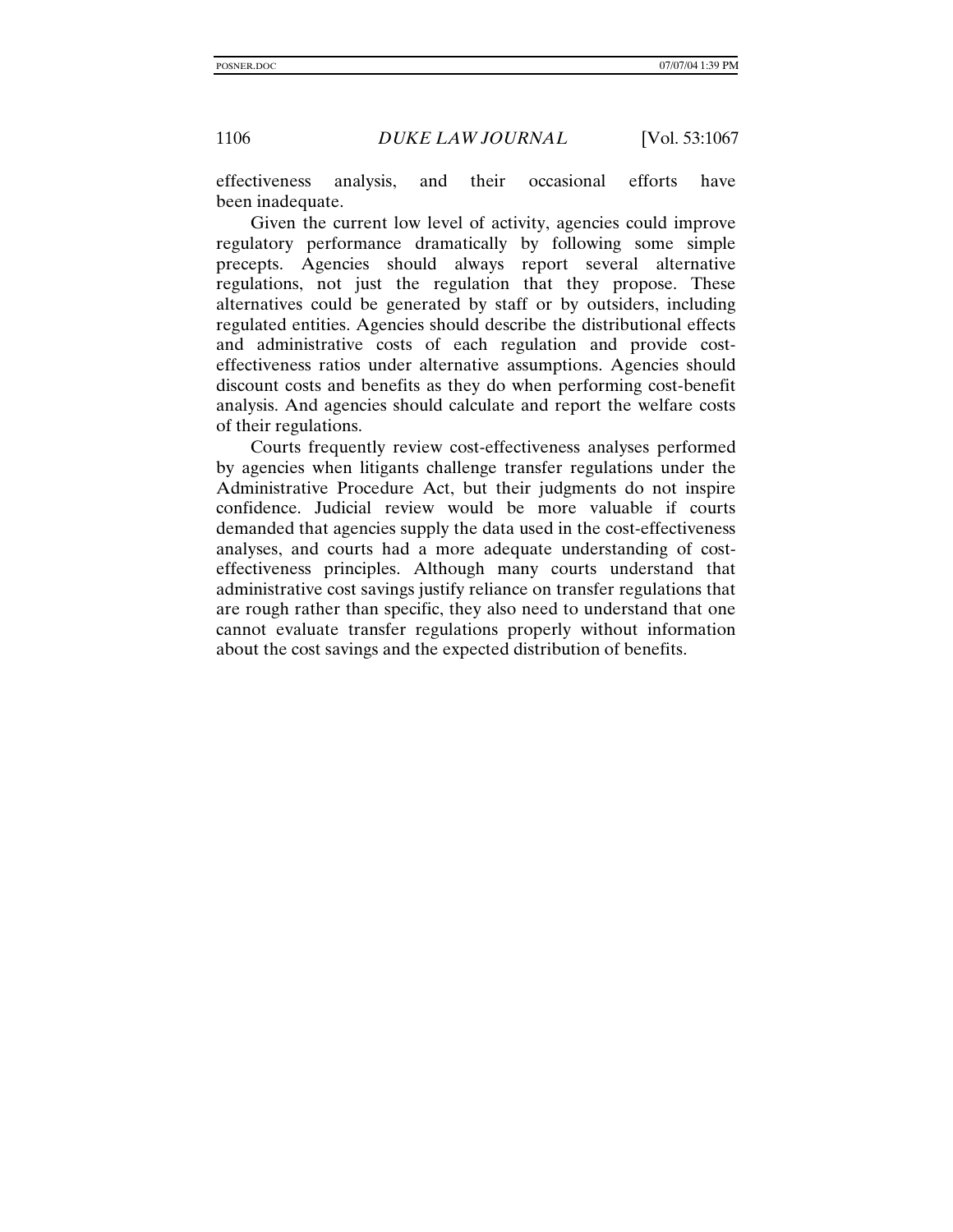# **APPENDIX**

Transfer Regulations Reviewed by OMB Between April 1, 2000 and September 30,  $2001^{\circ}$ 

#### **Department of Agriculture**

Agricultural Disaster and Market Assistance

2000 Crop Agricultural Disaster and Market Assistance

Market Assistance for Cottonseed, Tobacco, and Wool and Mohair Bioenergy Program

Farm Storage Facility Loan Program

Wool, Mohair, and Apple Market Loss Assistance Programs

- Dairy, Honey, and Cranberry Market Loss Assistance and Sugar Programs
- Livestock Assistance, American Indian Livestock Feed, Pasture Recovery, and Dairy Price Support Programs
- 2000 Crop Disaster Program

Catastrophic Risk Protection Endorsement

Food Stamp Program: Recipient Claim Establishment and Collection Standards

- National School Lunch and School Breakfast Program: Additional Menu Planning Approaches
- Requirements for and Evaluation of WIC Program Bid Solicitations for Infant Formula Rebate Contracts
- Non-Discretionary Provisions of the Personal Responsibility and Work Opportunity Reconciliation Act of 1996
- Non-Citizen Eligibility and Certification Provisions of Public Law 104-193
- Food Stamp Program: Personal Responsibility Provisions of the Personal Responsibility and Work Opportunity Reconciliation Act of 1996

#### **Department of Defense**

Tricare: Civilian Health and Medical Program of the Uniformed Services (CHAMPUS), NDAA for Fiscal Year 2001 and Pharmacy Benefits Program

#### **Department of Health and Human Services**

Medicare Program: Medicare + Choice

Prospective Payment System for Home Health Agencies

Prospective Payment System and Consolidated Billing for Skilled Nursing Facilities

<sup>95.</sup> These regulations are drawn from 2002 OMB REPORT, *supra* note 2, at 58–61.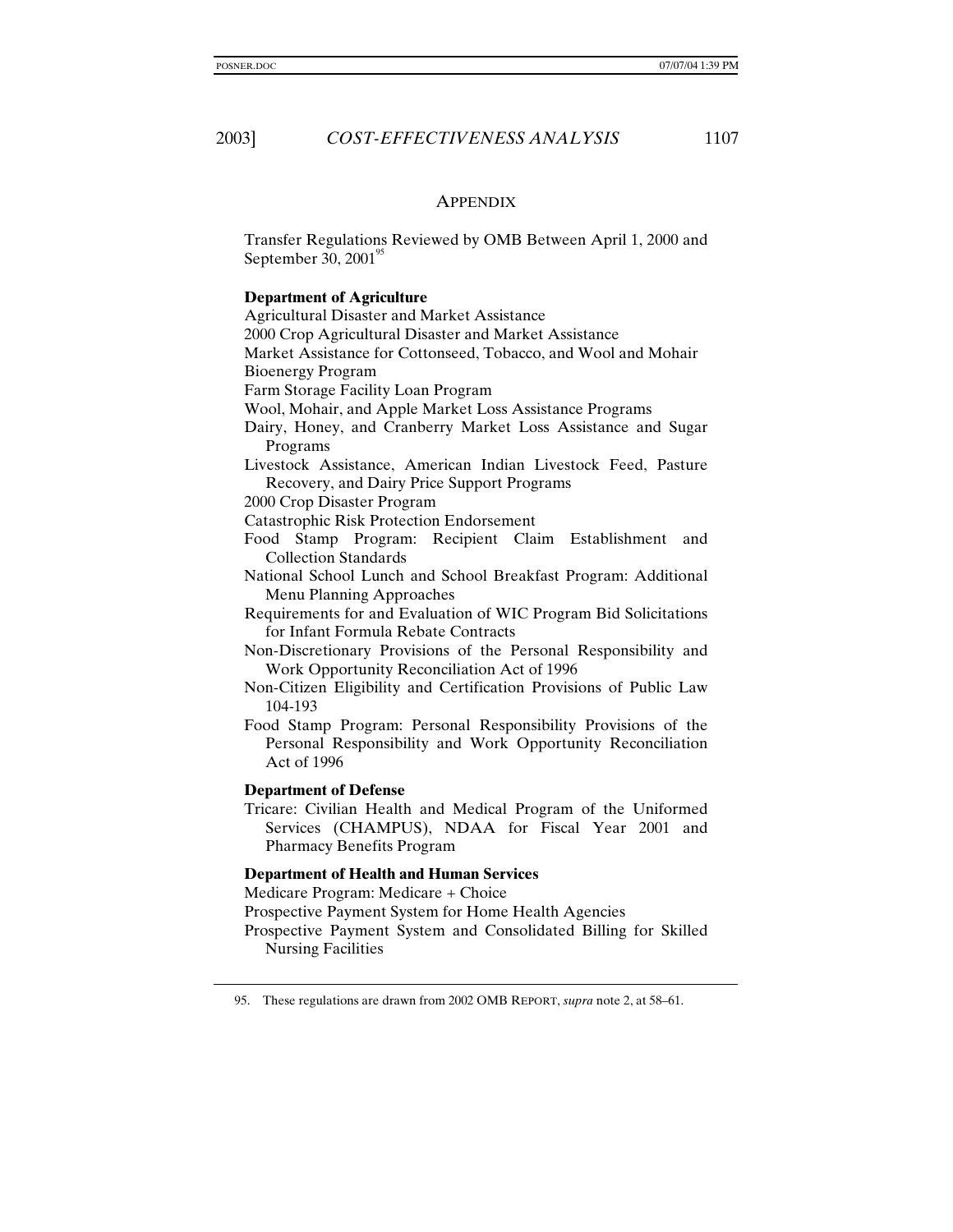- Medicare Program: Hospital Inpatient Payments and Rates and Costs for Graduate Medical Education (1999)
- Medicare Program: Changes to the Hospital Inpatient Prospective Payment Systems and Fiscal Year 2001 Rates
- Medicare Program: Revisions to Payment Policies Under the Physician Fee Schedule for Calendar Year 2001
- Medicare Program: Expanded Coverage for Outpatient Diabetes
- Prospective Payment System for Hospital Outpatient Services
- Revision to Medicaid Upper Payment Limit Requirements for Inpatient Hospital Services
- Medicaid Program: Medicaid Managed Care
- Medicaid Program: Change in Application of Federal Financial Participation Limits
- Medicare Program: Inpatient Payments and Rates and Costs for Graduate Medical Education (2000)
- Medicare Program: Prospective Payment System and Consolidated Billing for Skilled Nursing Facilities—Update
- Medicare Program: Prospective Payment System for Inpatient Rehabilitation Hospital Services
- Medicare Program: Changes to the Hospital Inpatient Prospective Payment Systems and Rates and Costs of Graduate Medical Education for Fiscal Year 2002
- Modification of the Medicaid Upper Payment Limit Transition Period for Hospitals, Nursing Facilities, and Clinic Services
- State Child Health; Implementing Regulations for the State Children's Health Insurance Programs

#### **Social Security Administration**

- Supplemental Security Income: Determining Disability for a Child Under Age 18
- Revised Medical Criteria for Determination of Disability, Musculoskeletal System and Related Criteria

Collection of the Title XVI Cross-Program Recovery

Office of Federal Housing Enterprise Oversight Risk-based Capital

#### **Department of Labor**

Government Contractors, Affirmative Action Requirements

Claims for Compensation Under the Energy Employees Occupational Illness Compensation Program Act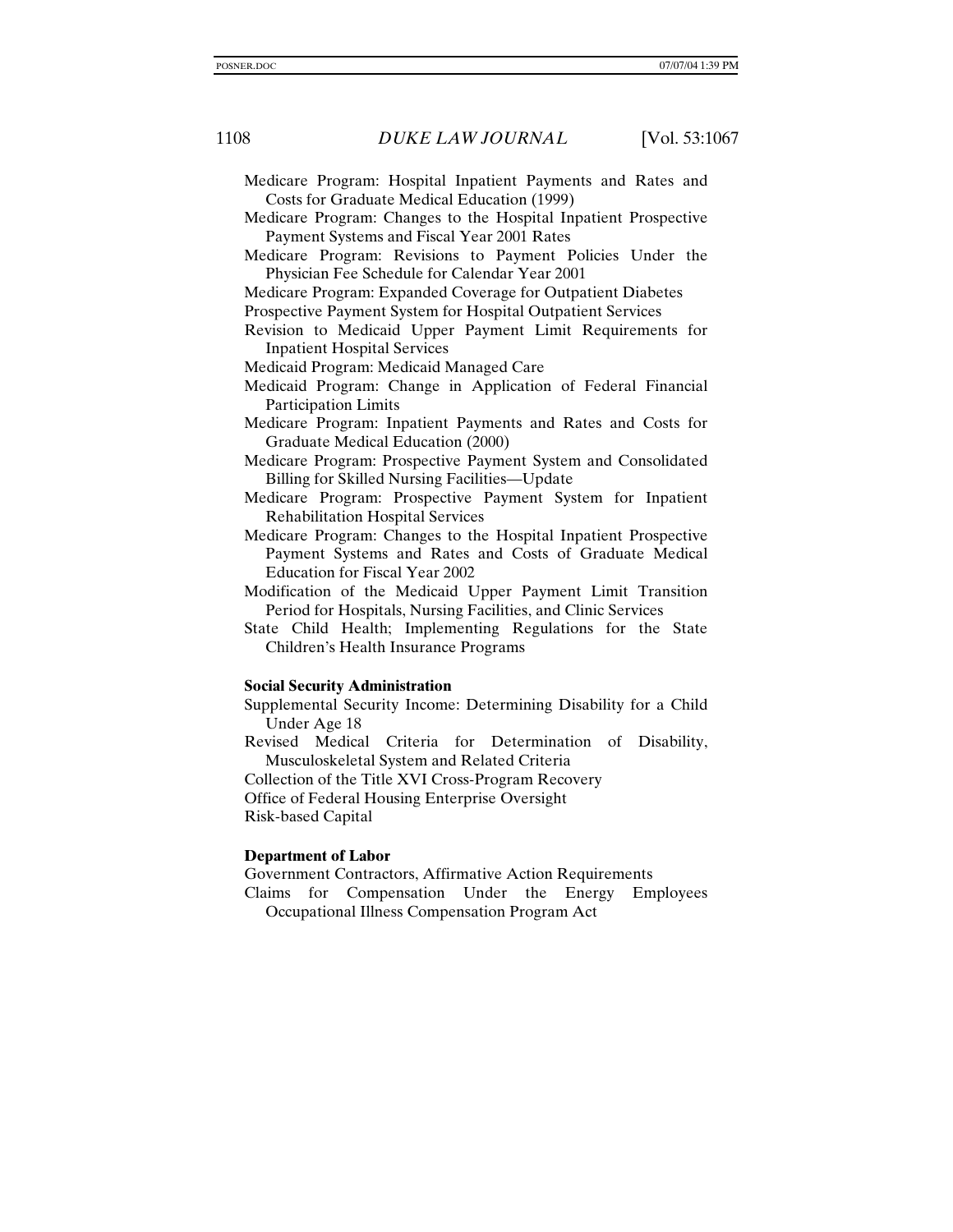Procedures for Predetermination of Wage Rates; Labor Standards Provisions Applicable to Contracts Covering Federally Financed and Assisted Construction and to Certain Nonconstruction Contracts ("Helpers")

Birth and Adoption Unemployment Compensation

#### **Department of Transportation**

Safety Incentive Grants for the Use of Seatbelts Amendment of Regulations Governing Railroad Rehabilitation and Improvement Financing Program

#### **Veterans Administration**

Disease Associated with Exposure to Certain Herbicide Agents: Type 2 Diabetes

#### **Federal Emergency Management Administration**

Supplemental Property Acquisition and Elevation Assistance Disaster Assistance: Cerro Grande Fire Assistance Supplemental Property Acquisition and Elevation Assistance

#### **Small Business Administration**

Small Business Size Standards: General Building Contractors, etc. New Market Venture Capital Program

## **Office of Personnel Management**

Health Insurance Premium Conversion

#### **Federal Acquisition Regulation**

Electronic Commerce in Federal Procurement: FAR Case 1997-304 Electronic Commerce and Information Technology Accessibility: FAR Case 1999-607

#### **Securities and Exchange Commission**

Disclosure of Mutual Fund After-Tax Returns Privacy of Consumer Financial Information Selective Disclosure and Insider Trading Unlisted Trading Privileges Disclosure of Order Execution and Routing Practices Revision of the Commission's Auditor Independence Requirements

**Federal Trade Commission** Privacy of Consumer Financial Information

#### **Federal Communications Commission**